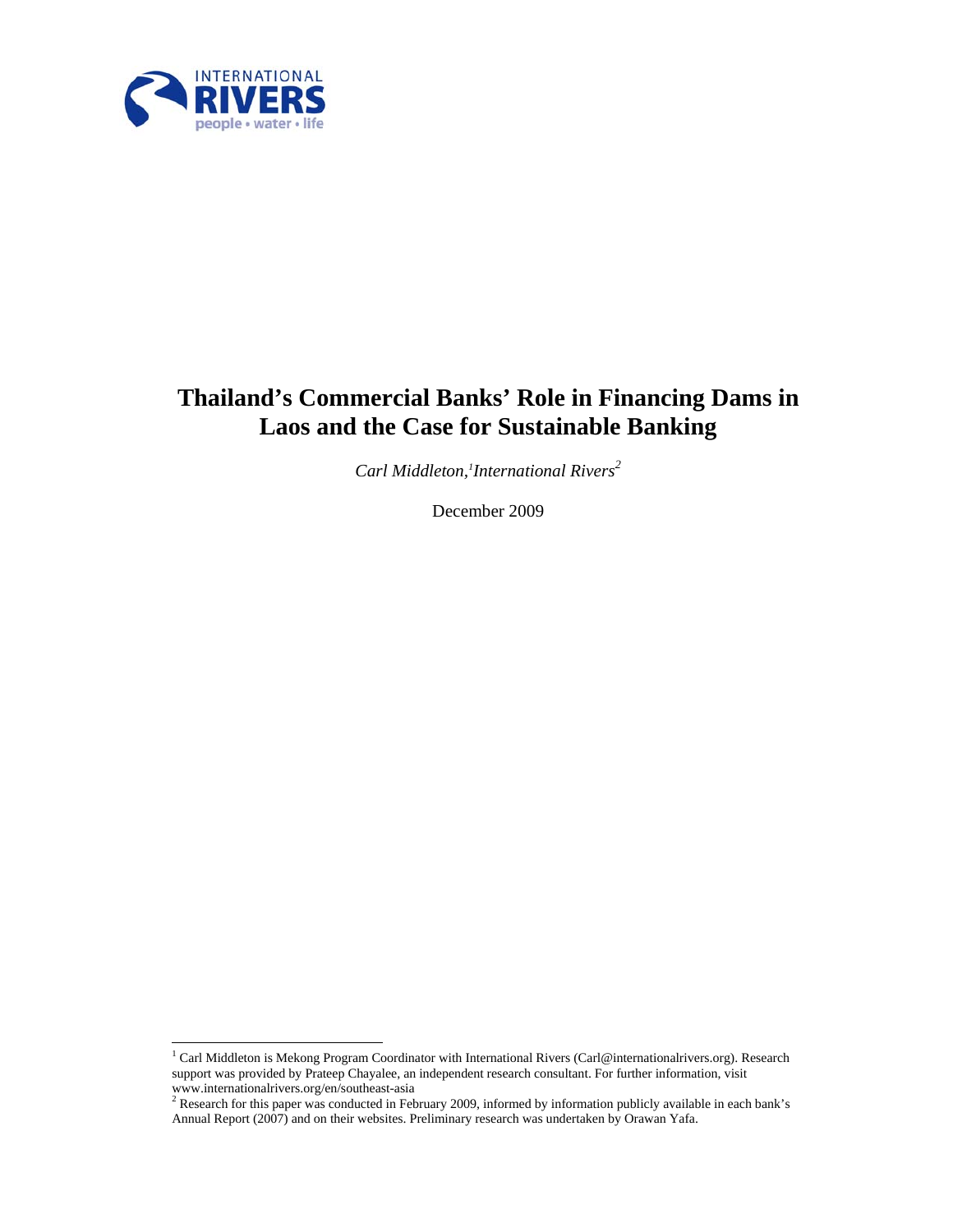#### **Executive Summary**

Thailand's commercial banks are increasingly lending to neighboring Mekong countries, including to hydropower projects in Laos. Thai banks that have lent to hydropower developers in Laos are: Bangkok Bank; Bank of Ayudhya; Kasikorn Bank; Krung Thai Bank; Siam City Bank; Siam Commercial Bank; Thai Military Bank; and Thanachart Bank. The dams that they have financed to date, namely Nam Theun 2, Nam Ngum 2, and the Theun-Hinboun Expansion Project, have all inadequately addressed social costs and environmental impacts. In Laos, where the majority of the rural population depend on the natural resources that rivers provide, these and many more proposed dams pose risks for the environment, communities, project developers, financiers, and the Lao government.

All of the above major Thai commercial banks have some form of Corporate Governance and Corporate Social Responsibility (CSR) commitment on paper. These commitments vary between banks but include: fair treatment of stakeholders, including customers, investors, business partners, and wider society and the environment; compliance with relevant laws; transparency and information disclosure; and environmental conservation and support for local communities. Despite these commendable commitments, fundamental changes to the bank's core business practices have not occurred and therefore these policies are yet to be meaningfully implemented.

As a general trend in the global banking sector, many international banks have adopted some form of policy on environmentally-sensitive sectors, sustainability issues, and transparency and accountability, although the overall quality of these policies remains fairly poor. The Equator Principles form one global benchmark which has been adopted by 67 financial institutions internationally. Analysis of the Thai banks' policy performance compared to 45 influential international banks reveals that the Thai banks lag significantly behind these international banks.<sup>3</sup> Yet, as the notable progress towards sustainable banking practices in China demonstrates, Thai banks could, with the right commitment, take up – or even surpass – the international banks' existing standards.

Three Thai banks lending to hydropower projects in Laos have international strategic investors: GE Money holds a 33% stake in the Bank of Ayudhya; ING Bank holds a 26% stake in the Thai Military Bank; and the Bank of Nova Scotia holds a 50% stake in Thanachart Bank<sup>4</sup>. These strategic investors have committed to a number of international standards that the Thai banks have not yet adopted. These strategic investors should, therefore, accept a significant responsibility in strengthening their Thai bank partners' social and environmental performance. Many more international banks with commitments to existing international standards are minority shareholders in Thai banks and could also play a positive role.

Commercial banks serve as important intermediaries that allocate resources from savers to investors across economic sectors. By adopting more sustainable banking policies and practices, Thailand's commercial banks could contribute substantially towards a prosperous, sustainable and peaceful Thailand and Mekong Region for present and future generations. This would have the added benefit of minimizing their lending risk and increasing their profits from lending to emerging lucrative 'green' businesses.

<sup>&</sup>lt;sup>3</sup> BankTrack (2007) "Mind the Gap: Benchmarking credit policies of international banks", published December 2007, Banktrack: Utrecht (www.banktrack.org) 4

As of December 2009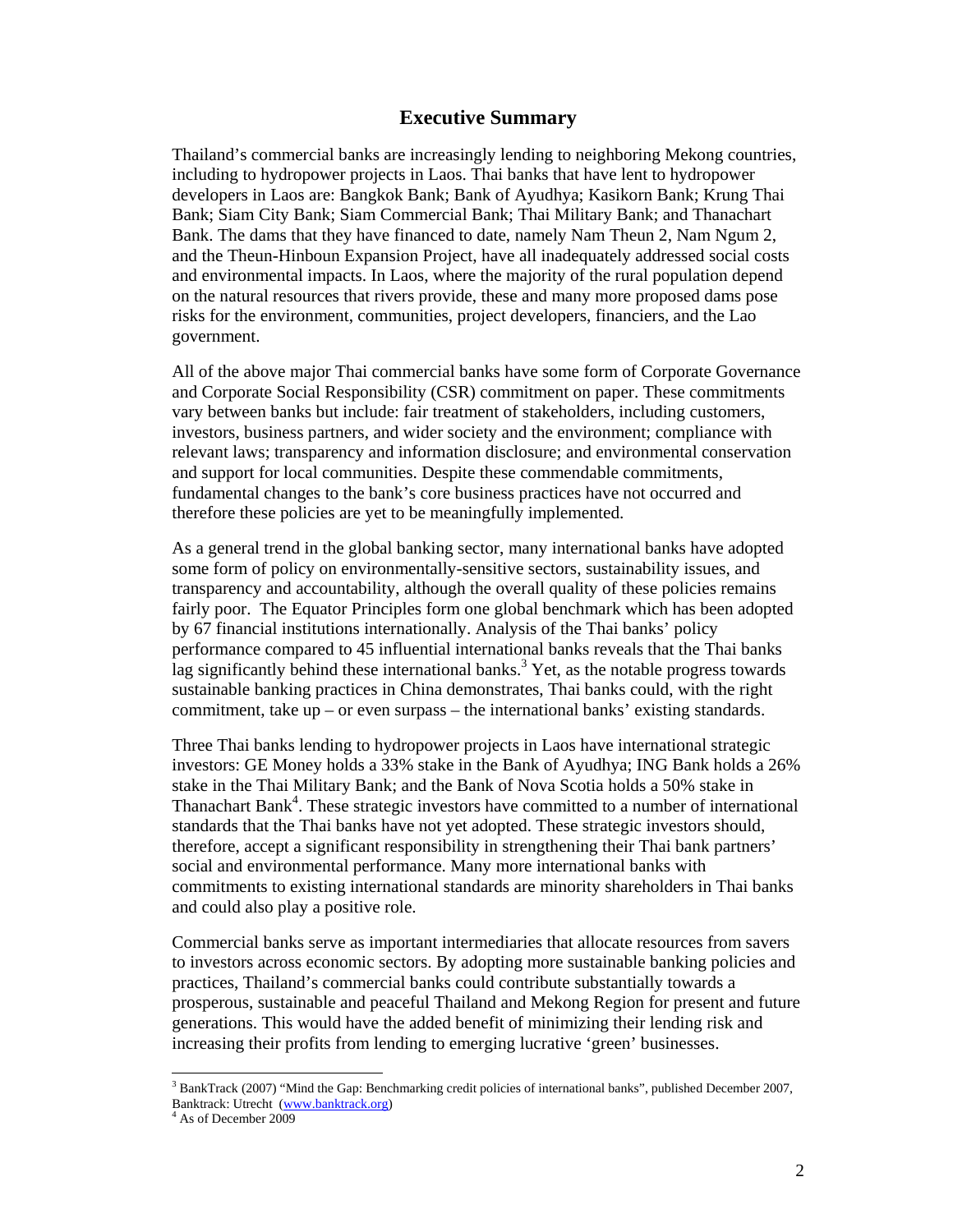## **Contents**

| 1.  |                                                                              |  |
|-----|------------------------------------------------------------------------------|--|
| 2.  |                                                                              |  |
|     |                                                                              |  |
|     |                                                                              |  |
|     |                                                                              |  |
|     |                                                                              |  |
|     |                                                                              |  |
|     |                                                                              |  |
| 3.  | HYDROPOWER DEVELOPMENT IN THE MEKONG REGION AND LAOS, AND THE                |  |
|     |                                                                              |  |
|     |                                                                              |  |
|     |                                                                              |  |
|     |                                                                              |  |
| 4.  |                                                                              |  |
| 5.  | THAI COMMERCIAL BANKS SUPPORTING POWER PROJECTS IN THAILAND  16              |  |
| 6.  | THE STOCK EXCHANGE OF THAILAND (SET) AND GOOD CORPORATE                      |  |
|     |                                                                              |  |
| 7.  |                                                                              |  |
| 8.  |                                                                              |  |
| 9.  | STRATEGIC INTERNATIONAL INVESTORS IN THAI COMMERCIAL BANKS  22               |  |
| 10. | MINORITY INTERNATIONAL SHAREHOLDERS IN THAI COMMERCIAL BANKS 24              |  |
| 11. | THAI COMMERCIAL BANKS' PERFORMANCE COMPARED TO LEADING                       |  |
|     |                                                                              |  |
|     | 11.1 ENVIRONMENTALLY SENSITIVE SECTOR STANDARDS AND SUSTAINABILITY ISSUES 25 |  |
|     |                                                                              |  |
| 12. | SUSTAINABLE BANKING: THE ROLES AND RESPONSIBILITIES OF BANKS 29              |  |
| 13. |                                                                              |  |
| 14. |                                                                              |  |
|     |                                                                              |  |
|     | APPENDIX 1: DETAILS OF HYDROPOWER DEVELOPERS AND FINANCIERS33                |  |
|     | APPENDIX 2: FOREIGN INVESTORS OWNING MINORITY SHARES OR NVDRS IN THAI        |  |
|     | APPENDIX 3: MIND THE GAP RATING OF FOREIGN INVESTORS OWNING MINORITY         |  |
|     |                                                                              |  |
|     | APPENDIX 4: THAI COMMERCIAL BANKS RANKED BY TOTAL ASSETS THAT ARE            |  |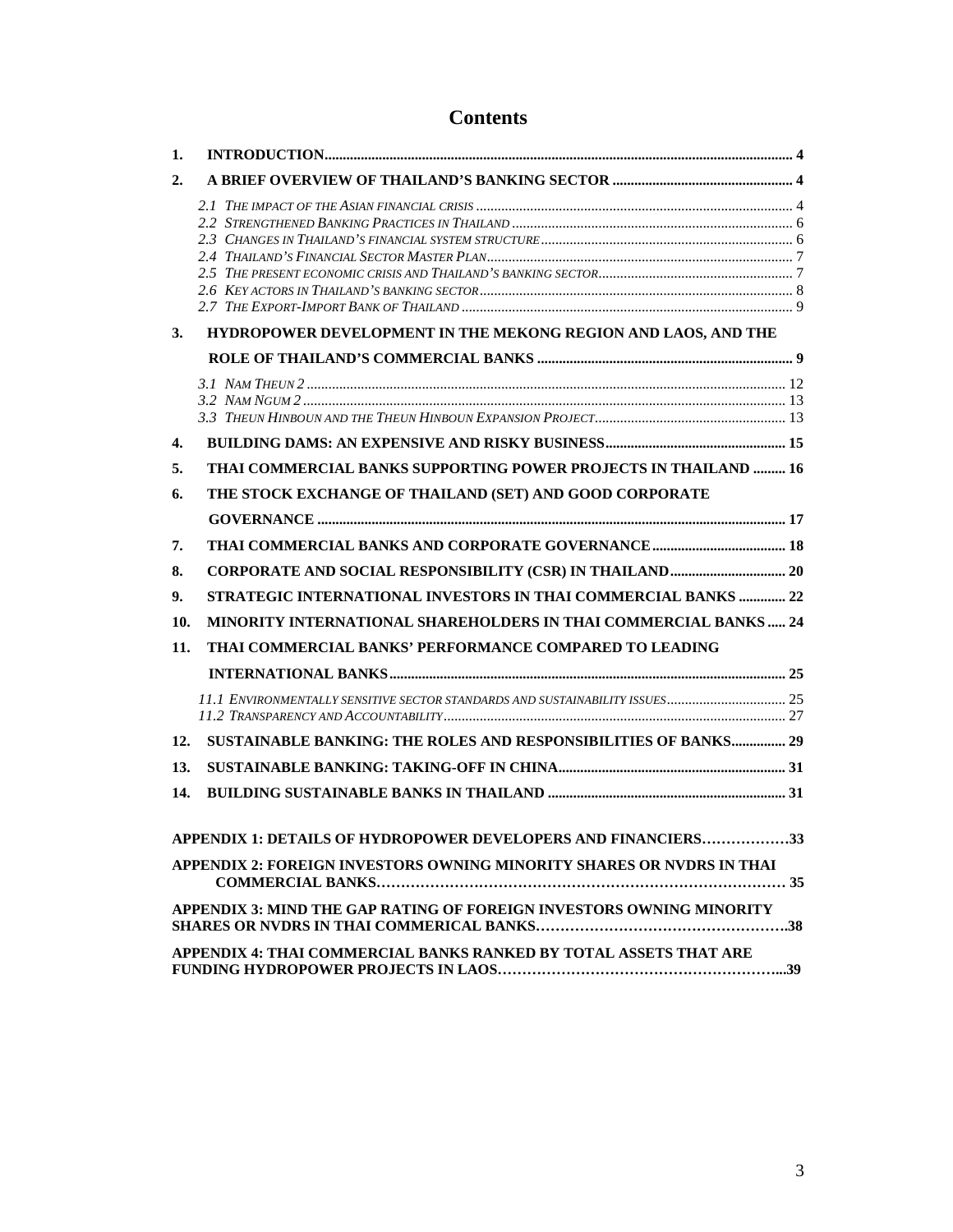#### **1. Introduction**

Thailand's commercial banks are increasingly lending to neighboring Mekong countries, including to hydropower projects in Laos. The dams that they have financed to date, namely Nam Theun 2, Nam Ngum 2, and the Theun-Hinboun Expansion Project, have all inadequately addressed social costs and environmental impacts.

Yet, in Thailand there is a growing expectation amongst investors, consumers and the general public for Thai banks to strengthen their corporate governance and commit to Corporate and Social Responsibility (CSR). Whilst all Thai commercial banks have some form of commitment on paper, they are yet to implement thorough reform or sign up to international commitments or standards, such as the Equator Principles.

This paper puts forward the case for Thailand's commercial banks to move towards more sustainable banking practices that proactively contribute towards socially and environmentally sustainable and just societies. It argues that such reforms would also benefit the banks themselves by ensuring that social and environmental investment risks are quantified and therefore minimized, whilst at the same time opening the door to previously unidentified "green" investment opportunities.

In Section 2, the paper reviews the recent history and current status of Thailand's banking sector, key policies and regulations, and actors. Section 3 provides an overview of hydropower development in the Mekong region and Laos, the role of Thai commercial banks, and describes three hydropower projects now under construction in Laos that have received financing from Thai commercial banks, namely Nam Theun 2, Nam Ngum 2, and the Theun-Hinboun Expansion Project. Details are provided of the projects' environmental and social impacts and the financing arrangements. Section 4 details the shift from international financial institution-led to Thai commercial bank-led financing of hydropower dams in Laos. Section 5 summarizes Thai commercial banks' support for power projects in Thailand. Section 6 then explains the role of the Stock Exchange of Thailand (SET) in promoting principles of good corporate governance in Thailand. Sections 7 and 8 critically evaluate to what extent these principles have been taken up by Thai commercial banks. In Sections 9 and 10, the role of strategic international investors and international minority shareholders in Thai commercial banks are respectively explored, with a focus on their commitments to international environmental and social standards. Section 11 presents an analysis of Thai commercial banks' performance compared to leading international banks. Section 12 puts forward the case for Thai commercial banks to develop sustainable banking practices, and Section 13 describes the notable progress made towards sustainable banking practices in China. Section 14 concludes the paper with a set of recommendations on how Thai banks could move towards sustainable banking practices.

### **2. A Brief overview of Thailand's banking sector**

#### *2.1 The impact of the Asian financial crisis*

 $\overline{a}$ 

Since the Second World War, Thailand's commercial banks have played an influential role in shaping Thailand's economic and corporate development.<sup>5</sup> Thailand's largest and

<sup>5</sup> Phongpaichit, P and Baker, C. (2008) "Introduction" in "Thai Capital After the 1997 Crisis" *Published by Silkworm Books, Chiang Mai*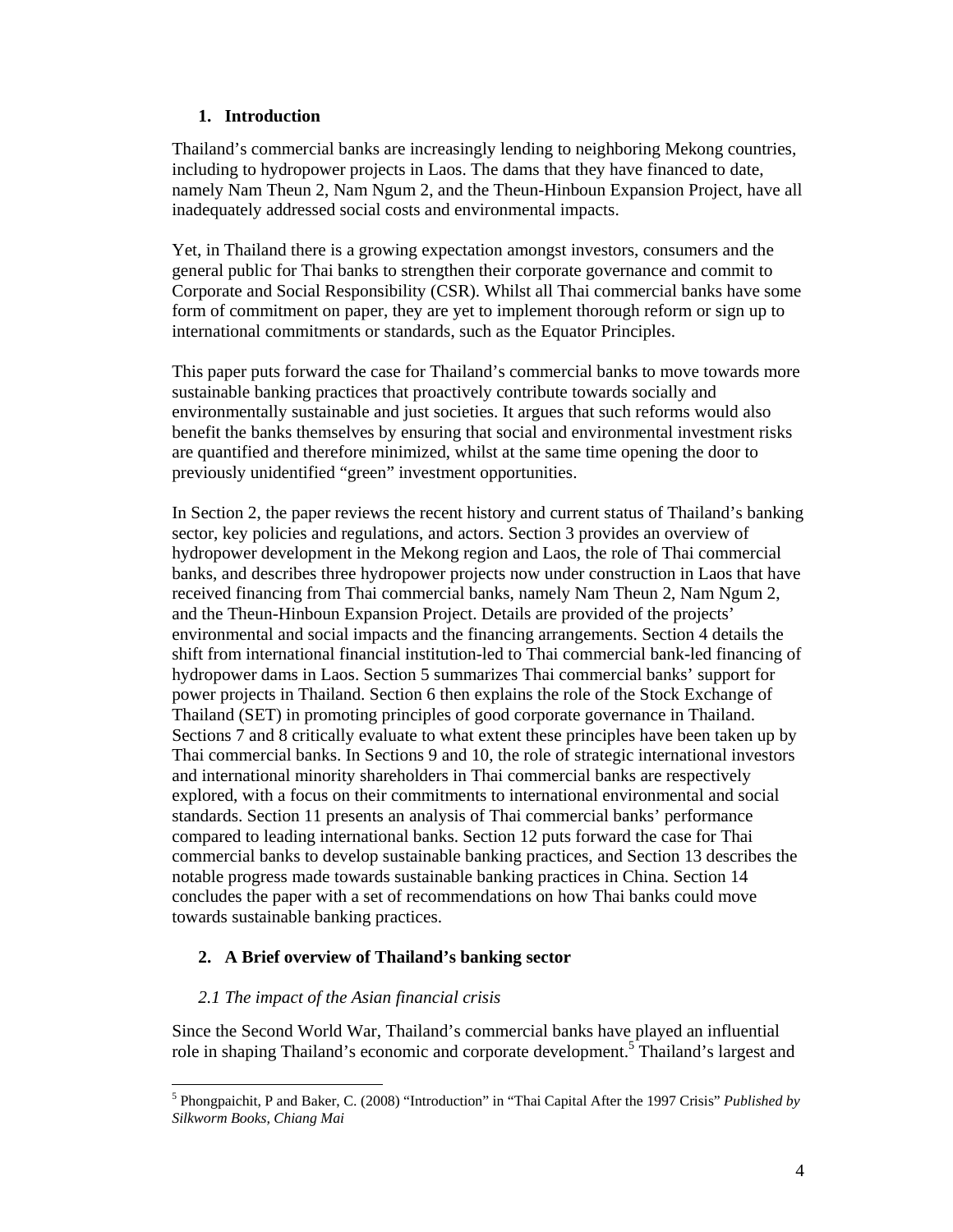most prominent corporate conglomerates had a major bank at their core. The Asian financial crisis heralded major reforms for Thailand's commercial banks, which, like Thailand's business model more generally, was characterized by closely-held family firms, with no clear separation between ownership and management, non-transparent accounting practices, and close inter-linkages between business, politicians and bureaucrats.<sup>6</sup>

As a result of the Asian financial crisis, Thailand's banks suffered the triple challenges of: technical bankruptcy; income losses; and illiquidity.<sup>7</sup> Non-performing loans (NPLs) reached almost half of the credit advanced, decimating the banks' balance sheets.

The IMF's bail-out package to Thailand required the liberalization of the banking sector, something that the World Bank had been pushing since the early 1980s. To raise new capital, the Bank of Thailand relaxed the 25% ceiling on foreign ownership of Thai banks, although maintained that the banks still be subject to minority foreign ownership.<sup>8,9</sup> Whilst the largest banks survived, some with government assistance through the Financial Institutions Development Fund, many medium-sized banks were merged, sold in part to foreign owners, or allowed to go bankrupt.

The reforms fundamentally changed the earlier business style, which was based on close personal relationships and integration between the Thai banks and their major corporate clients. Corporate Governance reforms at the Stock Exchange of Thailand, where almost all of Thailand's banks were listed, reinforced these measures with new rules on ownership, boards, management, and public disclosure of information.

Thailand's banks returned to profitability in 2001 and have seen significant improvements in their asset quality and risk management systems. The most important structural reform adopted during this period was the Basel banking standards that revised the regulatory and supervisory framework towards an Anglo-American banking model, that have made Thai banks more secure within the globally liberalized financial system. $10,11$ 

<sup>&</sup>lt;sup>6</sup> Wailerdsak, N. (2008) "Companies in Crisis" in "Thai Capital After the 1997 Crisis" edited by Phongpaichit, P and Baker, C *Published by Silkworm Books, Chiang Mai* <sup>7</sup>

 $7$ ibid

 $8$  Current maximum ownership of Thai banks is 25%, but this can be increased to 49% on approval of the Bank of Thailand and greater than 49% with the approval of the Ministry of Finance. With the exception of UOB (Thai) and Standard Chartered (Thai) that were originally Thai banks bought by foreign banks postfinancial crisis, foreign banks operating in Thailand are limited by the Bank of Thailand to only having one branch. Foreign banks are generally performing best in retail banking, such as credit cards, and loans to corporate clients.

<sup>&</sup>lt;sup>9</sup> Nine of Thailand's fourteen commercial banks remain Thai-privately owned, compared to fourteen out of fifteen before the crisis. Two are currently majority-owned by the Thai Government's Financial Institutions Development Fund (Krungthai and Siam City). Two are wholly owned by foreigners: OUB and Standard Chartered. Most banks have major foreign shareholdings, including some banks that have strategic shareholders, such as GE Capital's stake in the Bank of Ayudhya.

<sup>&</sup>lt;sup>10</sup> Nijathaworn, B., (2008) "National Financial System and Supervisory Framework" address by Dr. Bandid Nijathaworn, Deputy Governor, Bank of Thailand at Thai Insurance Forum 2008, Grand Millennium, Bangkok, 20 October 2008.

<sup>&</sup>lt;sup>11</sup> The non-performing loan ratio stood at an average of around 8% by 2006, declining from 50% in 1998 (Nakornthab, D. (2007) "Thai Commercial Banks One Decade after the Crisis: Assessment of Risk to Financial Stability" *Published by Bank of Thailand, July 2007*)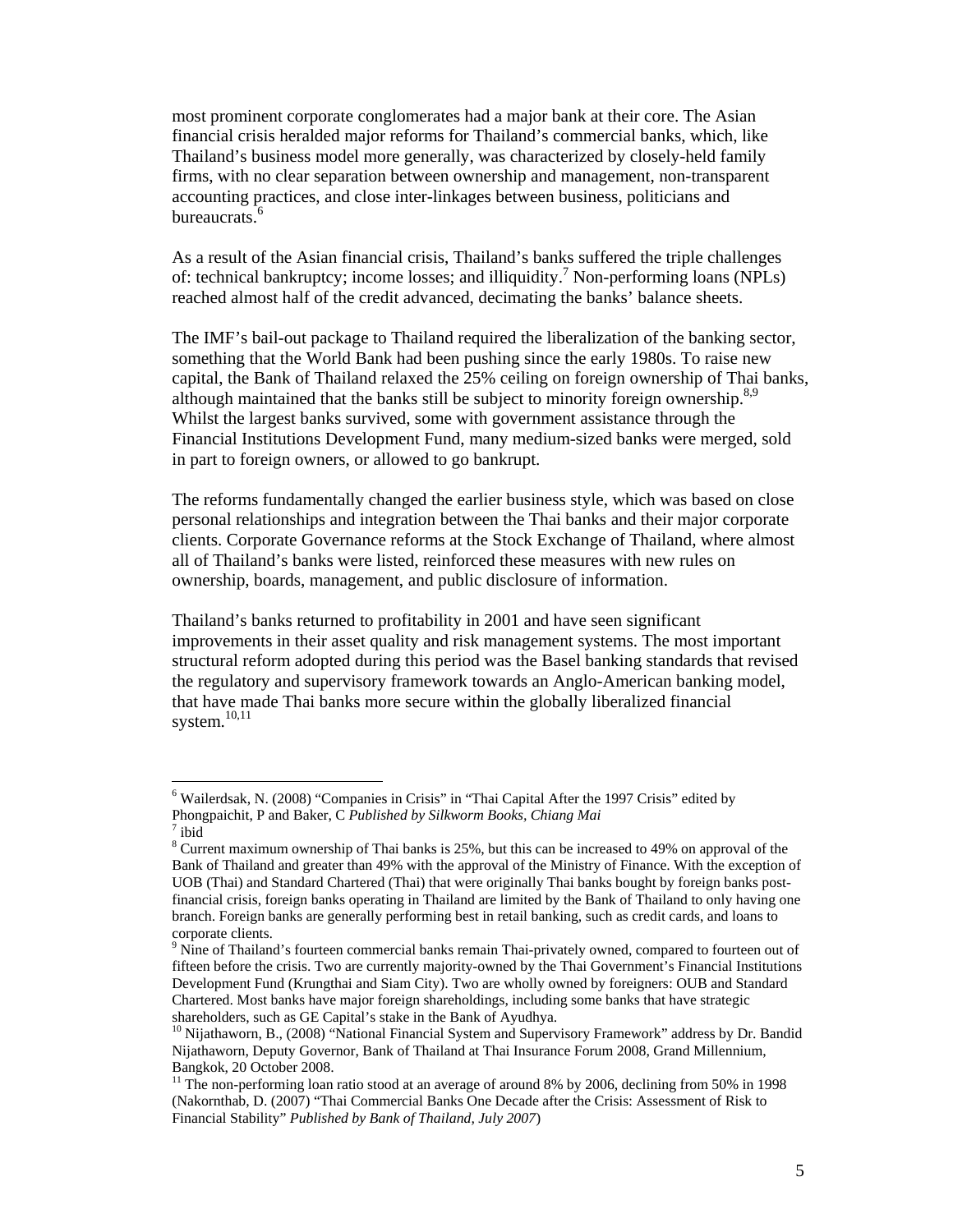#### *2.2 Strengthened Banking Practices in Thailand*

Before the Asian financial crisis, Thai banks mostly earned their income from the lending business, with an emphasis on lending to large corporations. <sup>12</sup> As a result of Thailand's adoption of the Basel standards and increased foreign ownership, the old banking practices whereby banks primarily lent to affiliated entrepreneurs and undertook direct investment in capital ventures came to an end.

Thailand's major banks have become far more cautious in their lending<sup>13</sup> and have diversified their lending portfolios.<sup>14</sup> The banks have also shifted towards consumer banking, whereby rather than making their profits primarily from interest on loans to corporate clients, greater emphasis is now placed on fees and commissions for financial services provision such as transactional services and knowledge creation.<sup>15</sup>

This reorientation towards customer-orientated consumer banking has led to major organizational restructuring, led by Thailand's largest banks such as Siam Commercial Bank.<sup>16</sup> As competition in consumer finance has become fiercer, including from foreign banks, better customer relations management and building public brand image has become an important priority for the banks.<sup>17</sup>

#### *2.3 Changes in Thailand's financial system structure*

The overarching composition of financing in Thailand has changed since the Asian financial crisis. The importance of loans from commercial banks and financial institutions has declined, whilst the role of capital markets financing has increased (Table 1). These trends reflect government policy to promote the capital markets and that the banks, still managing their non-performing loans, have reduced the supply of money available for lending.

| Table 1: Composition of Thai financial system (1996 and 2006) <sup>18</sup>           |      |      |  |  |  |  |
|---------------------------------------------------------------------------------------|------|------|--|--|--|--|
|                                                                                       | 1996 | 2006 |  |  |  |  |
| Commercial bank, finance company, credit financier loans, and                         | 69%  | 44%  |  |  |  |  |
| government financial institutions <sup>†</sup>                                        |      |      |  |  |  |  |
| Corporate bonds                                                                       | 2%   | 6%   |  |  |  |  |
| Public sector bonds                                                                   | 3%   | 19%  |  |  |  |  |
| Stock market                                                                          | 26%  | 31%  |  |  |  |  |
| Commercial banks represent 70% and 78% of these values for 1996 and 2006 respectively |      |      |  |  |  |  |

 $12$  Between 1992 and 1996, interest on loans represented almost 90% of the banks total income (ibid) <sup>13</sup> Compared to lending peaks in 1996, as a percentage of GDP loans to industry and the commercial sector had halved by 2006, although total lending to all sectors started to increase since 2003

<sup>&</sup>lt;sup>14</sup> the proportion of loans to consumers and Small- and Medium- Scale Enterprises increasing from 13% in 1998 to 21% in 2006 (ibid)

<sup>&</sup>lt;sup>15</sup> Non-interest income to total income has increased from 10% during 1992-96 to 22% during 2002-06 (ibid)

<sup>16</sup> Siam Commercial Bank claimed in 2007 that 60 percent of its profits were from consumer banking (*The Nation,* 8.5.07)<br><sup>17</sup> Some foreign banks, despite only being permitted to have one local branch, have done well, particularly

in credit cards, including HSBC and Citibank. However, most foreign banks focus on corporate banking – lending to large and medium sized firms, foreign exchange and money market activities.  $^{\rm 18}$ ibid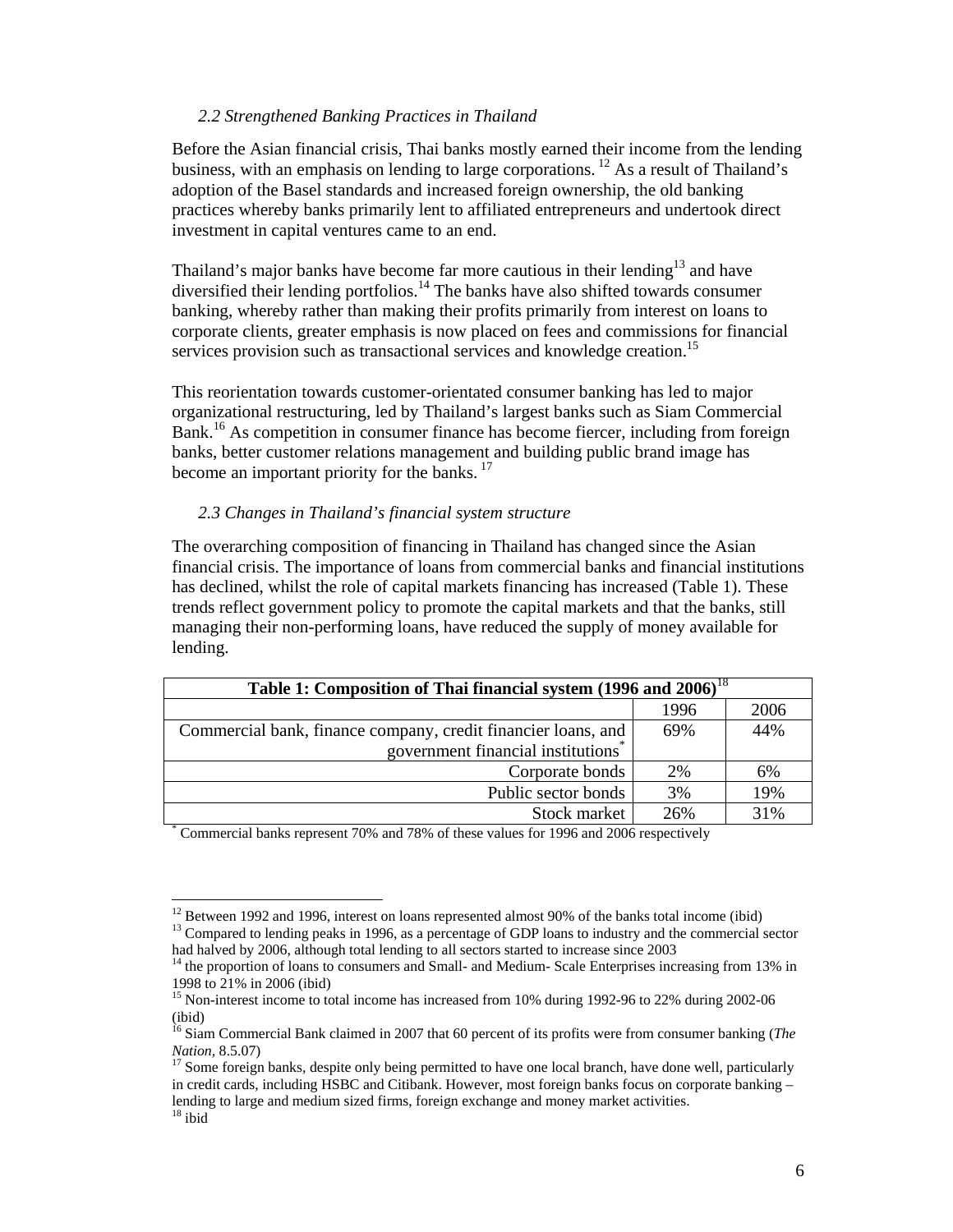The growing role of the Stock Exchange of Thailand (SET) represents both a threat and an opportunity to Thai commercial banks. On the one hand, an expanding SET provides alternative financing sources for borrowers, thereby undermining the need for the intermediary lending services of commercial banks. On the other, capital market development such as SET offers new fee-based income-generating opportunities for the banks, such as dealing, underwriting and registration of domestic bonds. In addition, as all Thai banks are listed companies, a growing equity market means that the cost of equity is likely to fall and the banks can raise capital more easily.<sup>19</sup>

#### *2.4 Thailand's Financial Sector Master Plan*

The Ministry of Finance, in conjunction with the Bank of Thailand, initiated the first phase of a two-phase Financial Sector Master Plan (FSMP) in January 2004. The FSMP is a medium-term development plan for financial institutions under the supervision of the Bank of Thailand. This first phase oversaw the post-crisis strengthening of Thailand's banking sector, including oversight of mergers and acquisitions and improved risk management and operational efficiency.

The FSMP II, running from 2007-2011, addresses overarching challenges, including development of Thailand's regulatory framework, integration into the global and regional economy, and increased competition in the financial sector, in particular for the retail (consumer) banking sector and including a greater role for foreign banks. No specific reference is made to CSR, although further strengthening of corporate governance and risk management are core elements, including adopting the Basel II financial standards.<sup>20</sup>

#### *2.5 The present economic crisis and Thailand's banking sector*

Compared to the largest international banks, most of Thailand's banks have had very little exposure to toxic collateralized debt obligations (CDOs) and are therefore in reasonably good financial shape.<sup>21,22,23</sup> Furthermore, Thai Banks rely predominantly on local deposits for funding as opposed to the international wholesale market, making domestic financial conditions more stable and unaffected by the global credit crunch.<sup>24</sup> However, the downturn in the Thai economy, as a consequence of the global recession together with financial market volatility and domestic political challenges, have affected Thailand's exports and therefore the banks' lending and business investments.

 $19$  In 2008, on Thailand's SET, energy companies formed around 33% of the market capacity, and second largest is Thai banks with 17% of the capacity.

<sup>&</sup>lt;sup>20</sup> The policy frameworks three pillars are on 1) Improving the regulatory environment and reducing regulatory and legacy costs; 2) enhancing efficiency through injection of competition in an orderly manner; and 3) improving financial market infrastructure, such as legal system and information. (Nijathaworn, B., (2008) "National Financial System and Supervisory Framework" address by Dr. Bandid Nijathaworn, Deputy Governor, Bank of Thailand at Thai Insurance Forum 2008, Grand Millennium, Bangkok, 20 October 2008)<br><sup>21</sup> Lesova, P. (2008) "Echoes of Asian Crisis Reverberate in Thailand" *Market Watch* published 16.11.08

<sup>&</sup>lt;sup>22</sup> Bank of Thailand (2008) "Thailand's Banking System Performance in the Third Quarter of 2008 and Impact of the Global Financial Crisis on Thai Banks" Bank of Thailand Circular No. 42/2008, 6 November, 2008

<sup>&</sup>lt;sup>23</sup> Total foreign investments by Thailand's commercial banks amounts to only 1.2 percent of their total assets, and only a small part of this was CDOs (Nijathaworn, B., (2008) "National Financial System and Supervisory Framework" address by Dr. Bandid Nijathaworn, Deputy Governor, Bank of Thailand at Thai Insurance Forum 2008, Grand Millennium, Bangkok, 20 October 2008).  $24$  ibid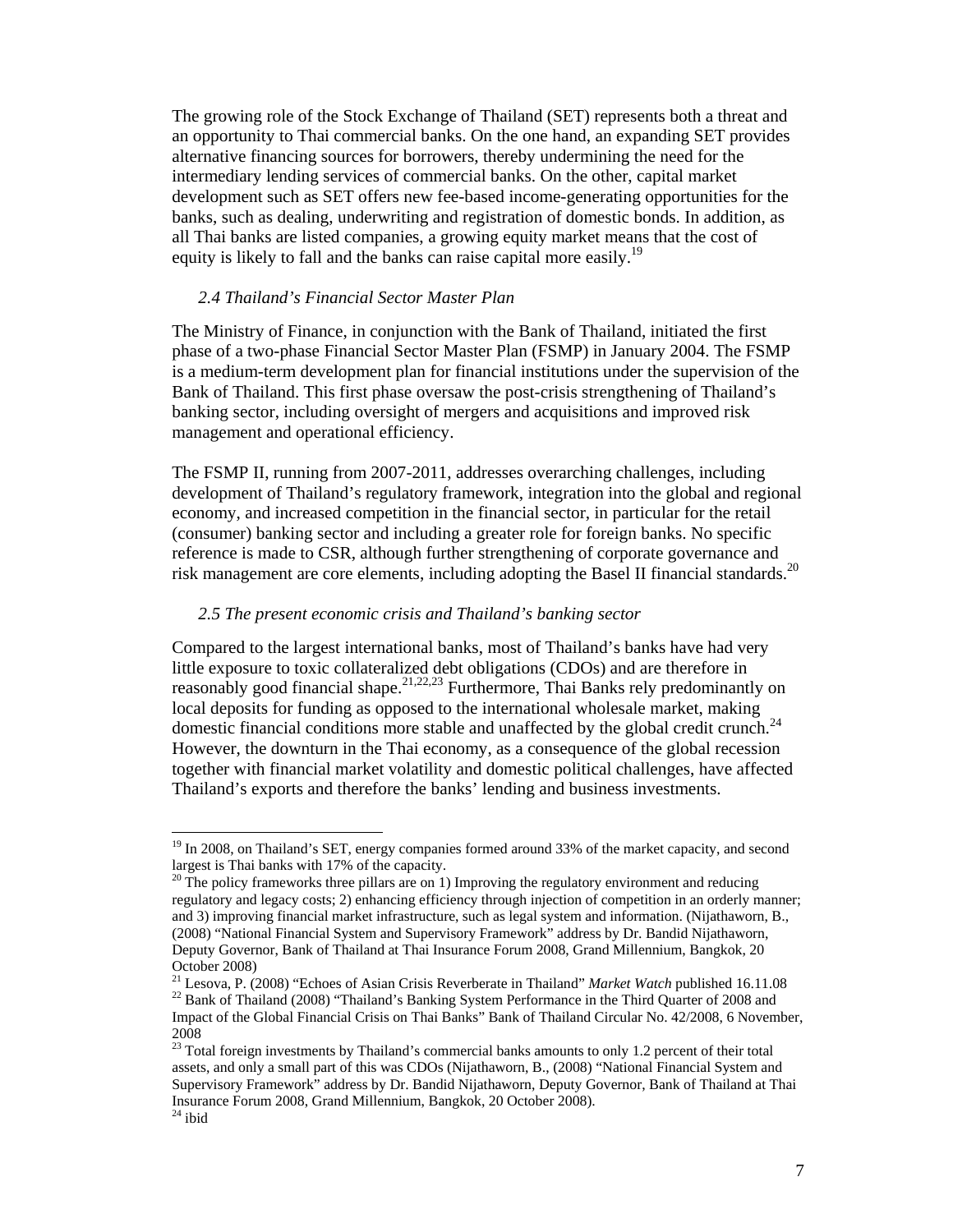#### *2.6 Key actors in Thailand's banking sector*

The Bank of Thailand (BoT) is responsible for all Thailand's central banking activities, including formulating monetary policy and providing banking facilities to the government. The BoT also regulates and supervises Thailand's commercial banks and other financial institutions.25 Thailand's Ministry of Finance oversees all general financial affairs. Development of Thailand's regulatory framework is overseen by the Financial Institutions Policy Committee, formed of representatives from the Bank of Thailand, the Ministry of Finance, the Securities and Exchange Commission and the Office of the Insurance Commissioner.

The Bank of Thailand Act was amended in 2007, according to the Bank of Thailand's website "to put emphasis on BOT's social responsibility, to create a mechanism to guard against economic crisis, as well as to set up BOT's decision-making process to ensure good governance and transparency in the organization." In addition to the general objective of providing a stable financial environment in Thailand for sustainable economic growth, the Bank of Thailand gives three strategic objectives for  $2007-2011^{26}$ :

- 1. To strengthen regulatory and supervisory standards according to international best practices;
- 2. To ensure that Thai financial institutions meet international standards and are internationally competitive; and
- 3. To secure fair treatment for the public.

The Bank of Thailand does not have a clear position on Corporate Social Responsibility, although in its role of supervising financial institutions in Thailand commits to "Transparent supervisory practices and promoting sound corporate governance and risk management."<sup>27</sup> With regard to corporate governance, BOT states "... in addition to effective risk management, financial institutions must also manage their reputational risk attentively by setting management systems that take into account social responsibility, good corporate governance and fairness to consumers, as well as refrain from actions that are potentially harmful to society." <sup>28</sup>

Professional banking associations in Thailand include the Thai Bankers Association,<sup>29</sup> and the Association of International Banks.<sup>30</sup> Furthermore, the Thai Institute of Directors (IOD), founded in 1999, is a membership organization that works to improve company directors' professionalism and to strengthen corporate governance in Thailand.<sup>31</sup>

<sup>&</sup>lt;sup>25</sup> http://www.bot.or.th/English/FinancialInstitutions/Policy/Pages/SVG\_Statement2.aspx

<sup>26</sup> http://www.bot.or.th/english/FinancialInstitutions/Pages/obligation1.aspx

<sup>27</sup> http://www.bot.or.th/English/FinancialInstitutions/FIPolicy/Framework/Documents/ InstitutionFramework.pdf

<sup>28</sup> http://www.bot.or.th/English/FinancialInstitutions/FIPolicy/Framework/Documents/ InstitutionFramework.pdf

<sup>29</sup> http://www.tba.or.th/default.htm

<sup>30</sup> http://www.fba.or.th/default.htm

<sup>31</sup> http://www.thai-iod.com/en/index.asp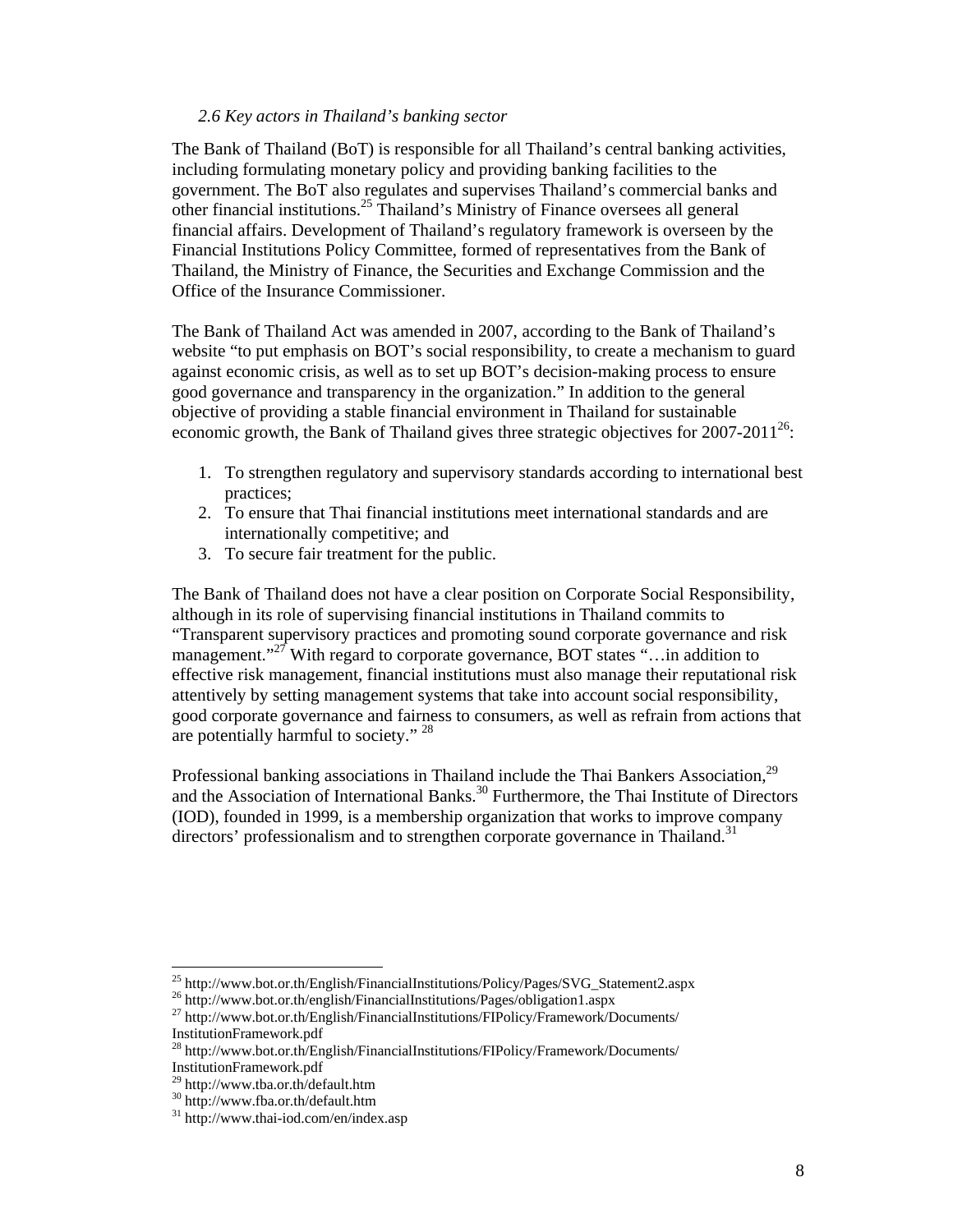#### *2.7 The Export-Import Bank of Thailand*

Thailand's export credit agency, the Export-Import Bank of Thailand (Thai Exim), is a parastatal financial institution, established in 1993, that is wholly owned by the Thai Government and under the supervision of the Ministry of Finance.<sup>32</sup>

Thai Exim's vision is "To be a prominent trade and investment financial institution in the Greater Mekong Subregion for economic development." Thai Exim offers Thai businesses short- and long-term credits to domestic and overseas markets, in baht and foreign currency denominations. Like all export credit agencies, the overarching objective of Thai Exim is to promote and support Thai investment overseas, as well as to support export-orientated companies in Thailand that earn or save foreign exchange.

Unlike some export credit agencies, such as those in OECD countries, Thai Exim does not have a clear policy for assessing the environmental and social impact of its loans. Thai Exim does, however, have a corporate governance policy.<sup>33</sup> In contrast to most Thai commercial banks, however, this policy does not recognize society or the environment as stakeholders. On its website, Thai Exim states that it has developed a code of ethics for its employees, which includes a responsibility to society, although further details are not disclosed.

Following a controversial loan to Burma/ Myanmar's Foreign Trade Bank (MFTB) in 2004, Thai Exim now commits to new measures of information disclosure. Thai Exim's 2007 Annual Report states: "*The Board of Directors is duty-bound to disclose both financial and non-financial information. The information disclosed must be clear, correct, timely, easy to understand, complete, adequate and reliable. Abiding by the Official Information Act, 1997 (B.E. 2540), the Bank has set up an Information Service Center for the public and stakeholders to gain access to the Bank's information and has disclosed information through various channels on a complete, adequate and equitable basis.*"

Similar to Thai commercial banks, Thai Exim sponsors Corporate and Social Responsibility (CSR) activities in Thailand, such as donating money to health and education charities.<sup>34</sup> Thai Exim also supports activities that promote regional and cultural integration in ASEAN, such as a writing competition.

#### **3. Hydropower Development in the Mekong Region and Laos, and the role of Thailand's commercial banks**

Driven by rapid industrialization, export-led economic growth, and expanding domestic consumer markets, demand for electricity in the Mekong region is growing, especially in Thailand and Vietnam. Whilst the extent of this growth and the best way to meet it is increasingly contested, exploitation of the region's hydropower resources remains high on each Mekong government's agenda. Yet, in a region where millions of people depend on the natural resources that rivers provide, many proposed dams pose risks for the environment, communities, project developers and financiers, and host governments.

<sup>&</sup>lt;sup>32</sup> The Financial Institutions Businesses Act permits regulators to assign supervision of specialized parastatal financial institutions, such as Thai Exim, to the Bank of Thailand. (Chandler and Thong-Ek (2008) "Banking: Developments in the Thai Legal and Regulatory Framework")

<sup>&</sup>lt;sup>33</sup> EXIM Bank Thailand Annual Report (2007)

 $34$  ibid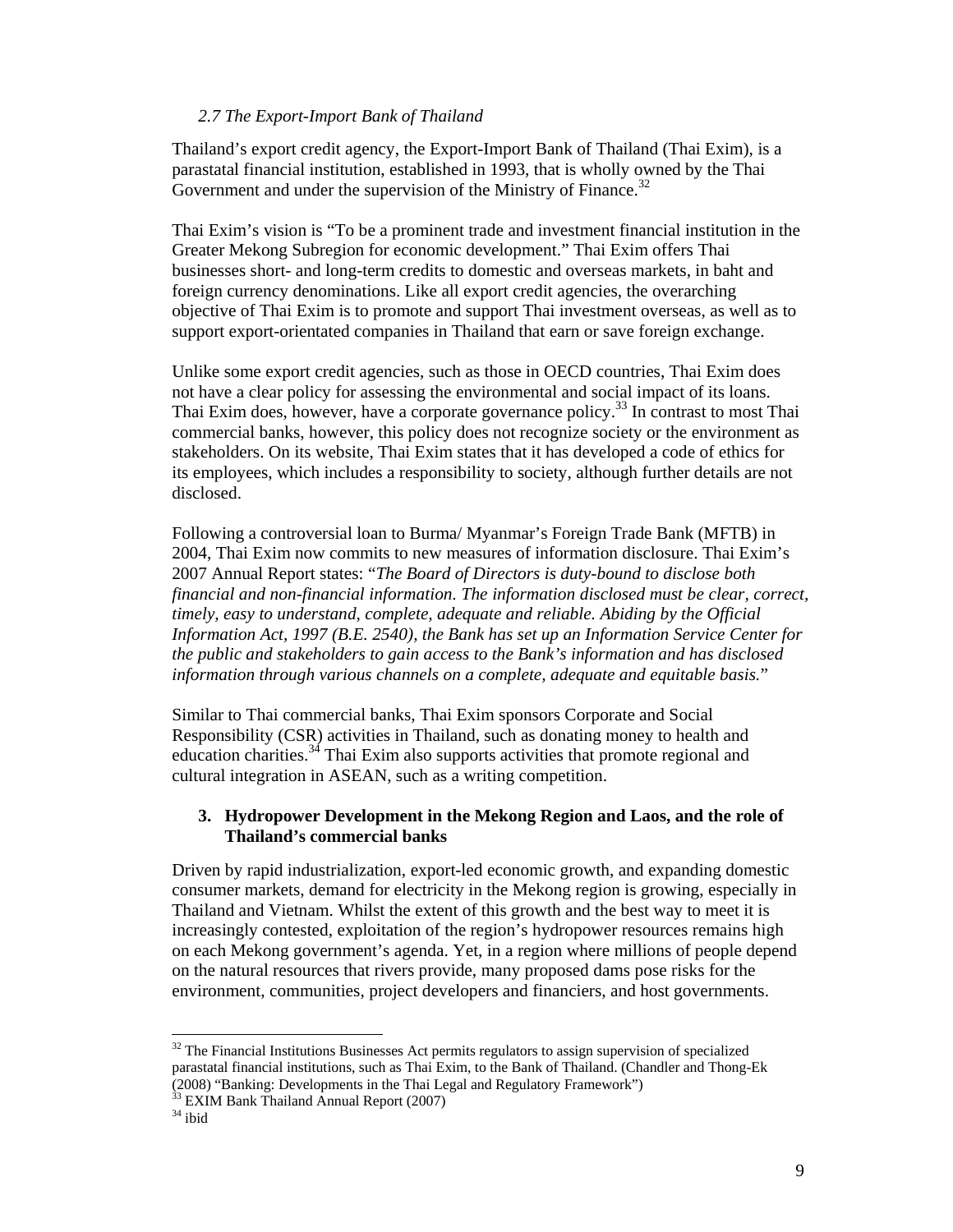Over the past five years, a new generation of hydropower developers has flooded into the Mekong Region, mainly from Thailand, Vietnam, China, and Malaysia.<sup>35</sup> The new developers have picked up many projects that were abandoned by Western corporations during the Asian financial crisis. In a complex interplay of political support, development aid, and entrepreneurial spirit, these new proponents have led the revived push for widespread hydropower exploitation, often backed by export credit agencies and commercial financiers from their own countries.

Thailand, which has already developed much of its hydropower potential and faces stiff opposition to further projects at home, plans to import at least 14,000 MW of hydroelectricity from Laos and other neighboring countries. Responding to this demand, the Lao Government has enthusiastically opened the country's rivers to project developers to build hydropower dams for electricity export, as well as domestic consumption.

Laos' mountainous topography holds an estimated 18,000 MW of hydropower potential and generating revenues from hydropower exports is a key policy of the Government of Laos (GoL). The GoL presently holds Memoranda of Understanding with Thailand and Vietnam to export 7000 MW by 2015 and 3000 MW by 2020, respectively. As of July 2009, Laos had 7 hydropower dams in operation, 8 officially under construction, 18 at a planning stage, and 50 at a feasibility stage.

In Laos, rivers provide for fish, drinking water, irrigation and transport for the majority of the rural population. Instead of bringing development to Laos, dam construction threatens to undermine the natural resource base of rural communities and cause irreparable economic losses as fisheries are decimated; fertile floodplains, forests and agricultural land flooded; and farmers and fishers migrate to urban areas in search of work.

Laos is a one-party socialist state where government criticism is rarely tolerated, press freedoms are curtailed, independent civil society organizations are restricted, and corruption is high.<sup>36</sup> These circumstances significantly enhance the risks associated with hydropower development – particularly for the hundreds of thousands of villagers poised to lose land, fisheries and other resources as a result. The political risks for project developers and financiers are also high. Hydropower development, while generating revenue for the government and generally proving profitable for private-sector investors, has incurred major environmental and social costs, a legacy of damage that remains largely unaddressed.

Many of the laws, regulations and policy developed in preparation for the Nam Theun 2 project with support from the ADB and World Bank contain important provisions to ensure participation, consultation, information disclosure, compensation and resettlement with livelihood restoration for affected communities. However, in practice, these provisions are often not being followed by the new developers and are not being enforced

<sup>&</sup>lt;sup>35</sup> See Middleton, C.; Garcia, J. and Foran, T. (2009) "Old and New Hydropower Players in the Mekong Region: Agendas and Strategies". In Molle, F.; Foran, T. and Käkönen, M. (eds), Contested Waterscapes in the Mekong Region: Hydropower, Livelihoods and Governance, pp. 23-54. London: Earthscan.  $36$  Stuart-Fox, M. (2006) 'The political culture of corruption in Lao PDR', Asian Studies Review, vol 30, pp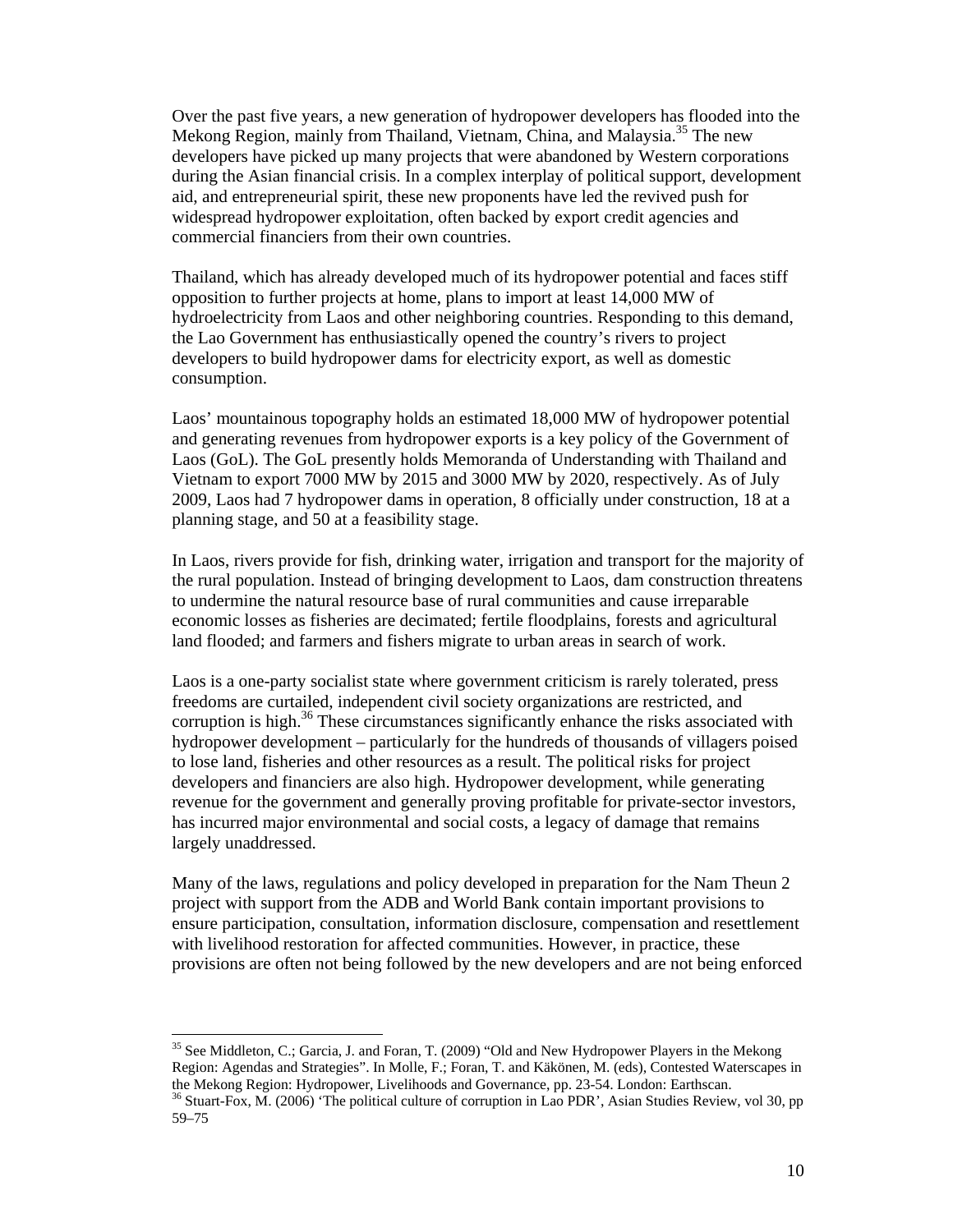by the GoL.37 These implementation failures are most evident during the development and review of the environmental impact assessments (EIAs) and resettlement action plans (RAPs) for hydropower projects.<sup>38</sup>

Thailand's government has indicated its strong support for Thai construction and energy companies to develop hydropower projects in Lao. This and the traditionally close business relationship between these companies and Thailand's commercial banks has resulted in Thailand's major commercial banks contributing significant financing to all three major hydropower dams under construction in Laos since 2005 by Thai companies: Nam Theun 2; Nam Ngum 2; and the Theun Hinboun Expansion Project (Table 2). Two of the projects, Nam Theun 2 and Theun-Hinboun Expansion Project, have been financed in partnership with international banks, whilst Nam Ngum 2 has been financed entirely by Thai banks.

| Table 2: Thai banks financing dam projects in Laos |                                    |                                                                        |              |                 |               |                 |                |                                                       |                              |                 |
|----------------------------------------------------|------------------------------------|------------------------------------------------------------------------|--------------|-----------------|---------------|-----------------|----------------|-------------------------------------------------------|------------------------------|-----------------|
| <b>Project</b>                                     | <b>Total</b><br>value<br>(million) | Date of<br>financial<br>closure/<br>scheduled<br>commissioning<br>date | Bangkok Bank | Bank of Ayudhya | Kasikorn Bank | Krung Thai Bank | Siam City Bank | Commercial<br>$\overline{\text{Siam}}$<br><b>Bank</b> | <b>Bank</b><br>Thai Military | Thanachart Bank |
| Nam Theun 2                                        | US\$1,581                          | May 2005/<br>December<br>2009                                          | X            | X               | X             | X               | X              | X                                                     | X                            |                 |
| Nam Ngum 2                                         | <b>US\$832</b>                     | May 2006/<br>2013                                                      |              |                 |               | X               | X              |                                                       | X                            |                 |
| Theun Hinboun<br>Expansion<br>Project              | US\$585.5                          | October 2008/<br>2012                                                  |              | X               | X             |                 | X              |                                                       |                              | X               |

Thai companies are major partners in each of the above hydropower projects. These include major independent power producers such as the Electricity Generating Public Company Limited (EGCO) and Ratchaburi Generating Company, and Thailand's largest construction companies including Ital-Thai Development Company Limited and Ch Karnchang (see Appendix 1).

Thailand's Export-Import Bank has likewise heavily supported each project. Furthermore, in April 2009, Thai Exim Bank announced a new agreement with the Lao state-owned Banque pour le Commerce Exterieur Lao, including the establishment of an investment promotion fund.39 Thai Exim's president, Dr. Apichai Boontherawawa, said that "the cooperation will promote Thai investment projects in Lao, such as hydropower, that will benefit both nations."

 <sup>37</sup> International Rivers (2008) "Power Surge: The Impacts of Rapid Dam Development in Laos", International Rivers, September 2008

<sup>&</sup>lt;sup>38</sup> EIAs and RAPs have generally not been disclosed to the general public and are often of questionable quality, and the general lack of progress of the GoL to operationalize the National Policy on the Environmental and Social Sustainability of the Hydropower Sector (2005)

 $39$  Vientiane Times (3.4.09) "Lao, Thai banks strengthen cooperation"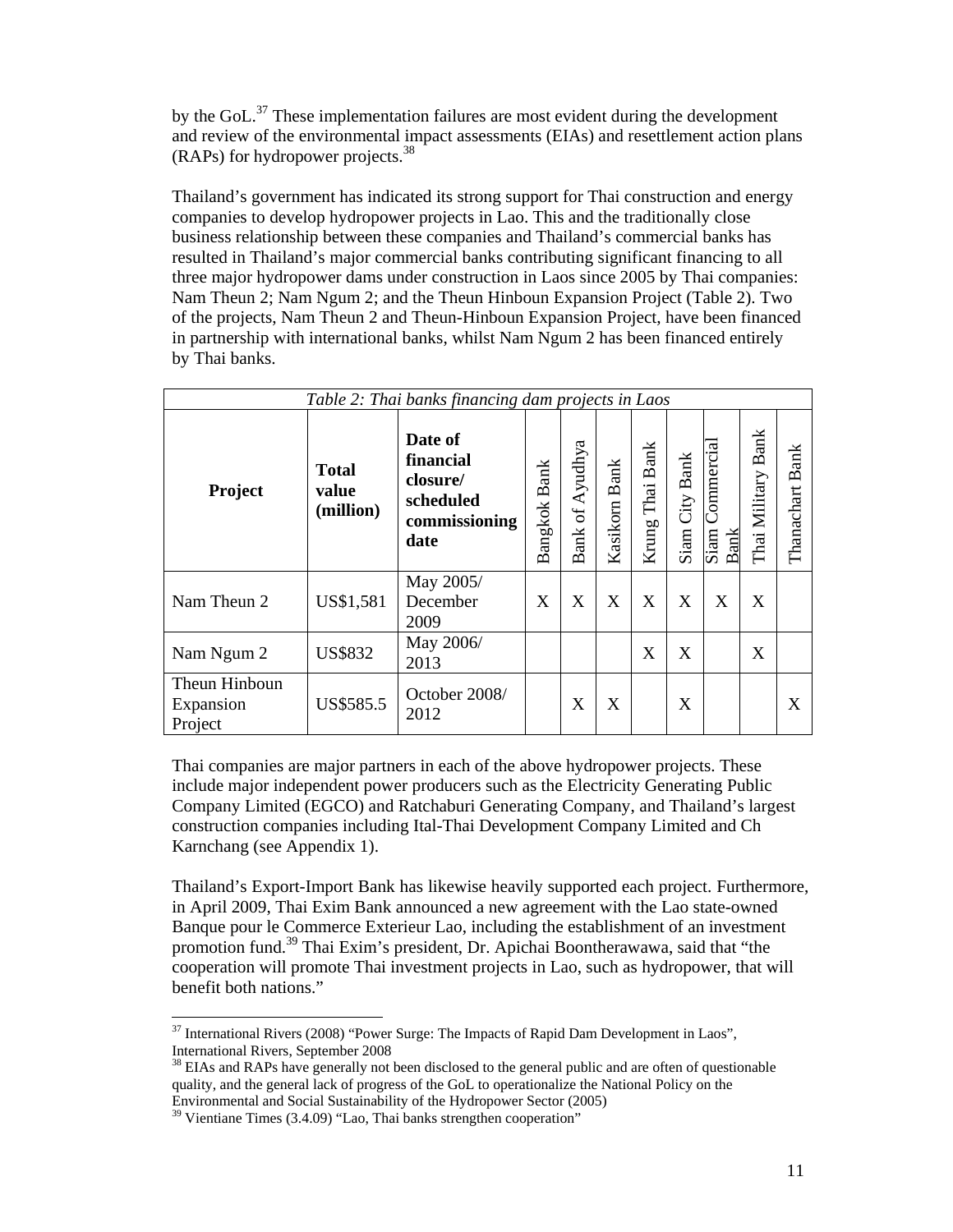#### *3.1 Nam Theun 2*

 $\overline{a}$ 

The 1,070 megawatt Nam Theun 2 Dam is located in Khammouane province, Central Laos. The project is owned by Electricité de France International (35%), the Electricity Generating Company of Thailand (25%), Lao Holding State Enterprise (25%) and Ital-Thai Development (15%). Presently under construction, Nam Theun 2 will export more than 90% of its power to Thailand when power production begins in March 2010.

The Nam Theun 2 project has a complex financing arrangement, involving five multilateral agencies, four export credit agencies, two bilateral governmental agencies, nine international commercial banks and seven Thai commercial banks (Appendix 1). Financing was through a combination of debt denominated in Thai baht and US dollars, bond issues, and equity financing.<sup>40</sup> At the time, Nam Theun 2 was the largest internationally-financed Independent Power Producer (IPP) in Asia since 1997 and the largest single foreign investment ever in Lao PDR. The World Bank and ADB were central players in brokering the agreement, because of the financing complexity and because the World Bank Group's and ADB's political risk guarantees lowered the project's risk profile to attract commercial bank financing, in particular for the US dollar international lenders. $41$ 

The World Bank and Asian Development Bank (ADB) have claimed that the mistakes of their past hydropower projects will not be replicated. Yet, as the Nam Theun 2 project nears completion, key questions remain around the project's livelihood restoration programs and whether the project will really contribute towards poverty reduction in Laos.

To make way for the Nam Theun 2 Dam, 6,200 indigenous peoples were forcibly resettled from the reservoir area on the Nakai Plateau. While they have received better houses, water supply, and electricity, the dam's large reservoir leaves these people with only one-third of the land they once used for farming, grazing and collecting forest products. Within these constraints, Nam Theun 2's developers have not yet prepared convincing plans for how these resettled people will earn income and feed their families in their new villages.

Nam Theun 2 will also affect more than 120,000 villagers living along the Xe Bang Fai River, the Mekong tributary into which Nam Theun's waters will be diverted once the dam is operational. Xe Bang Fai villagers can expect more frequent flooding, poor water quality, reduced fisheries, and inundated riverbank gardens. Solid plans to deal with these impacts have yet to materialize, so many villagers will see their fisheries and incomes decline before mitigation measures are in place.

<sup>&</sup>lt;sup>40</sup> Nam Theun 2 Power Company "NTPC Signs US\$1 billion loan agreements", NTPC News Release, May 2005.

<sup>&</sup>lt;sup>41</sup> Multilateral Investment Guarantee Agency (2006) "Hydropower in Asia: The Nam Theun 2 Project" published June 2006, MIGA, Washington DC; and International Water and Power (2008) "Nam Theun 2 – Finance Package" published 30 April 2008, International Water and Power Magazine.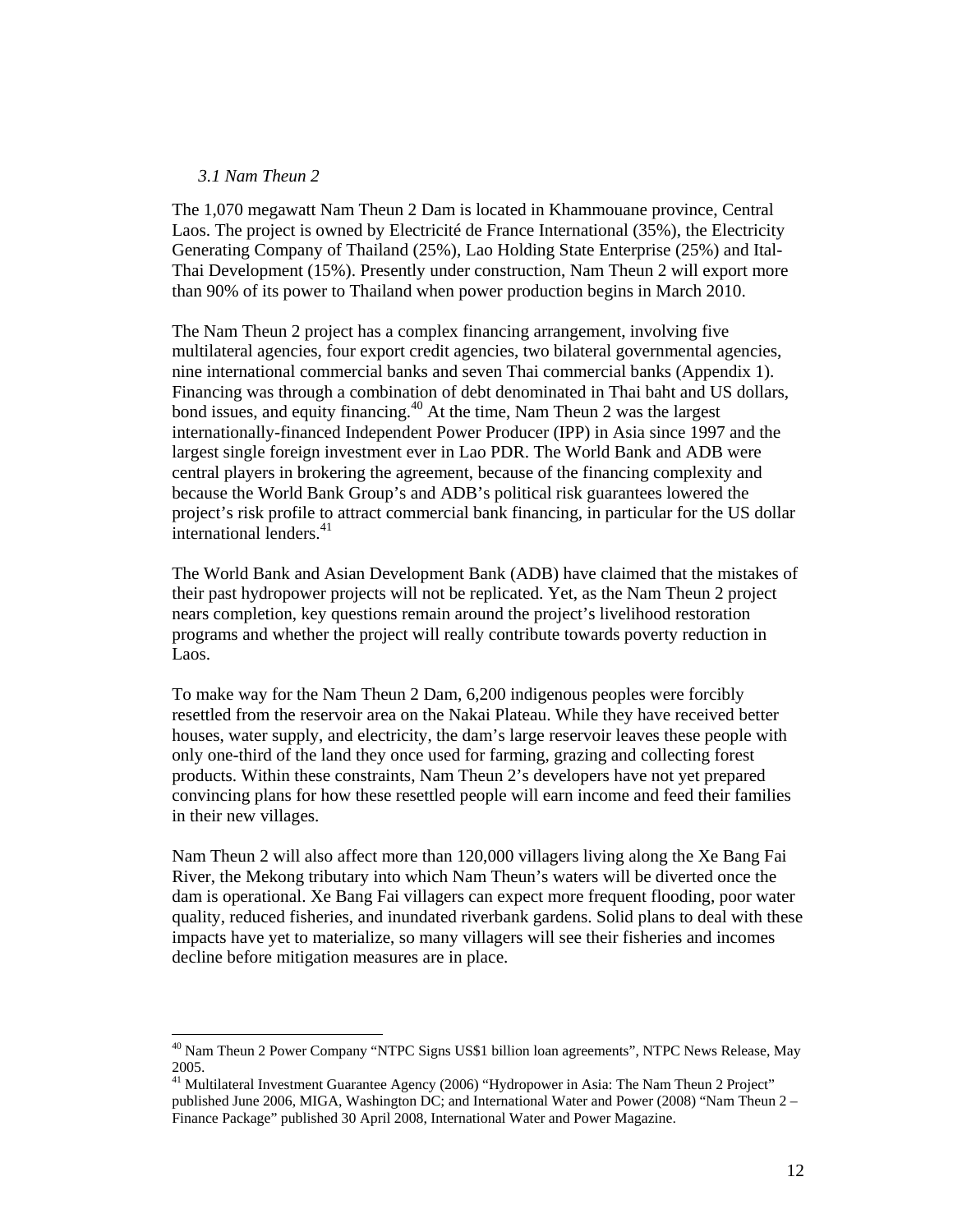Finally, approximately 15,000 people have been affected by the project's construction activities, losing land, assets, and access to resources. The World Bank and ADB's resettlement and disclosure policies have been violated on occasion, as well as the provisions of the project's Concession Agreement. Compensation payments and replacement land for villagers affected by construction activities have been inadequate, unfair, or in some cases, non-existent.

#### *3.2 Nam Ngum 2*

The US\$832 million, 615MW Nam Ngum 2 Hydropower Project broke ground in 2006. Its shareholders are primarily Thai construction and energy companies, including Ch. Karnchang and Ratchaburi (see Appendix 1). The Nam Ngum 2 Dam is wholly financed by three Thai commercial banks. $42$  Details on the financing arrangement are unclear, although it is known that the Export-Import Bank of Thailand guaranteed a bahtdenominated bond issue by Electricité du Laos totaling 1.5 billion baht for its 25% stake in the project, with the Lao Ministry of Finance acting as a counter-guarantor.<sup>43</sup>

Nam Ngum 2 is being developed within the context of chaotic development within the Nam Ngum River Basin, home to 10% of Laos' population, with competition between the logging, mining and hydropower sectors that threaten the area's fisheries, tourism potential, and land and water quality, as well as the livelihoods and culture of tens of thousands of ethnic minority people.

Whilst Nam Ngum 2's EIA has apparently been finalized, it has not been publicly disclosed, in violation of National Hydropower Policy. Despite this, the project's transmission line cuts through Phou Khao Khouay National Protected Area, fragmenting the area and opening it up to timber and wildlife exploitation. The dam will block key fish migration routes and affect the quality of water entering the Nam Ngum 1 reservoir downstream, an important fishery for more than 9,000 people.

The future livelihoods of an estimated 6,100 mainly ethnic minorities resettled by the Nam Ngum 2 dam remains uncertain. Viable alternative livelihood plans have not been presented as a Resettlement Action Plan has not been publicly released. The resettlement process itself has been widely criticized with villagers from different ethnic groups being grouped into three "focal sites" 120 km to the west of their present villages with insufficient land to support their livelihoods and without their participation in the resettlement process.<sup>44</sup>

#### *3.3 Theun Hinboun and the Theun Hinboun Expansion Project*

The 210 MW Theun-Hinboun Hydropower Project (THHP), commissioned in 1998, is the first build–operate–transfer (BOT) project in Laos. Partially funded by the Asian Development Bank (ADB) and the Nordic Development Fund, the project is owned by Electricité du Laos (EdL) (60 per cent), Norway's Statkraft (20 per cent) and Thailand's GMS Power (20 per cent), and exports 95 per cent of its power to Thailand.

 $42$  AP (29.5.06) "Lao Seeks Additional Electricity Sales to Thailand"

<sup>&</sup>lt;sup>43</sup> Export-Import Bank of Thailand (2007) "EXIM Thailand Revamps Operations to Promote Export and Investment Overseas" published February 2007, Export-Import Bank of Thailand, Bangkok

<sup>&</sup>lt;sup>44</sup> International Rivers (2008) "Power Surge: The Impacts of Rapid Dam Development in Laos", International Rivers, September 2008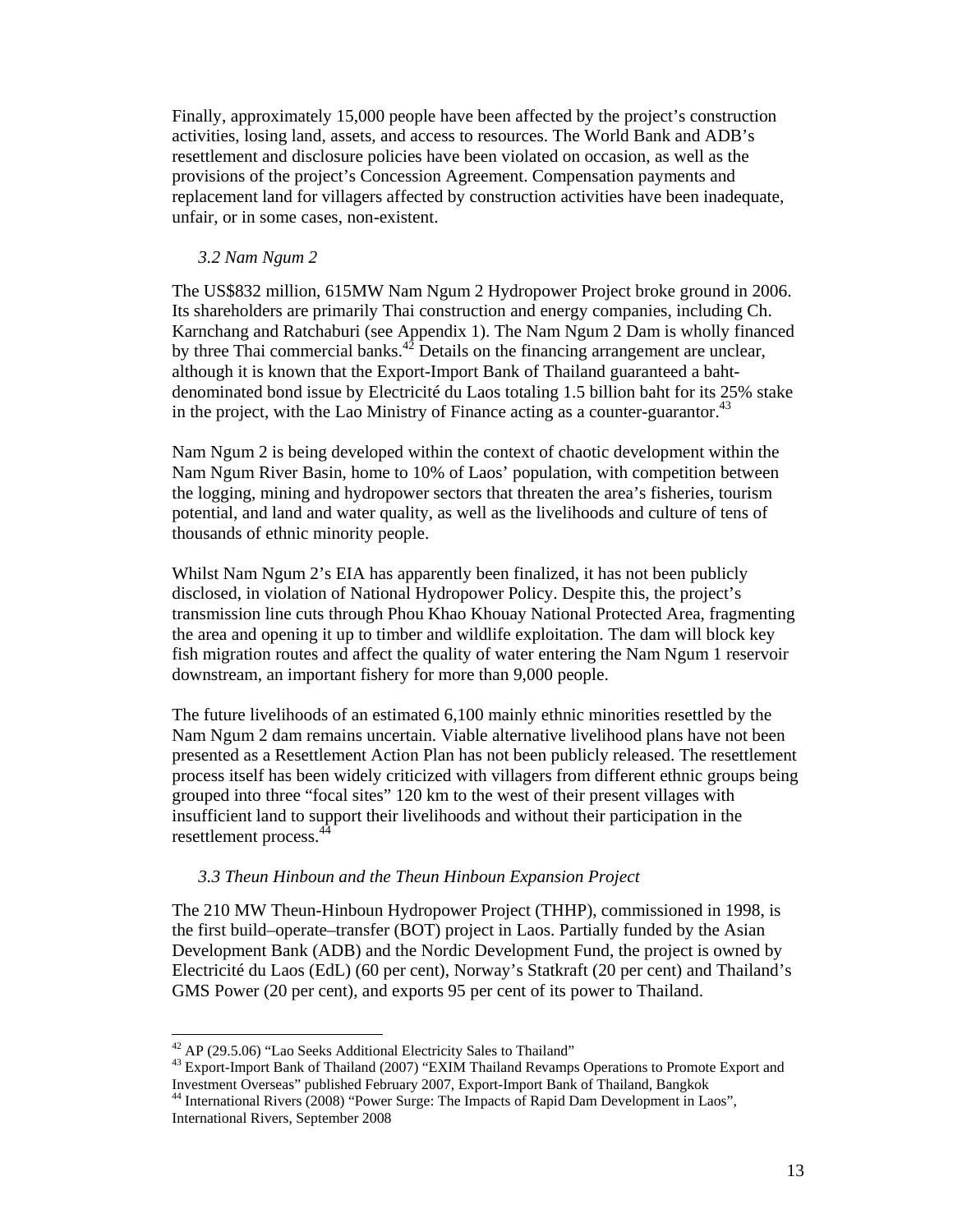While initially lauded by the ADB as a project with 'little for the environmental lobby to criticize', widespread impacts soon emerged that the ADB later reluctantly acknowledged.<sup>45</sup> The project has reduced fishery catches between 30 and 90 per cent along the three rivers it affected, and has caused extensive river erosion and severe downstream flooding, resulting in repeated loss of wet season rice crops, water contamination, skin diseases and death of livestock from drowning and disease. The net result has been a severe impact upon the livelihoods of 30,000 people living downstream and upstream of the dam.<sup>46</sup>

After sustained pressure from non-governmental organizations (NGOs), the project's owners released a Mitigation and Compensation Program in September 2000. While the program has been able to address some of the material needs of the villagers, such as building wells, its efforts to replace lost livelihoods, such as encouraging villagers to grow dry season rice, cash crops and livestock, have been problematic and are mostly failing. $47$ 

Although the project has made villagers poorer, it has generated windfall profits for its shareholders. Located downstream from the Nam Theun 2 Dam, Theun-Hinboun's earnings were boosted by the long delays in Nam Theun 2's implementation. To make up for the reduced water flows caused by Nam Theun 2, which started filling its reservoir in 2008, in October 2008 the company started building a new dam called the Theun-Hinboun Expansion Project on the Nam Gnouang River, a tributary of the Theun River.

The US\$585.5 million Theun-Hinboun Expansion Project is financed by four Thai commercial banks and three international commercial banks.48 Thailand's Export-Import Bank contributed a further US\$100 million. An earlier US\$152 million refinancing deal in April 2002 for the existing Theun-Hinboun project was covered entirely by Thai banks. $49$ 

The Theun-Hinboun Expansion Project will displace 4,800 people and effectively double flows down the Hai and Hinboun rivers, causing more flooding, erosion, fisheries losses and resettlement. The project has been criticized for violating Lao law on resettlement and the Equator Principles, and failing to provide viable resettlement and livelihood restoration plans. $50$ 

<sup>&</sup>lt;sup>45</sup> ADB (Asian Development Bank) (1999) Loan No 1329-LAO (SF): Theun Hinboun Hydropower Project, Asian Development Bank, Aide Memoir: Special Review Mission, 9–18 November 1999

<sup>46</sup> FIVAS (The Association for International Water Studies) (2007) Ruined Rivers, Damaged Lives: The Impacts of the Theun-Hinboun Hydropower Project on Downstream Communities in Lao PDR, Association for International Water Studies, November 2007

 $47$  Barney, K. (2007) Power, Progress and Impoverishment: Plantations, Hydropower, Ecological Change and Community Transformation in Hinboun District, Lao PDR, York Centre for Asian Research Paper No 1 (June 2007), Centre for International Forestry Research, Probe International, Rights and Resources Initiative and the York Centre for Asian Research

<sup>&</sup>lt;sup>48</sup> Vientiane Times (13.10.08) "Theun Hinboun Power Company Strikes Loan Deal"

<sup>&</sup>lt;sup>49</sup> International Financing Review Asia "Lao Promises Deluge of Offshore Project Financings" 2 February 2008

<sup>&</sup>lt;sup>50</sup> BankTrack, FIVAS, International Rivers, Les Amis de la Terre and Commission for Mission (2009) "Expanding Failure: An Assessment of the Theun-Hinboun Hydropower Expansion Project's compliance with Equator Principles and Lao law" www.internationalrivers.org/node/2714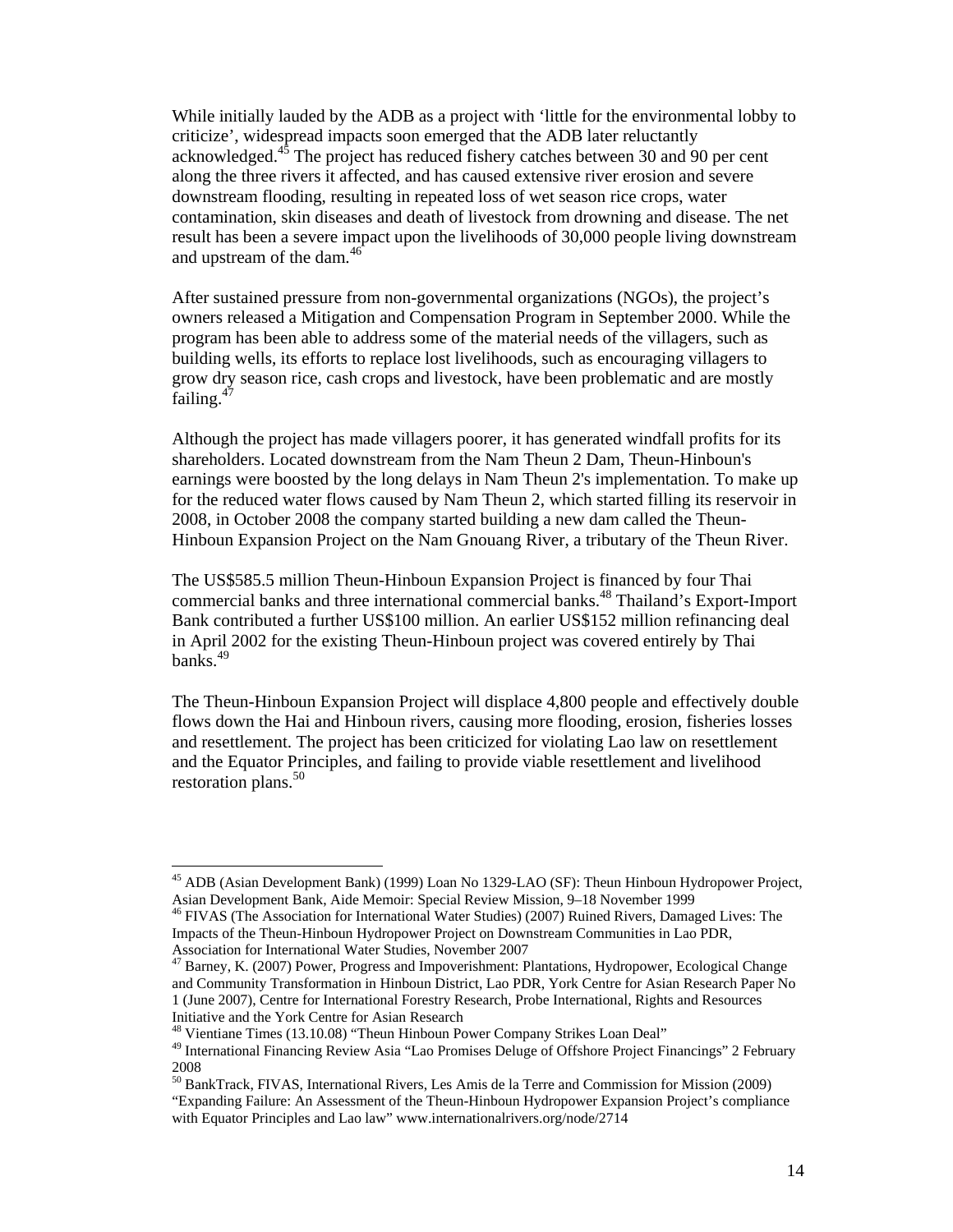### **Box: Nam Theun 2, Theun-Hinboun Expansion Project and the Equator Principles**

The Equator Principles are a set of voluntary environmental and social guidelines, based upon the International Finance Corporation's Performance Standards, adopted by 60 financial institutions around the world and applicable to project finance loans over US\$10 million. Whilst no Mekong region banks have adopted the EPs, a number of international banks financing hydropower in the Mekong region have (see tables 5 and 6), including ANZ, KBC and BNP Paribas.

Before receiving financing from an EP bank, the borrower and the bank must identify impacts, risks, and mitigation options throughout the key stages of the project cycle and assess and confirm the project's compliance with the EPs. Nam Theun 2 and the Theun-Hinboun Expansion project both have financiers that have adopted the EPs. Yet, assessments by International Rivers and others have found Nam Theun 2 to be in violation of World Bank safeguard policies<sup>51</sup> and the Theun-Hinboun Expansion Project in violation of EP standards. $5$ 

Civil society groups such as BankTrack also hold more deep-founded reservations about the effectiveness of the EPs, including:

- *\* Governance:* There's no obligation on the Banks to listen to or respond to concerns from NGOs and affected communities about the projects they're considering financing. Furthermore, if a bank finances a project that is clearly not EP compliant, there's no way of holding the bank accountable for this decision.
- *\* Transparency and Reporting:* There's no public release of information pertaining to the due diligence that Banks should have undertaken to ensure a project is compliant with the EPs, and therefore no independent scrutiny of the quality of this due diligence
- *\* Accountability:* There's no mechanism for affected communities or NGOs to appeal to Banks in the case of non-compliance with EPs. There's no monitoring mechanisms built into the EPs that would require Banks to ensure that during a project's construction and operation stage the project continues to comply with the EPs, and to penalize borrowers for non-compliance.

### **4. Building dams: An expensive and risky business**

For any large hydropower dam developer, securing financing is one of the most significant challenges the project must surmount. Dams require the vast majority of their total lifecycle's financing upfront during construction.

In the Mekong Region, multilateral development banks (MDBs), namely the Asian Development Bank and the World Bank, have been key financiers of hydropower dam projects because significant project development risks and technical complexity. This has especially been the case in cross-border power-export projects that entail additional

<sup>51</sup> http://www.internationalrivers.org/en/node/2838

<sup>52</sup> BankTrack, FIVAS, International Rivers, Les Amis de la Terra and Commission for Mission (2009) "Expanding Failure: An Assessment of the Theun-Hinboun Hydropower Expansion Project's compliance with Equator Principles and Lao law" *Published by BankTrack, FIVAS, International Rivers, Les Amis de la Terra and Commission for Mission, October 2009*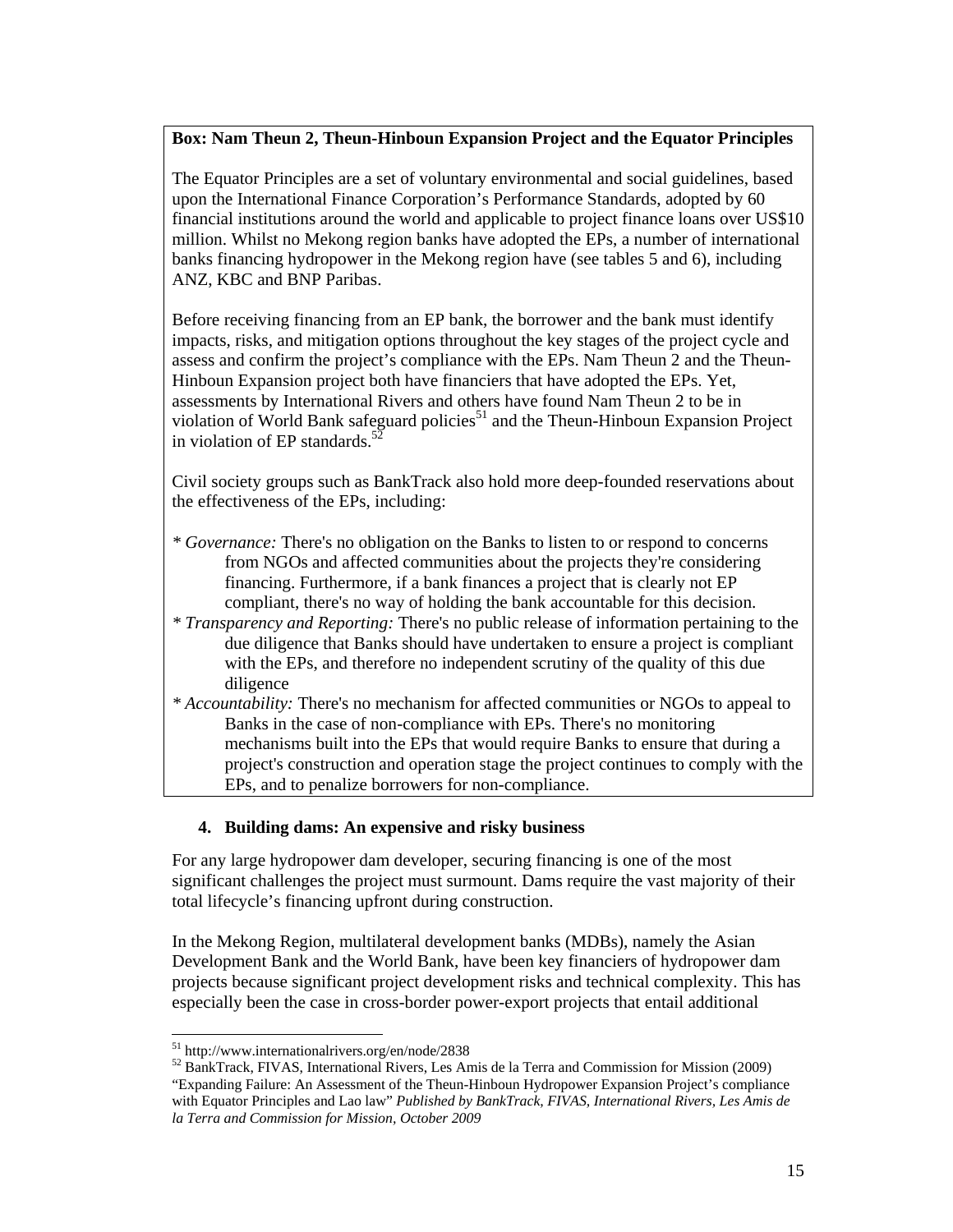layers of legal and technical complexity, as well as political risk, such as the Nam Theun 2 dam.

Yet, in the Mekong region the nature of hydropower project financing is changing. As project developers from Thailand, Vietnam and China have now accumulated technical know-how and dam construction experience, and commercial banks from these countries have accumulated capital and deepened their understanding of the sector and the financing mechanisms involved, they have become increasingly willing lenders to hydropower developers, thus displacing the predominant role of the MDBs.

## **5. Thai Commercial Banks Supporting Power Projects in Thailand**

Thailand's commercial banks, as is to be expected, also provide loans to power projects in Thailand – in addition to other controversial sectors such as plantations and extractives. For example, in December 2007, Thailand's Energy Planning and Policy Office (EPPO) announced the four successful bidders for the next round of large-scale Independent Power Producer power plants in Thailand, each project of which has evoked significant community opposition. Due to the economic downturn, three projects were postponed, and only Gheco-One, a 660MW coal-fired power station in Map Ta Phut Industrial Estate, Rayong Province, is presently under construction.<sup>53</sup> The US\$1.15 billion project is developed by Glow Energy (65%) and Hemaraj Land Development Company (35%) and has the following financing structure, closed in November 2008:

- US\$460 million from Mandated Lead Arrangers (MLA) KfW, SMBC, Standard Chartered Bank, Bank of Tokyo-Mitsubishi, Calyon, Fortis, and KBC
- THB 9.9 billion MLAs were Bank of Ayudhya and Kasikorn Bank.
- The remaining USD350 million is equity from the companies in proportion to their ownership.

In actual fact, whilst there is limited information in the public domain, a brief survey of recent large power projects in Thailand reveals the involvement of most major Thai commercial banks (Table 3). Bond issues are also an important source of financing, often under-written by Thai commercial banks, although the bond markets are beyond the scope of this research.

 $53$  The Nation (13.1.09) "Three IPPs agree to delay supply of power to Egat by a year"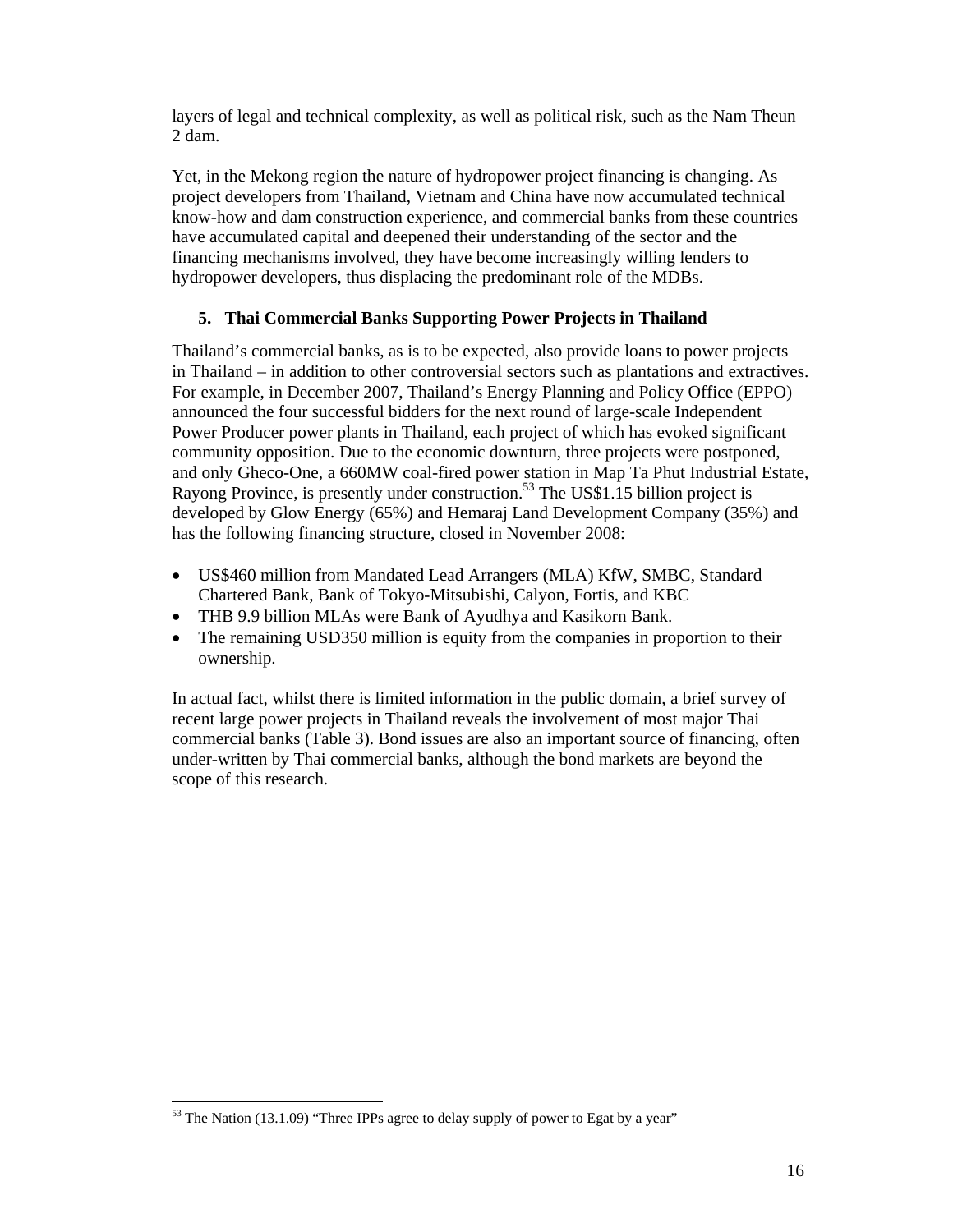|                                                                                                                                | Table 3: Independent Power Producer financing in Thailand                                                                                                                                                           |                                                                                                                                                                                                                                                                                                                                                                                                                                                                                                                                                                                   |
|--------------------------------------------------------------------------------------------------------------------------------|---------------------------------------------------------------------------------------------------------------------------------------------------------------------------------------------------------------------|-----------------------------------------------------------------------------------------------------------------------------------------------------------------------------------------------------------------------------------------------------------------------------------------------------------------------------------------------------------------------------------------------------------------------------------------------------------------------------------------------------------------------------------------------------------------------------------|
| <b>Name of Project</b>                                                                                                         | Company<br>involved                                                                                                                                                                                                 | <b>Financing</b>                                                                                                                                                                                                                                                                                                                                                                                                                                                                                                                                                                  |
| <b>BLCP</b><br>1434 MW Coal-fired<br>power station, Map<br>Ta Phut Industrial<br>Estate<br>Approved 2003;<br>Commissioned 2007 | <b>Banpu Company</b><br>Limited $(50\%)$<br>Electricity<br><b>Generating Public</b><br>Company Limited<br>$(50\%)$                                                                                                  | US\$1.37 billion: 75% Loan; 25% company equity.<br>Onshore project finance (US\$40 million foreign; US\$620<br>local): Bangkok Bank; Krung Thai Bank; Siam Commercial<br>Bank; Bank of Ayudhya; TMB; The Industrial Finance<br>Corporation of Thailand; Bankthai; The Siam Industrial<br>Credit Company; Ayudhya Investment and Public Trust<br>Company; ACL Bank; TISCO Bank<br>Offshore project finance: JBIC; ADB; Bank of Tokyo-<br>Mitsubishi UFJ; BNP Paribas; WestLB AG; ANZ Bank;<br>Fortis Bank; Sumitomo Mitsui Banking Corporation;<br>Calyon; ABN AMRO Bank; KBC Bank |
| <b>Ratchaburi Power</b><br>1400 MW gas-fired<br>power station.<br>Ratchaburi Province<br>Approved 2005;<br>Commissioned 2008   | Ratchaburi Electricity<br><b>Generating Holding</b><br>PCL. $(25\%)$ ,<br>PTT Plc. $(15\%)$ ,<br><b>Union Energy</b><br>$(10\%)$<br>Hong Kong Electric<br>$(25\%)$ ,<br>Chubu Electric (15%)<br>Toyota Tsusho (10%) | US\$640 million<br>Onshore project finance: Bangkok Bank; Krung Thai Bank<br>Offshore project finance: JBIC; Sumitomo Mitsui; Calyon;<br><b>HSBC</b>                                                                                                                                                                                                                                                                                                                                                                                                                              |
| <b>Khang Koi</b><br>1468 MW gas-fired<br>power station,<br>Saraburi Province<br>Approved 2004;<br>Commissioned 2007            | <b>Gulf Power</b><br><b>Generation Company</b><br>Limited, a subsidiary<br>of EGCO.                                                                                                                                 | US\$663 million.<br>Project financing for Thai Baht and US dollars was led by<br>SCB and TMB.                                                                                                                                                                                                                                                                                                                                                                                                                                                                                     |

### **6. The Stock Exchange of Thailand (SET) and Good Corporate Governance**

Since the 1997 Asian financial crisis, the Stock Exchange of Thailand (SET) has sought to regain investor confidence through strengthening listed companies' corporate governance systems and practices. As all of the major Thai commercial banks funding hydropower projects in Laos are listed on the SET, they are therefore required to put in place corporate governance systems.

In 2002, the Thai government formed a National Corporate Governance Committee. In the same year, the SET established a Corporate Governance Center and published a set of fifteen principles and recommendations of good corporate governance for listed companies to implement.54 These principles and recommendations were revised in 2006 so as to be comparable to the "Principles of Corporate Governance of the Organization for Economic Cooperation and Development."

The SET defines Corporate Governance as "*a set of structures and processes of the relationships between a company's board of directors, its management and its shareholders to boost the company's competitiveness, its growth and long-term shareholder value with taking into account the interests of other company stakeholders.*"

 $\overline{a}$ 54 www.set.or.th/en/regulations/cg/center\_p1.html and www.cgthailand.org/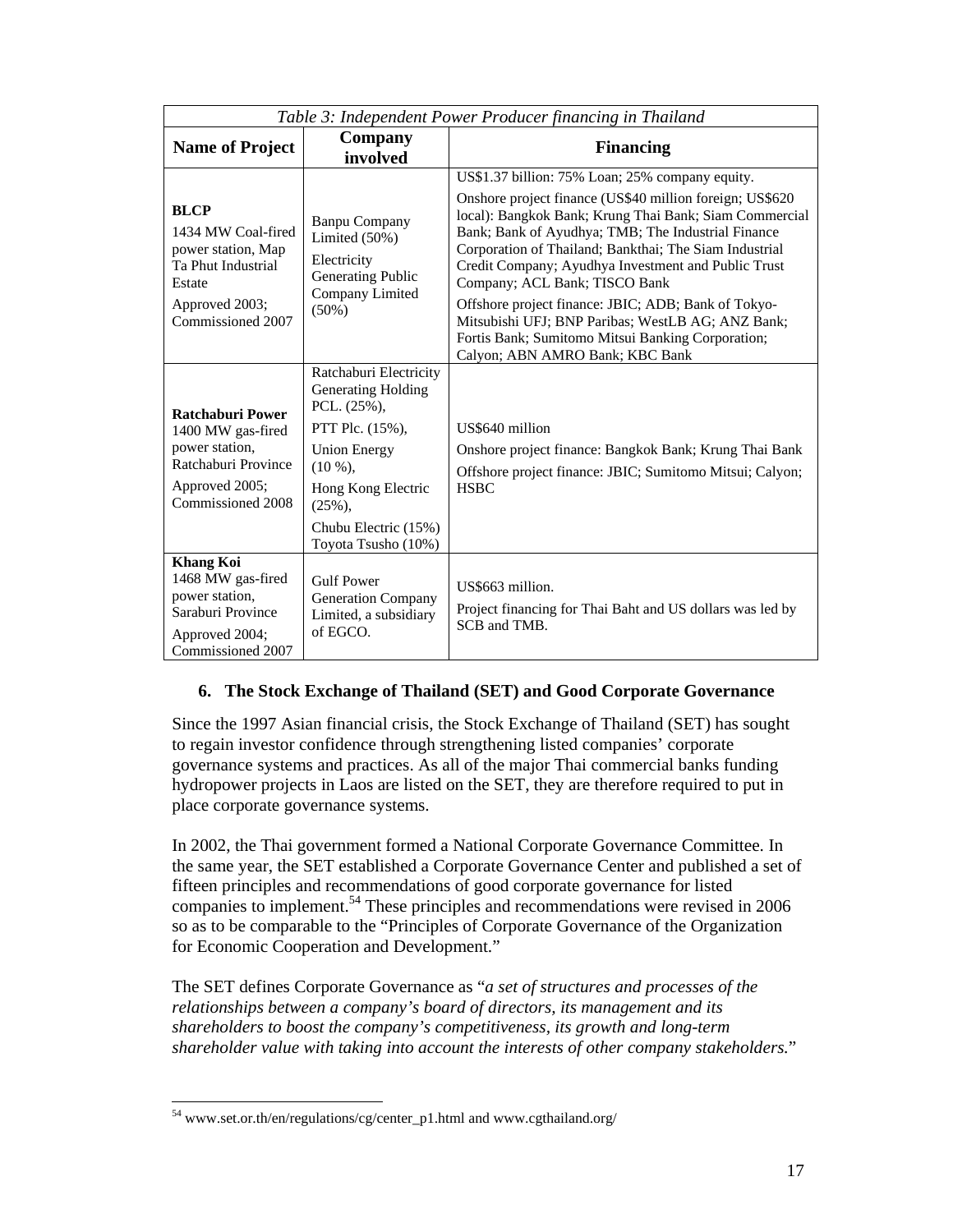The SET expects listed companies to adapt these principles and best practices to their own specific circumstances, whilst meeting internationally comparable standards.<sup>55</sup>

Several provisions of SET's principles and recommendations for good corporate governance relate to environmental and social performance. Beyond a responsibility to the company's shareholders, SET's good corporate governance principles identify other stakeholders that should be recognized by the company and "*should be treated fairly in accordance with their legal rights as specified in relevant laws*." These include the community the company operates in, the government, and society.

The SET principles and recommendations for good corporate governance regarding the role of stakeholders states that the company:

- "should provide a mechanism to promote cooperation between the company and its stakeholders"
- "set a clear policy on fair treatment for each and every stakeholder"
- "there should be an effective way for stakeholders to communicate to the board any concerns about illegal or unethical practices"
- "the Rights of any person who communicates such concerns should be protected"
- "In order for stakeholders to participate effectively, all relevant information should be disclosed to them."

The SET principles and recommendations for good corporate governance identify the need for companies to set clear policies on environmental and social issues and recommends that the board of directors consider all issues that directly affect their operations so that the company contributes towards sustainable development. They also stipulate that a company should develop effective mechanisms for disclosure and transparency, requiring that a company should "*ensure that all important information relevant to the company, both financial and non-financial, is disclosed correctly, accurately, on a timely basis and transparently through easy-to-access channels that are fair and trustworthy*." SET expects that if the board has approved policies on environmental and social issues, these policies should also be disclosed as well as implemented.

### **7. Thai Commercial Banks and Corporate Governance**

 $\overline{a}$ 

Each Thai commercial bank has prepared its own Corporate Governance Code of Conduct or Policy, largely based upon SET's principles and recommendations. These Codes of Conduct/ Polices are included within each bank's 2007 Annual Report in Thai and English, and in most cases are available on the bank's website.

A number of the banks have established a Corporate Governance Committee, chaired by a member of the board. Several banks have also written a Code of Conduct for their employees, for example, Kasikorn Bank and Krung Thai Bank.

In identifying stakeholders and their entitlements, the bank's statements are generally vague:

<sup>&</sup>lt;sup>55</sup> The SET identifies 5 categories for Corporate Good Governance, namely: Rights of Shareholders; Equitable Treatment of Shareholders; Role of Stakeholders; Disclosure and Transparency; and Responsibilities of the board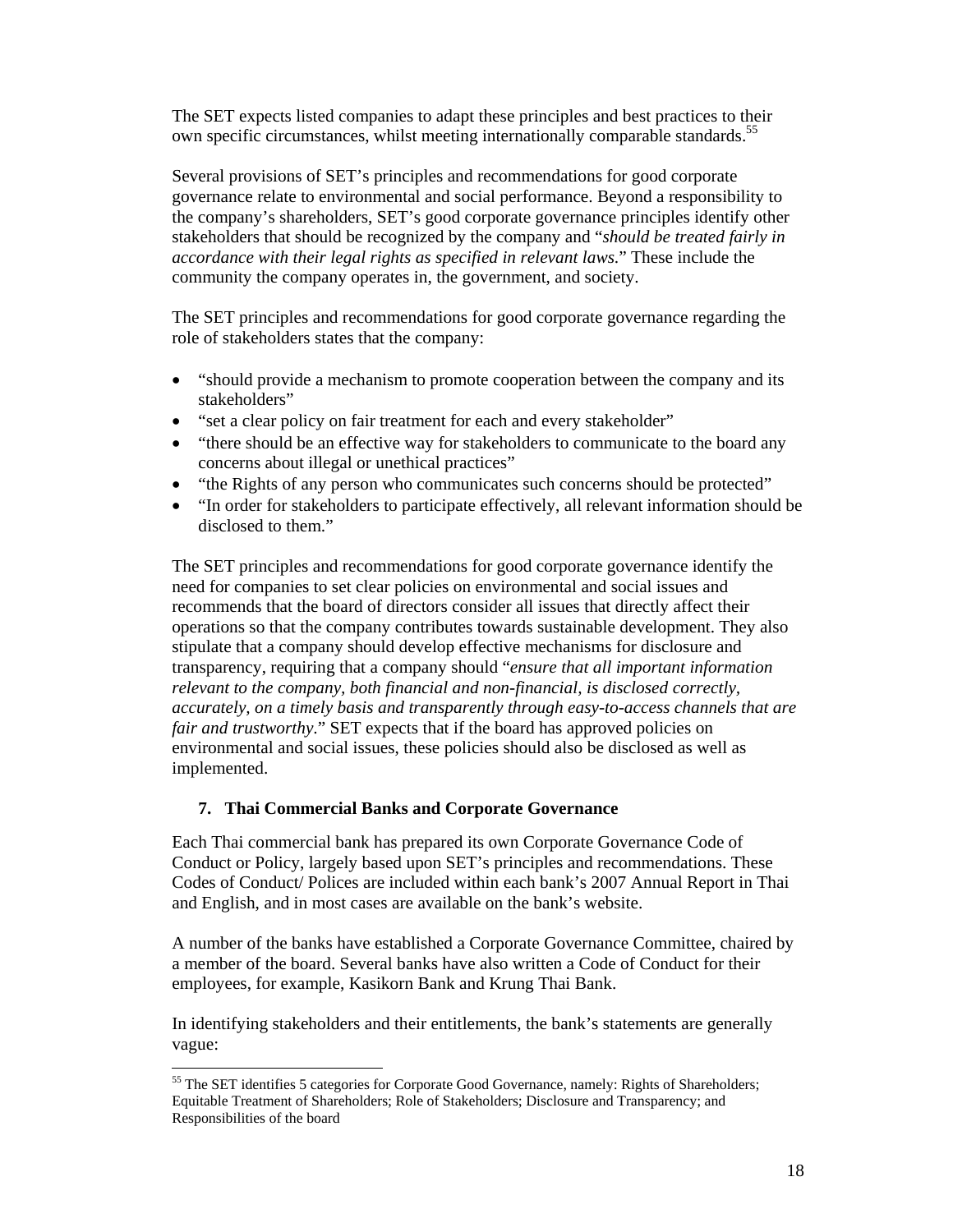- **Kasikorn Bank**: "...we view corporate governance as involving responsibility and accountability to all stakeholders regarding how we operate our business. These stakeholders include shareholders, customers, investors and employees of the bank, as well as the society, environment and our business partners." *Corporate Governance, Annual Report 2007*
- **Thanachart Bank**: "The Bank respects the rights of every group of stakeholders, regardless of whether they are internal stakeholders or not. …The Bank also places emphasis on corporate responsibility towards the community, the society and the environment." in *Corporate Governance Policy*

Regarding social and environmental issues, largely aspirational statements are made, with few details. None of the banks have publicly released a detailed environmental and social policy, as recommended by SET. For example:

- **Krung Thai Bank**: "Making contribution to society and conserving the environment" in *Manual of Code of Conduct, Determination of Business Operation* and "The Bank must have its Social and Environmental Awareness**,** which is a part resulting from fair treatment to stakeholders in order to reduce or eliminate any negative impacts on the society and the environment as a result of the Bank's business operation. Such awareness will enable the members of society to live together in happiness and satisfaction with further growth and higher quality of life. Responsibility of this nature will cover respective subjects that may not be specified by the laws but prescribed by custom, tradition, culture and needs of the communities" in the *Seven Principles of Good Corporate Governance*
- **Siam Commercial Bank**: "To conduct the bank's business with responsibility towards the society and with sensitivity when dealing with issues which are related to public interest; and to regularly support and participate in activities that are beneficial to communities and the society" and "To abide by environmental laws and regulations, implement effective safety and environmental management measures to prevent negative impacts on local communities, and promote employees' awareness of and concern for the environment" in *Corporate Code of Conduct and Value Statement*

Many banks explicitly commit to following the law:

- **Thanachart Bank** "In its conduct of business affairs, the Bank considers it very important to observe the laws and to comply with the rules and regulations established by the authorities. The Bank will not join or do business with organizations or persons violating those laws." in *Corporate Governance Policy*
- **Bank of Ayudhya**: "The Bank has a policy to cooperate with and support the policies and activities of the government sector or private sector, as may be deemed necessary, to ensure its business is in compliance with the law, and to avoid providing cooperation or support to illegal businesses or activities that may have an adverse environmental impact." in *Corporate Governance, 2007 Annual Report*

Only Siam Commercial Bank explicitly identifies reputational risk as a specific consideration of the board of directors "in dealing with businesses that are subject to social criticism." The bank doesn't exclude dealing with such businesses, but lays out a decision-making chain of command to consider such lending.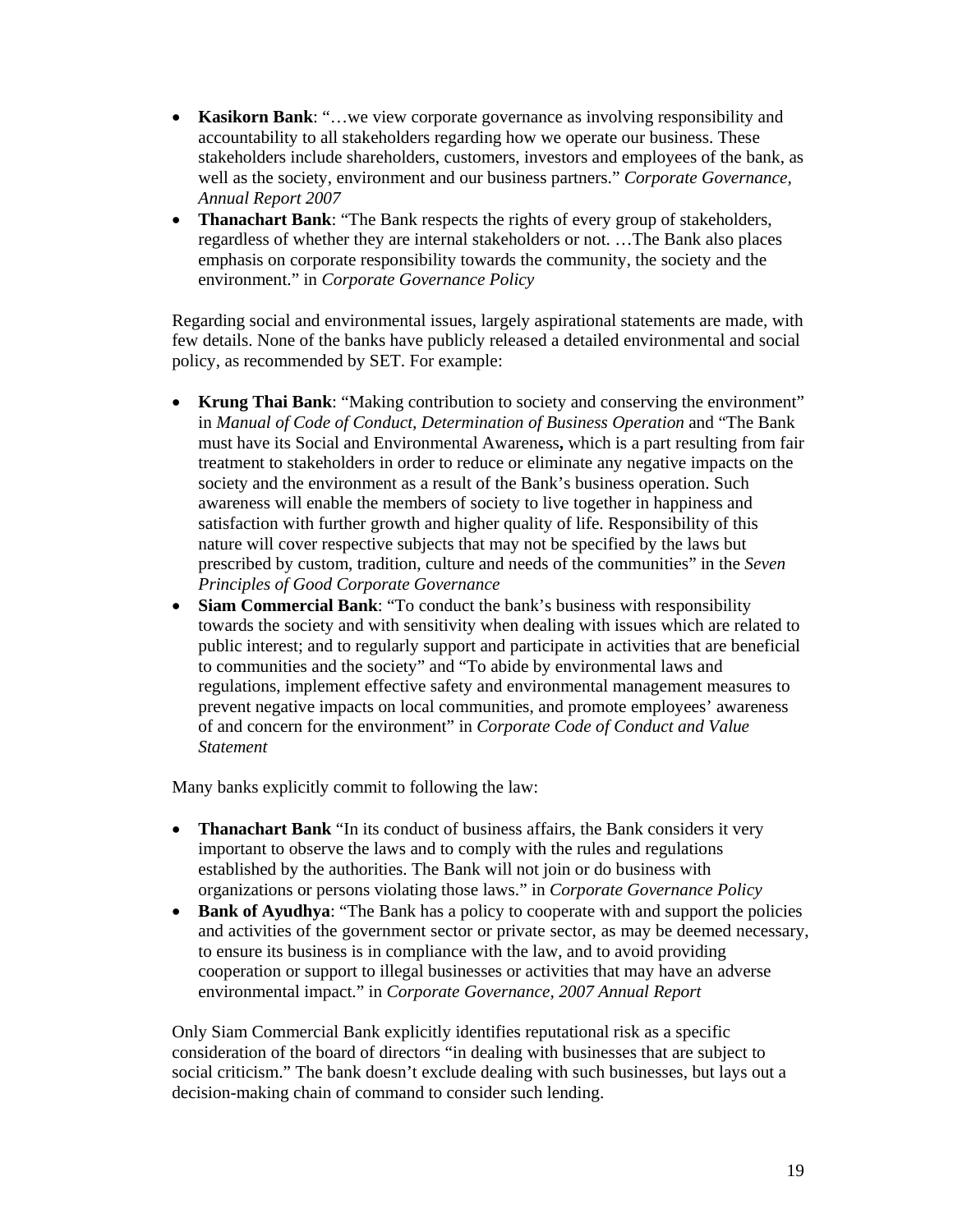Most banks claim to have actively promoted their Good Corporate Governance policies with their employees:

• **Siam City Bank: "**The Bank has continuously disseminated information and promoted campaigns on good corporate governance to educate its employees. It also organized activities with its employees' participation to promote their understanding and need to perform duties within ethical standards for the benefits of the stakeholders under Good Corporate Governance policy." in *Corporate Governance, 2007 Annual Report* 

Some banks also make a commitment to transparency and the disclosure of information:

• **Siam City Bank**: "Transparency shall mean that the disclosure of information to the shareholders and stakeholders is made accurately, completely and timely, under the principles of clarity, regularity and comparability." *Principles of Good Corporate Governance, 2007 Annual Report*

Of Thailand's commercial banks, Kasikorn Bank, Siam Commercial Bank, and Krung Thai Bank have received awards from numerous banking industry magazines, associations and institutes for their corporate governance performance indicating that these banks are Thailand's market leaders on good corporate governance.

## **8. Corporate and Social Responsibility (CSR) in Thailand**

Corporate and Social Responsibility (CSR) is emerging as a familiar concept in Thailand, although there is a wide-ranging interpretation of the concept's principles. In its best light, CSR is a corporate-driven strategy that aims to demonstrate corporate conscience and determination to positively change society and protect the environment. If implemented superficially, CSR is found to be little more than greenwash.

All the Thai Banks financing hydropower projects in Laos have expressed a commitment to a form of CSR and report on their CSR activities in their annual reports. Overall, however, there is a blurred distinction between Corporate Governance Policy, Statements on Business Ethics, and policies or related statements on Corporate and Social Responsibility.

Only Kasikorn Bank has a publicly available CSR Policy, posted on its website (reproduced in full in Box 1). It is, however, far from comprehensive and comparable to statements made in other banks Corporate Governance policies. The Bank of Ayudhya's 2007 Annual Report also makes reference to a CSR policy, although it does not

#### **Box 1: Kasikorn Bank CSR Policy**

- All business units shall strictly adhere to the Statement of Business Conduct and participate in environmental preservation and social responsibility activities.
- All employees shall act in strict compliance with the Code of Conduct, being responsible for society and environmental preservation.
- The Bank shall pursue activities for public interests, society and the environment, with fair treatments to all stakeholders.
- The Bank shall pay due attention to safety and occupational health in workplace, pleasant surrounding and basic facilities for staff members and customers.
- The Bank shall promote environmental preservation activities.
- The Bank shall refrain from granting credit support to any projects that violate the environmental laws of the country.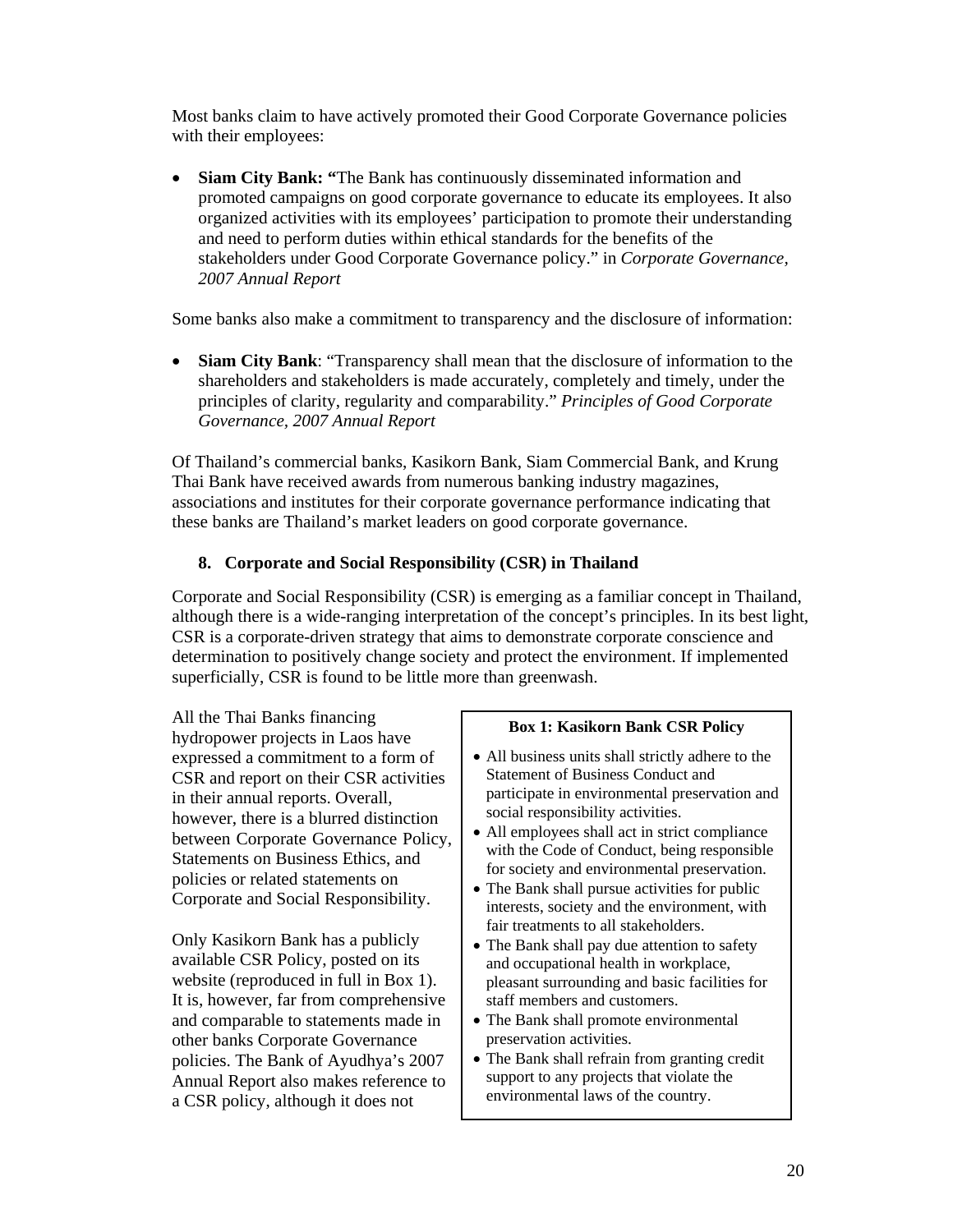appear to be publicly available. Krung Thai Bank has published an annual Social Responsibility Report since 2005 (although the information is largely derived from the Annual Report). Of all the banks, Siam Commercial Bank and Krung Thai Bank have the most extensive information available on their websites.

Some of the banks make commitments to CSR specifically in their mission or vision statements, or in the chairperson's statement in the annual report. For example:

- **Siam Commercial Bank:** "*Vision*…For Our Community: Adhere to good corporate governance standards and actively engage in "community-orientated" development…" and "*Mission* … to be The Premier Universal Bank of Thailand, with a strong focus on key financial markets and customer segments, maximizing leverage from the SCB Group franchise and strongly committed to social responsibility" *from website*
- **Thai Military Bank**: "…TMB is focused on maximizing the benefits it brings to its stakeholders, customers, and the community at large" and "The Bank recognizes the importance of corporate social responsibility (CSR) by monitoring and participating with various independent organizations on the potential activities." *TMB Philosophy, website*

According to company structures available in 2007 annual reports, not all banks have formed board-level CSR committees. Those that identify that they have established a CSR committee include Siam Commercial Bank and Krung Thai Bank.

Most Thai banks act upon their pledged commitment to society through funding social projects. These include youth education projects, environmental conservation activities such as tree planting, cultural activities, religious activities, and the arts. Some banks have committed to a specific focus; for example, Krung Thai Bank focuses on education and Siam Commercial Bank especially supports youth and community development programs, including through the Siam Commercial Foundation. The banks often encourage their staff to participate in CSR activities, aiming to encourage a sense of civic duty.

There are relatively few CSR awards in Thailand. In 2006, Kasikorn Bank won the "Corporate Social Responsibilities Awards" from the Annual SET Awards. In 2007, Krung Thai Bank won an honorable mention in the State-Owned Enterprise Award 2007 in the category of Outstanding Social and Environmental Responsibility.

In December 2008, SET announced a new US\$280,000 CSR Promotion Fund for listed companies and the business sector in general, managed by the CSR Institute. The fund aims to increase CSR awareness and implementation, based on SET's belief that "CSR is crucial for sustained business growth and Thailand's long-term economic development"<sup>56</sup>. The Thaipat Institute will work with the CSR Institute to develop a Socially Responsible Investment Index and a CSR Academy.

Overall, competition between the banks appears to be heating up as the banks compete for market share of the domestic personal finance market, a key strategic area that the

 $\overline{a}$ 56 SET (2008) "Thai bourse establishes corporate social responsibility fund", SET Press Release No.128/2008.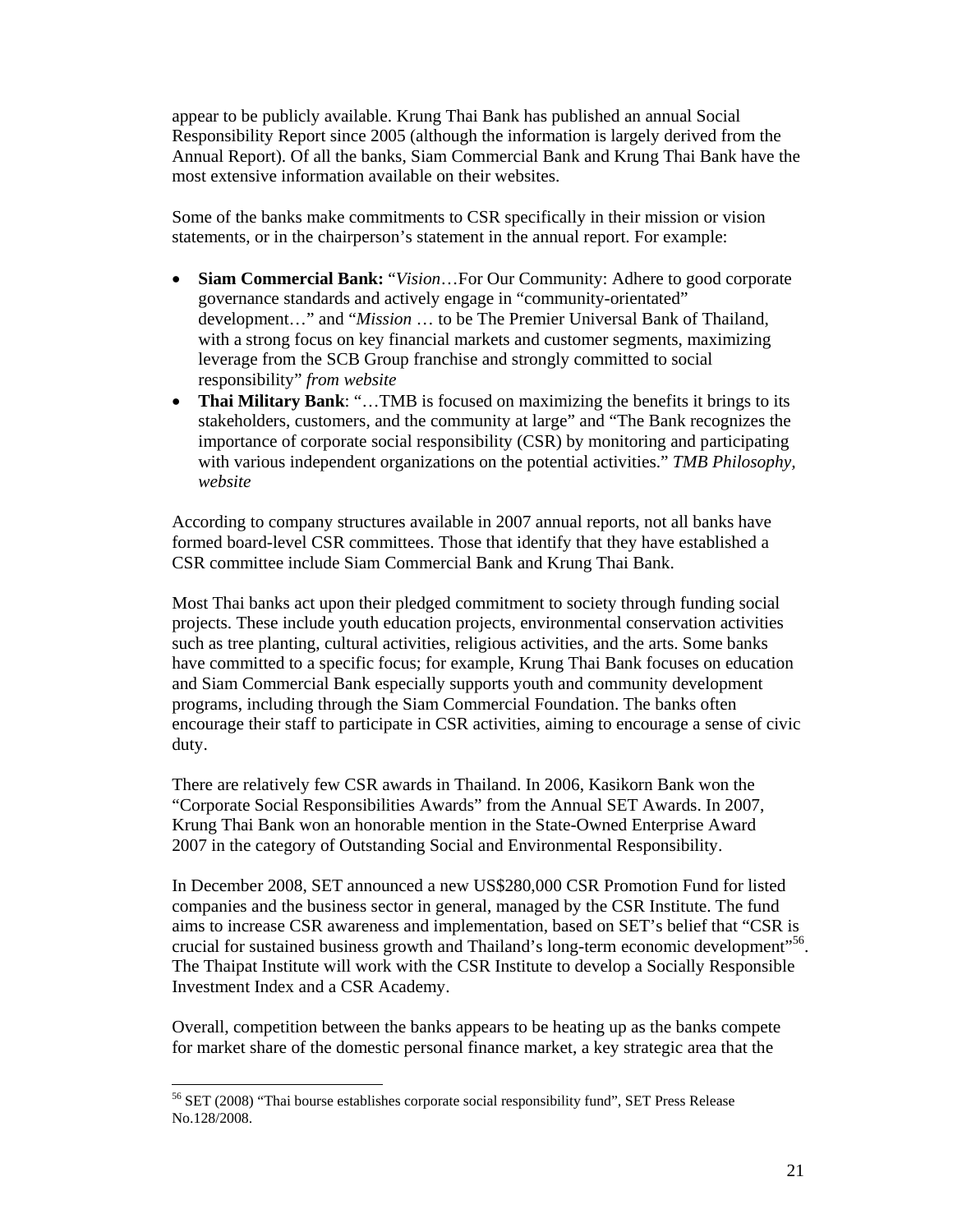banks have identified for future growth. As such, the banks' CSR credentials are key messages in advertising campaigns.

Yet, it is clear that at present the banks' commitments to CSR are not rooted in day-today business decision-making. Rather, the focus is on funding activities that, although commendable, are only peripheral to the banks' core lending operations. Lending to the Laos hydropower projects detailed above offer pertinent examples.

There are some initiatives that appear to move CSR activities slightly closer to the banks' core operations, although details are not provided on effectiveness. For example:

- The **Siam City Bank** has stated that it will "Be responsible to the local communities" where the Bank's branches are located by supporting loans in local communities that are in line with the country's economic development plan."
- **Thanachart Bank** states that it has organized a project titled, "Natural Gas Vehicle (NGV) Credit from Thanachart at 0% with Repayment Period of up to 36 Months" to support members of the public who wanted to use natural gas as an alternative fuel for vehicles and to support the government in promoting its energy conservation and environmental protection measures."
- **Kasikorn Bank** and **Krung Thai Bank** are members of the Thailand Business Council for Sustainable Development, which is working to establish a set of voluntary social responsibility guidelines under ISO26000, to be published in 2010.

At a fundamental level, CSR implies a commitment to comply with relevant laws and regulations, to act ethically, and to provide societal value and accountability, in addition to making a profit. Companies that successfully implement CSR focus on a triple bottom line of social, environmental and financial success. CSR initiatives do not just involve spending money on charitable causes, but requires more fundamental changes to core business practices and operations, a change that has not yet happened in Thailand's commercial banking sector.

### **9. Strategic International Investors in Thai Commercial Banks**

As noted above, the Asian financial crisis necessitated Thailand's commercial banks to raise significant additional capital largely from foreign sources and a major restructuring of the ownership of the sector.<sup>57</sup> Three Thai commercial banks funding hydropower in Lao have taken strategic investors:

- GE Capital International Holding Corporation, a subsidiary of General Electric US also known as GE Money, holds a 33% stake in the Bank of Ayudhya.
- ING Bank from the Netherlands holds a 26% stake in the Thai Military Bank. According to the Chairman of the Board of Directors statement in the 2007 Annual Report "The strategic partnership with ING is expected to help strengthen the Bank's business especially in retail banking, asset management, and risk

<sup>57</sup> Between 1998 and 2000, 800,000 million baht was raised. For context, in 1996, Thai commercial bank's entire capital base was just below 500,000 million baht.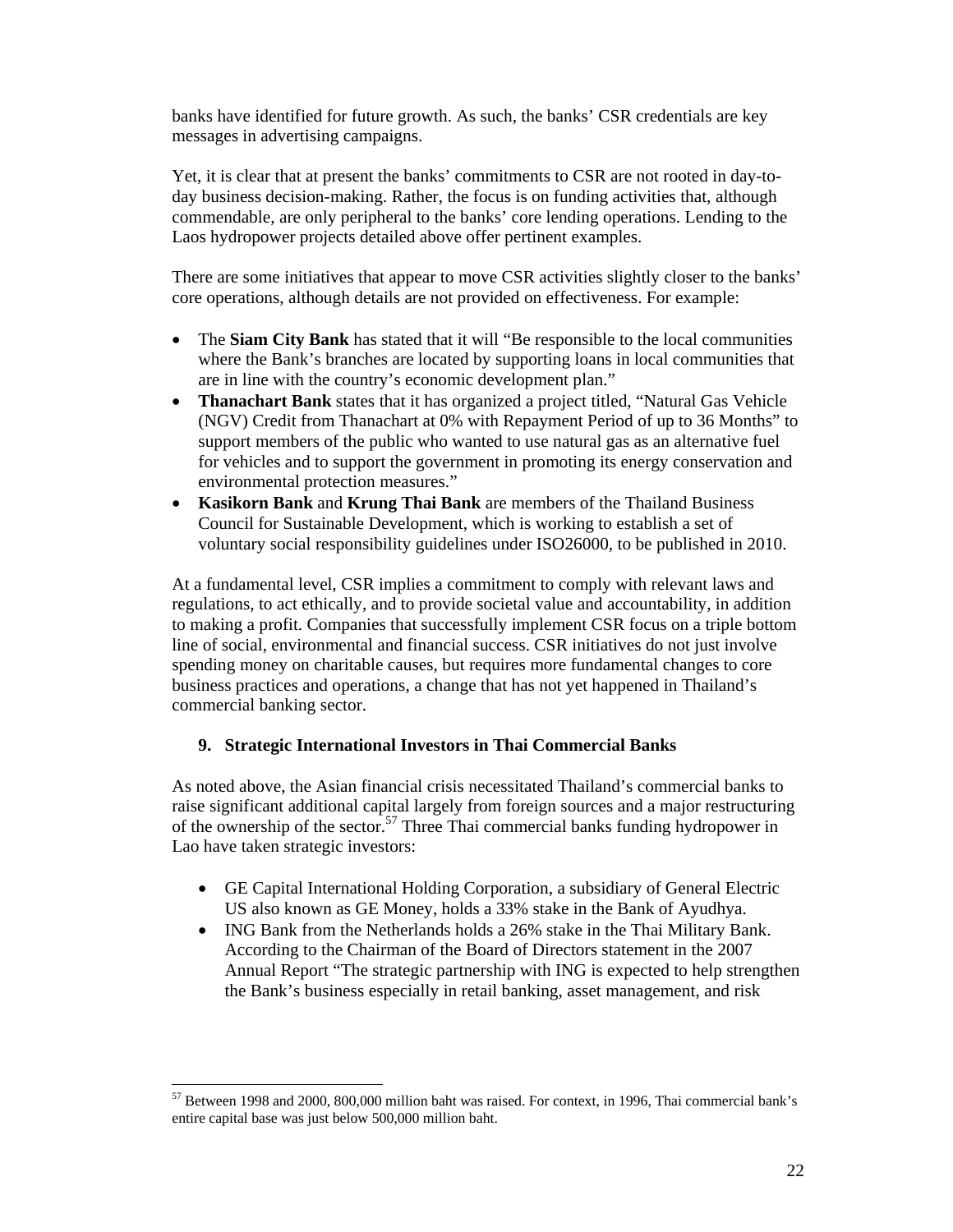management." Thailand's Ministry of Finance also holds a 22.5% stake in Thai Military Bank.<sup>58</sup>

• Thanachart Bank is 50% owned by the Bank of Nova Scotia. The remaining 50% is owned by Thanachart Capital PLC, which is registered on SET.

These strategic investors have committed to a number of international standards summarized in Table 4, although the Thai commercial banks themselves have not.

|                           | Table 4: International Commitments of Strategic Investors in Thai Commercial Banks |                                  |                                                |                      |                                                        |                                 |                |  |  |  |
|---------------------------|------------------------------------------------------------------------------------|----------------------------------|------------------------------------------------|----------------------|--------------------------------------------------------|---------------------------------|----------------|--|--|--|
|                           | The Equator<br>Principles                                                          | Financial<br>Initiative<br>UNEP- | for Responsible<br>UN Principles<br>Investment | UN Global<br>Compact | Transparency<br>Extractive<br>Industries<br>Initiative | Disclosure<br>Carbon<br>Project | Wolfsberg      |  |  |  |
| <b>GE</b><br>Money        | N <sub>o</sub>                                                                     | No                               | N <sub>0</sub>                                 | Yes                  | N <sub>0</sub>                                         | N <sub>0</sub>                  | N <sub>0</sub> |  |  |  |
| <b>ING</b><br>Bank        | Yes                                                                                | Yes                              | Yes                                            | Yes                  | Yes                                                    | Yes                             | No             |  |  |  |
| Bank of<br>Nova<br>Scotia | Yes                                                                                | Yes                              | No                                             | No                   | N <sub>o</sub>                                         | Yes                             | No             |  |  |  |

As strategic investors, these international banks should accept a significant responsibility for the social and environmental performance of the Thai banks that they invest in:

- via the Bank of Ayudhya, GE Money is lending to Nam Theun 2 and the Theun-Hinboun Expansion Project
- via the Thai Military Bank, ING Bank is lending to Nam Theun 2 and Nam Ngum 2
- via Thanachart Bank, the Bank of Nova Scotia is lending to the Theun-Hinboun Expansion Project

Nam Theun 2 and the Theun-Hinboun Expansion Project are claimed to be Equator Principle compliant by their financiers – an international commitment of the Bank of Nova Scotia, but not GE Money – although an assessment by International Rivers and BankTrack concludes that Theun-Hinboun does not meet Equator Principle standards.<sup>59</sup>

The clearest contradiction to international commitments is by ING Bank, which via its strategic investment in the Thai Military Bank is supporting the Nam Ngum 2 project, which in no way can claim to meet any of ING's six international standards that it has committed to, including the Equator Principles.

 $58$  Two Thai banks funding hydropower dams in Laos are majority owned by the Financial Institutions Development Fund: Krung Thai (55%) and Siam City Bank (48%)

<sup>59</sup> BankTrack, FIVAS, International Rivers, Les Amis de la Terra and Commission for Mission (2009) "Expanding Failure: An Assessment of the Theun-Hinboun Hydropower Expansion Project's compliance with Equator Principles and Lao law" *Published by BankTrack, FIVAS, International Rivers, Les Amis de la Terra and Commission for Mission, October 2009*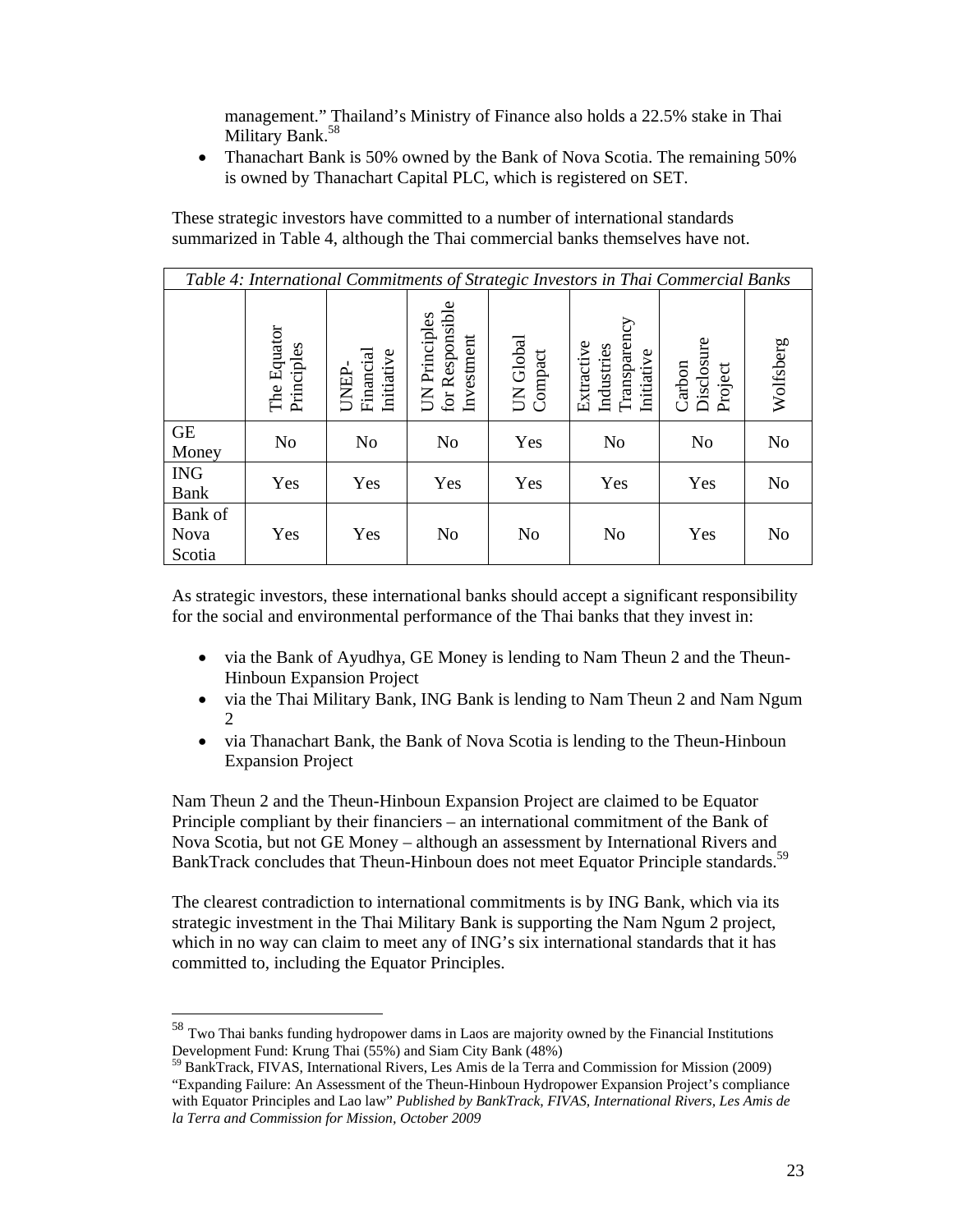#### **10. Minority International Shareholders in Thai Commercial Banks**

Foreign commercial banks and investment banks are also minority shareholders of common stock in Thai commercial banks, either directly or on behalf of nominees. All Thai banks have a foreign ownership limit of common stock that ranges between 25% and 45%. However, the SET also offers a Non-Voting Depository Receipts (NVDR) service through a company, owned by SET, called Thai NVDR. NVDRs are an investment vehicle which allows foreign investment to exceed the SET's foreign investment limit. NVDR holders receive the same full financial benefits from share holdings as they would receive had they invested directly in shares (i.e. dividends, rights, and warrants), but hold no voting rights.

Similar to the major strategic investor, foreign banks that own or manage shares in Thai banks that invest in hydropower projects have typically committed to a number of the international standards. A total of 30 banks from around the world own or manage on behalf of nominees Thai common stock and even more own stocks through Thai NVDR (see Appendix 2).

Table 5 shows those foreign banks that have endorsed the Equator Principles and that therefore should indicate a particular sensitivity towards the impacts of hydropower development and yet are either investing in Thai commercial banks or are managing funds on behalf of nominees that are lending to hydropower projects in Laos that are not compliant with the Equator Principles.

| Table 5: Foreign investors that have endorsed the Equator Principles and own minority |                                                               |                                                     |                   |                   |          |                              |                                                |                      |                                                        |
|---------------------------------------------------------------------------------------|---------------------------------------------------------------|-----------------------------------------------------|-------------------|-------------------|----------|------------------------------|------------------------------------------------|----------------------|--------------------------------------------------------|
| shares or NVDRs in Thai Commercial Banks                                              |                                                               |                                                     |                   |                   |          |                              |                                                |                      |                                                        |
|                                                                                       | Thai banks being<br>invested in as<br>shareholders            | Thai banks being<br>invested through<br><b>NVDR</b> | Equator Principle | Carbon Disclosure | Wolfberg | UNEP-Financial<br>Initiative | UN Principles for<br>Responsible<br>Investment | UN Global<br>Compact | Transparency<br>Extractive<br>Industries<br>Initiative |
| <b>Barclays</b><br><b>Bank</b>                                                        | <b>SCIB</b>                                                   |                                                     | Yes               | Yes               | Yes      | Yes                          | N <sub>0</sub>                                 | N <sub>0</sub>       | No                                                     |
| <b>Chase</b><br><b>Nominees</b>                                                       | BAY, BBL,<br>KBANK,<br>SCB, TCAP,<br>KTB, SCIB,<br><b>TMB</b> | BBL, BAY,<br>KBANK,<br><b>SCB</b>                   | Yes               | N <sub>0</sub>    | Yes      | Yes                          | Yes                                            | N <sub>0</sub>       | Yes                                                    |
| <b>Citibank</b>                                                                       | <b>BBL</b>                                                    | BBL, BAY,<br>KBANK,<br>SCB, TCAP,<br>KTB, SCIB      | Yes               | N <sub>0</sub>    | Yes      | Yes                          | No                                             | N <sub>0</sub>       | No                                                     |
| <b>HSBC</b>                                                                           | BAY, BBL,<br>KBANK,<br>SCB, TCAP,<br>KTB, SCIB                | BBL, BAY,<br>KBANK,<br>SCB, KTB                     | Yes               | Yes               | Yes      | Yes                          | Yes                                            | Yes                  | Yes                                                    |
| J.P. Morgan                                                                           | <b>TMB</b>                                                    | BBL, SCB,<br><b>KTB</b>                             | Yes               | Yes               | Yes      | Yes                          | Yes                                            | No                   | Yes                                                    |

*Key: BAY = Bank of Ayudhya; BBL = Bangkok Bank; KBANK = Kasikorn Bank; KTB = Krung Thai Bank; SCB = Siam Commercial Bank; SCIB = Siam City Bank; TCAP = Thanachart Capital; TMB = Thai Military Bank*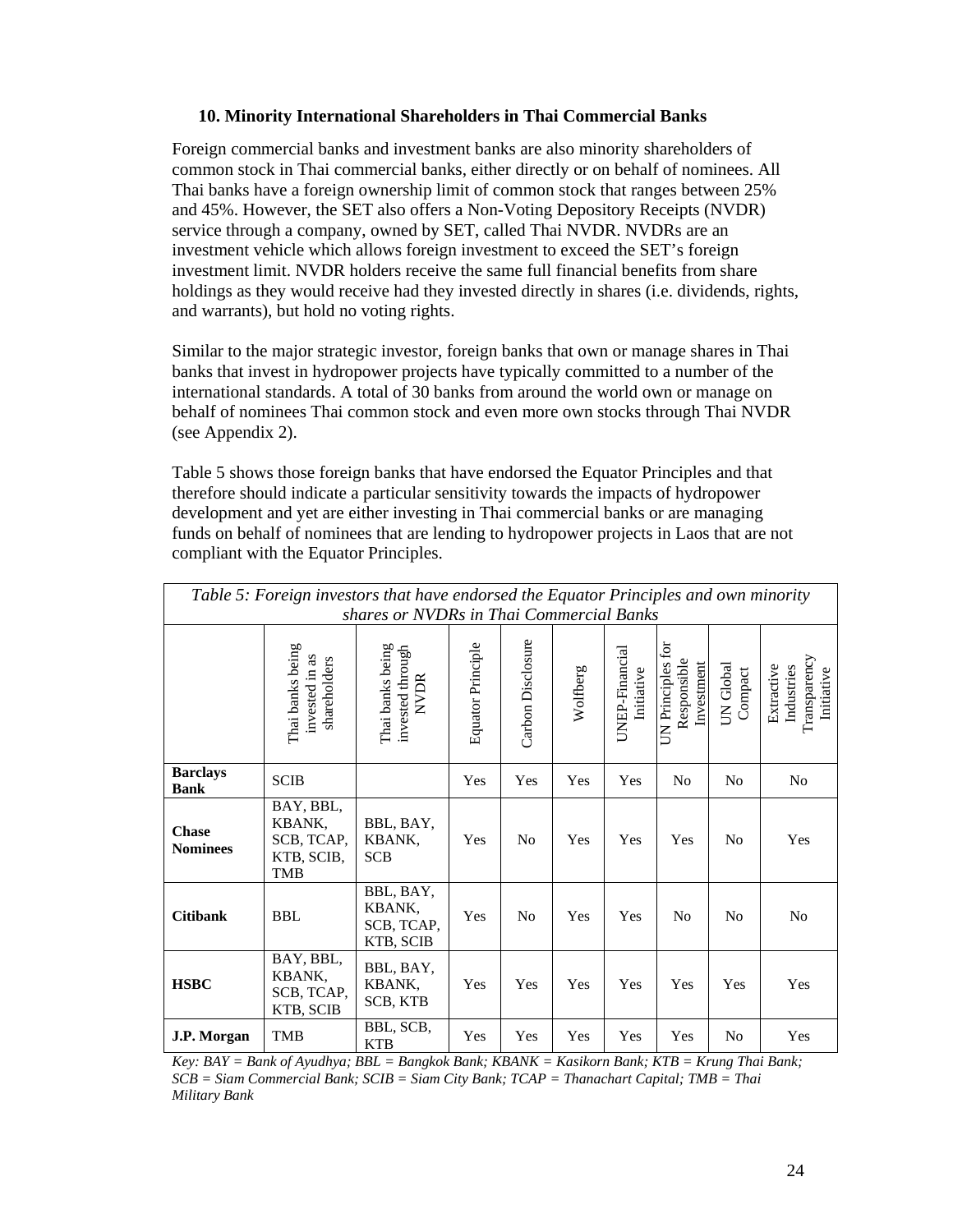In principle, HSBC should be a global leader in not supporting hydropower projects with high social and environmental costs. Not only has it endorsed all seven international standards, but it also has a policy that requires any dam it finances to be compliant with the World Commission on Dams standards. Despite this, it holds or manages nominee shares in every Thai bank funding hydropower projects apart from the Thai Military  $Bank<sup>60</sup>$ .

#### **11. Thai Commercial Banks' Performance Compared to Leading International Banks**

In 2007, the global civil society network BankTrack published the landmark *Mind the Gap* report benchmarking the world's leading 45 commercial and investment banks' environmental and social policies and performance.<sup>61</sup> The report evaluates the banks' policies for their core financial services<sup>62</sup> according to content, transparency and accountability, and implementation. This section evaluates Thai commercial banks' performance against the leading international banks.

#### *11.1 Environmentally sensitive sector standards and sustainability issues*

The report identifies seven environmentally sensitive sectors and seven sustainability issues (Biodiversity, Climate Change, Human Rights, Indigenous Peoples, Labor Rights, Taxation and Toxics) for which banks should adopt appropriate credit policies. It outlines for each sector or issue the key elements for a good bank policy, based on best international standards available. Each bank was evaluated according to these standards and given a score between 0 and 4 (Table 6). $63$ 

In the case of hydropower, the best available standard, referenced by the *Mind the Gap* report, is the recommendations of the World Commission on Dams.<sup>64</sup> The blue ribbon commission comprised representatives from all sectors of the dams debate, including the industry, governments, civil society, and academics. The WCD concluded that while "dams have made an important and significant contribution to human development," in "too many cases an unacceptable and often unnecessary price has been paid to secure those benefits, especially in social and environmental terms, by people displaced, by communities downstream, by taxpayers and by the natural environment."

To improve development outcomes of water and energy projects, the WCD presented a new framework for decision-making based on recognizing the rights and assessing the risks of all stakeholders. The WCD framework puts forward seven general strategic

 $60$  The Equator Principles only apply to project finance, where a bank is directly lending to a project. In the case of shareholdings in a bank, this is asset management and therefore, according to the principles themselves, the signatory bank is not obliged to meet the Equator Principles.

<sup>&</sup>lt;sup>61</sup> BankTrack (2007) "Mind the Gap: Benchmarking credit policies of international banks", published December 2007, Banktrack, Utrecht.

 $62$  All types of credits and loans, including the underwriting of stock issuances

 $63$  For further details on a sector and issue basis, see BankTrack (2007) "Mind the Gap: Benchmarking credit policies of international banks", published December 2007, Banktrack, Utrecht, Netherlands. http://www.banktrack.org/show/pages/publications

 $64$  World Commission on Dams (2000) "Dams and Development: A New Framework for Decision-Making – The Report of the World Commission on Dams" November 2000, Earthscan Publications, London and Sterling.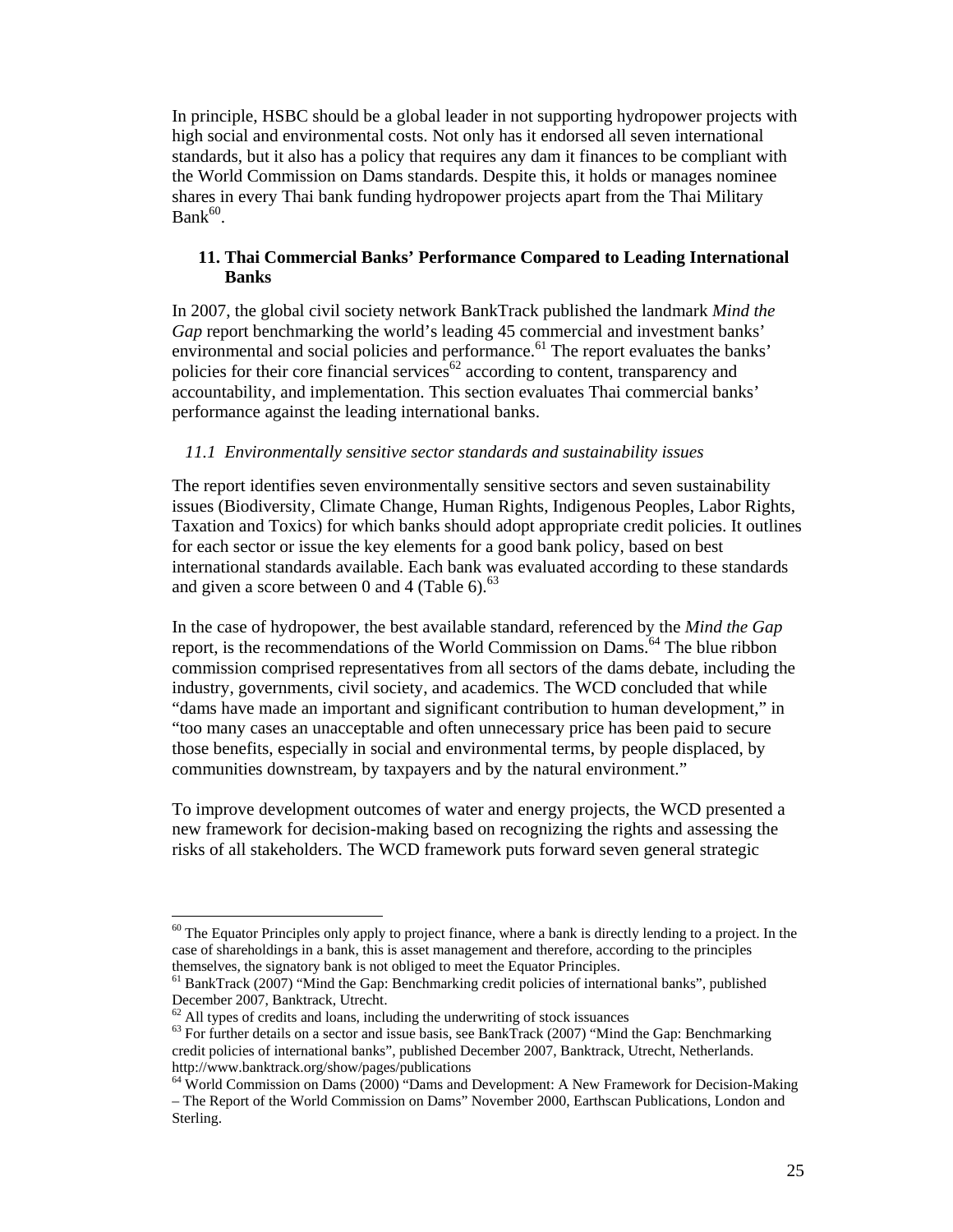priorities each based on a set of policy principles (see Box 2).<sup>65</sup> Table 6 shows the BankTrack scoring for the dam sector specifically. Given the relevance of the Equator Principles to dam financing, those Banks that have endorsed the Equator Principles are awarded 2 points (unless they have in-house policies that are stronger).

| Table 6: "Mind the Gap" scoring system |                                                                                                                                                         |                                                                                                                                                                                                                                   |  |  |  |  |
|----------------------------------------|---------------------------------------------------------------------------------------------------------------------------------------------------------|-----------------------------------------------------------------------------------------------------------------------------------------------------------------------------------------------------------------------------------|--|--|--|--|
| <i>Score</i>                           | General issue/sector                                                                                                                                    | Dams sector                                                                                                                                                                                                                       |  |  |  |  |
| $\Omega$                               | The bank has no policy on this issue/sector (or<br>if the policy is not publicly available);                                                            | The bank has no policy on dams                                                                                                                                                                                                    |  |  |  |  |
|                                        | The bank's policy on this issue/sector is<br>vaguely worded or aspirational, with no clear<br>commitments                                               | The bank's policy is vaguely worded or<br>aspirational, with no clear commitments                                                                                                                                                 |  |  |  |  |
| $\mathcal{D}_{\mathcal{L}}$            | The bank's policy on this issue/sector includes<br>some important elements, but is not<br>sufficiently consistent                                       | The bank's policy includes elements such as<br>options assessment, steps to ensure dam safety,<br>and consultation with neighboring states, but<br>does not commit to the WCD strategic<br>priorities and supporting principles   |  |  |  |  |
| 3                                      | The bank's policy on this issue/sector is fairly<br>well-defined and consistent, but falls behind<br>best standards available on one or two<br>elements | The bank's policy commits to the WCD<br>strategic priorities and supporting principles                                                                                                                                            |  |  |  |  |
| 4                                      | The bank's policy on this issue/sector is<br>completely consistent with best standards<br>available                                                     | The bank's policy commits to the WCD<br>strategic priorities and supporting principles<br>for all dams and precludes support for dam<br>projects that are located in, or substantially<br>impact upon, critical natural habitats. |  |  |  |  |

#### **Box 2: WCD Seven Strategic Priorities**

1. *Gaining Public Acceptance*: Public acceptance of key decisions should be ensured for equitable and sustainable water and energy resources development. Where projects affect indigenous and tribal peoples, such processes are guided by their free, prior and informed consent.

2. *Comprehensive Options Assessment*: Alternatives to dams should be subject of a comprehensive and participatory assessment of the full range of policy, institutional and technical options, in which social and environmental aspects have the same significance as economic and financial factors.

3. *Addressing Existing Dams*: Opportunities should be taken to optimize benefits from existing dams, address outstanding social issues and strengthen environmental mitigation and restoration measures. 4. *Sustaining Rivers and Livelihoods*: Options assessment and decision-making around river

development should prioritize the avoidance of impacts, followed by the minimization and mitigation of harm to the health and integrity of the river system. Avoiding impacts through good site selection and project design is a priority.

5. *Recognizing Entitlements and Sharing Benefits*: Mutually agreed and legally enforceable mitigation and development provisions need to be negotiated with adversely affected people. Accountability of responsible parties to agreed mitigation, resettlement and development provisions is ensured through legal means, such as contracts, and through accessible legal recourse at the national and international level.

6. *Ensuring Compliance*: Compliance with applicable regulations, criteria and guidelines, and projectspecific negotiated agreements needs to be secured at all critical stages in project planning and implementation. Regulatory and compliance frameworks use incentives and sanctions to ensure effectiveness where flexibility is needed to accommodate changing circumstances.

7. *Sharing Rivers for Peace, Development and Security*: The use and management of resources should be the subject of agreement between states to promote mutual self-interest for regional cooperation and peaceful collaboration. Dams on shared rivers should not be built where riparian states raise objections that are upheld by international panels.

 $<sup>65</sup>$  For further information, visit International Rivers' webpage "Water and Energy Solutions"</sup> http://www.internationalrivers.org/en/node/598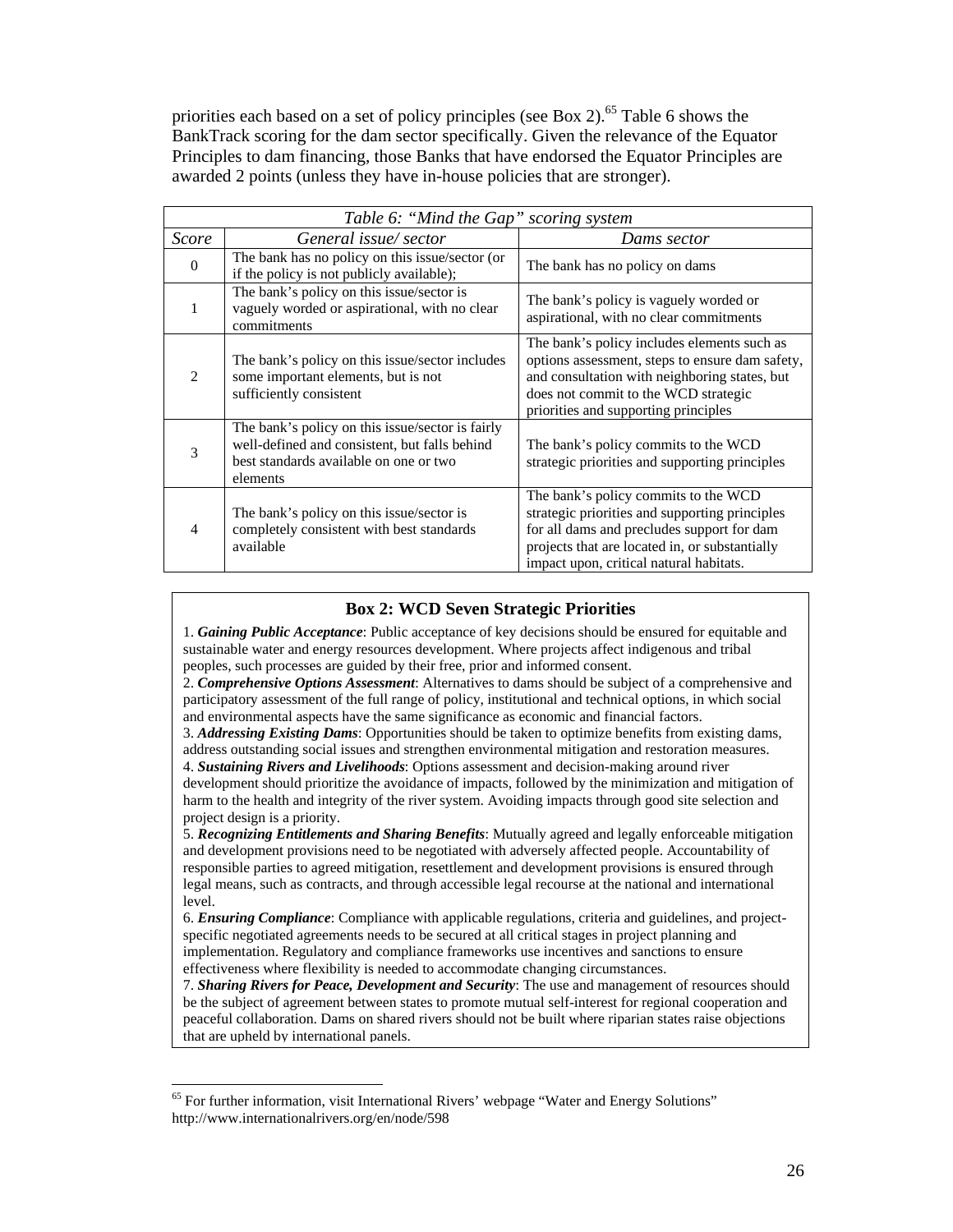According to the *Mind the Gap* framework, for all sector issues and for all sustainability issues the Thai commercial banks score 0. These scores reflect the fact that Thai commercial banks have not yet endorsed any of the relevant international codes of conduct or best practices and neither have they developed specific in-house sector policies.

Table 7 presents the highest scores awarded to the 45 global banks surveyed by the Mind the Gap report in 2007. The individual scores of foreign banks investing in Thailand's banks are given in appendix 3.

| Table 7: Summary of highest score per sector and issue according to BankTrack's Mind |                |                                                      |  |  |  |  |  |  |
|--------------------------------------------------------------------------------------|----------------|------------------------------------------------------|--|--|--|--|--|--|
| the Gap report $(2007)$                                                              |                |                                                      |  |  |  |  |  |  |
| Policy or issue                                                                      | Highest        | Banks that received highest score                    |  |  |  |  |  |  |
|                                                                                      | score          |                                                      |  |  |  |  |  |  |
| Agriculture                                                                          | 2              | Fortis/ING/Rabobank/Westpac                          |  |  |  |  |  |  |
| Dams                                                                                 | 4              | <b>HSBC</b>                                          |  |  |  |  |  |  |
| <b>Fisheries</b>                                                                     | 3              | Rabobank                                             |  |  |  |  |  |  |
| Forestry                                                                             | 3              | <b>HSBC</b>                                          |  |  |  |  |  |  |
| Military industry and arms trade                                                     | 3              | Intesa Sanpaolo/KBC                                  |  |  |  |  |  |  |
| Mining                                                                               | 3              | <b>HSBC</b>                                          |  |  |  |  |  |  |
| Oil and gas                                                                          | $\overline{c}$ | <b>HSBC/ING</b>                                      |  |  |  |  |  |  |
| Biodiversity                                                                         | $\mathfrak{D}$ | HSBC/ JP Morgan Chase/ ING                           |  |  |  |  |  |  |
| Climate change                                                                       | 2              | ANZ/ Bank of America/ Dexia/ Fortis/ HSBC/ JP Morgan |  |  |  |  |  |  |
|                                                                                      |                | Chase/ KBC/ Morgan Stanley/ Rabobank/ Westpac        |  |  |  |  |  |  |
| Human Rights                                                                         | 3              | Rabobank                                             |  |  |  |  |  |  |
| <b>Indigenous Peoples</b>                                                            | 3              | JP Morgan Chase/ Rabobank                            |  |  |  |  |  |  |
| Labor                                                                                | 3              | Rabobank                                             |  |  |  |  |  |  |
| Taxation                                                                             |                | <b>BBVA</b>                                          |  |  |  |  |  |  |
| Toxics                                                                               | $\overline{c}$ | <b>HSBC/Rabobank</b>                                 |  |  |  |  |  |  |

As a general trend in the global banking sector, many banks have adopted some form of sector-based credit policies. Generally, as a first step, many banks have signed up to one or more of the voluntary sustainability standards, such as the Equator Principles. Yet, voluntary standards are no substitute for stringent policies developed by the banks themselves. Whilst a number of banks have moved in this direction the *Mind the Gap* report concludes that "Exceptions aside, the overall quality of credit policies developed by the 45 banks is fairly poor. The content of many policies hardly exceeds a vague and aspirational level and usually lacks clear criteria and objectives." The *Mind the Gap* report recommends that "the large majority of the 45 banks need to devote significantly more attention to developing clear sector and issue policies."

Whilst Thai banks lag significantly behind the international banks' social and environmental commitments, Thai banks could readily take up – or surpass – the international banks' standards.

#### *11.2 Transparency and Accountability*

Local people that might be affected by a business's planned activity have a right to know about the potential impacts and risks, as do the wider public. As project financiers, the management staff of commercial banks are critical decision-makers in the business cycle.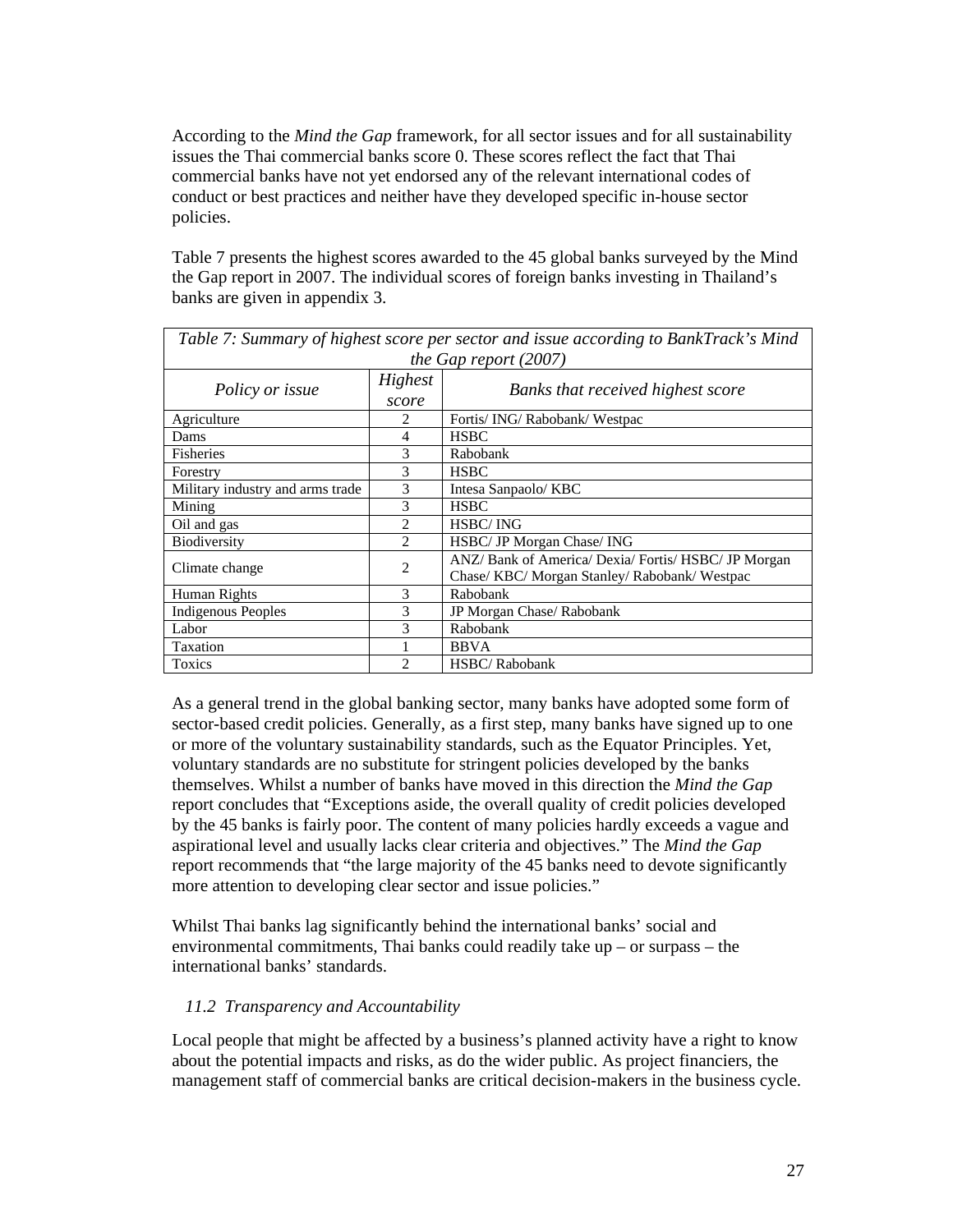Commercials banks, therefore, hold a significant degree of responsibility for the environmental and social impacts of their client's operations.

Transparency refers to the open communication of all relevant information. In the case of commercial banks, full transparency means that information should be publicly available not only about the bank's own practices, but also about the activities of the clients that they finance. Access to information, however, is not enough. By having proper mechanisms of accountability in place, the public can ensure that decision-makers are accountable for the decisions that they take.

The *Mind the Gap* report assesses transparency and accountability at the institutional level and the deal level.

*Institutional transparency: "Each bank is expected to report in an open and systematic way on the steps it has taken on the road towards sustainability. Publications on sustainability should clearly describe which priorities banks have formulated on social and environmental issues, which steps have been taken towards reaching them and what have been the results so far"* (*Mind the Gap*, 2007)

The *Mind the Gap* report found that 34 of the 45 banks surveyed published an externallyverified annual sustainability report that meets the basic requirements of the GRI Sustainability Reporting Guidelines, scoring two. In contrast, no Thai commercial bank publishes an annual sustainability report, therefore all Thai banks score zero.

*Deal transparency: "The most convincing proof of a bank commitment to transparency and sustainability is in the disclosure of all deals the bank is involved in"* (*Mind the Gap*, 2007)

Globally, very few banks are transparent about who their clients are and which individual projects they are financing. The banks surveyed by *Mind the Gap* all scored lowly, with only half disclosing any information regarding their deals at all, and then only on a sector/regional breakdown, scoring one. All Thai commercial banks disclose their lending by sector in the Annual Reports, equaling the current (weak) levels of disclosure by their international peers.

*Institutional accountability: "refers to all mechanisms and procedures put in place by the bank to ensure that its sustainability commitments are implemented throughout the organization and applied to all relevant financial services"* (*Mind the Gap*, 2007)

Many international banks now publish a CSR report which is either internally or externally audited, although these audits are typically weak on evaluating the banks' environmental and social lending behavior. In Thailand, only Krung Thai Bank publishes a CSR report, although the information contained appears not to be audited either internally or externally. No Thai commercial bank makes reference to their Environmental and Social Risk Management System, and it is likely that they do not have such a system in place.

*Deal accountability: "The sector and issue financing policies adopted by the bank are supposed to prevent or, in some unavoidable cases, mitigate or fairly compensate negative effects on stakeholders. Therefore, mechanisms need to be in place that ensures*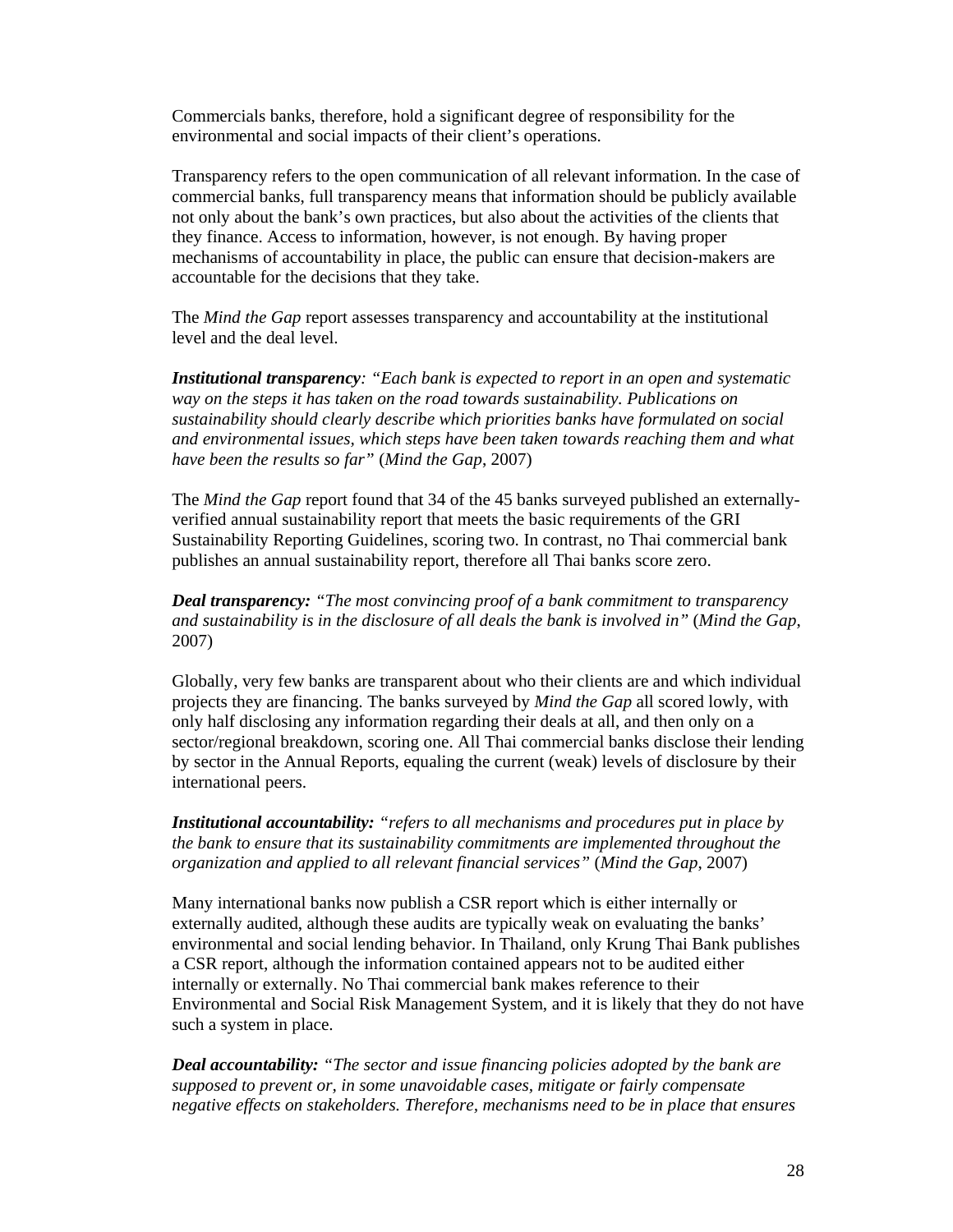*recourse for external stakeholders in case the policies are not properly applied."* (*Mind the Gap*, 2007)

Only four of the 45 banks investigated in the *Mind the Gap* report have an independent grievance mechanism for third-party complaints about the banks activities. A further three banks have an informal, internal complaints mechanism. The vast majority of banks have no systematic complaints mechanism.

Amongst the Thai Banks, only Siam Commercial Bank has established a clear internal complaints mechanism for all stakeholders, scoring one point. In its 2007 Corporate Governance, titled "Mechanism for stakeholders' participation" the bank states: "*The Bank aims to operate to the satisfaction of all stakeholders. They can contact the Bank through various channels: customers can contact any branches or responsible staff/Relationship Managers, and employees can contact the HR Client Services Division. Any complaints, suggestions, or comments can also be addressed to the Board of Directors and the management… The Bank has laid down a clear policy and practical guidelines on how to handle stakeholder complaints. All stakeholder information shall be kept confidential.*"

All the other Thai banks do not have a clear complaints mechanism and score zero points, although several other banks, including Thanachart Bank and the Bank of Ayudhya, do have a clear link on their webpage to their complaints center.

| Table 8: Summary of highest score on accountability and transparency according to |                |                                                         |  |  |  |  |
|-----------------------------------------------------------------------------------|----------------|---------------------------------------------------------|--|--|--|--|
|                                                                                   |                | BankTrack's Mind the Gap report (2007)                  |  |  |  |  |
|                                                                                   | Highest        |                                                         |  |  |  |  |
| Policy or issue                                                                   | score          | Banks that received highest score                       |  |  |  |  |
| Institutional transparency                                                        | <b>HSBC</b>    |                                                         |  |  |  |  |
|                                                                                   |                | ABN AMRO/ Barclays/ BBVA/ China Construction Bank/      |  |  |  |  |
|                                                                                   |                | Credit Agricole/ Deutsche Bank/ Dexia/ Intesa Sanpaolo/ |  |  |  |  |
|                                                                                   |                | JPMorgam Chase/ KBC/ Mizuho/ Nedbank/ Rabobank/         |  |  |  |  |
| Deal transparency                                                                 |                | RBS/ Royal Bank of Canada/ Saudi-American Bank/         |  |  |  |  |
|                                                                                   |                | Santander/Scotiabank/Societe Generale/Standard Bank/    |  |  |  |  |
|                                                                                   |                | Standard Chartered/ Sumitomo Mitsui/ Westpac            |  |  |  |  |
|                                                                                   |                | ABN AMRO/ ANZ / Banco Bradesco/ Banco Itau/ BNP         |  |  |  |  |
|                                                                                   | $\mathfrak{D}$ | Paribas/ Credit Agricole/ Deutsche Bank/ Fortis/ ING/   |  |  |  |  |
| Institutional accountability                                                      |                | Intesa Sanpaolo/ KBC/ Mizuho/ Nedbank/ Rabobank/ RBS/   |  |  |  |  |
|                                                                                   |                | UBS/ Unicredit/ WestLB/ Westpac                         |  |  |  |  |
| Deal accountability                                                               | 3              | Banco do Brasil/ Rabobank/ Standard Bank/ Westpac       |  |  |  |  |

#### **12. Sustainable Banking: The roles and responsibilities of banks**

Commercial banks serve as important intermediaries that allocate resources from savers to investors across economic sectors. Through their financing decisions, banks can either be positive agents for change or backers of destructive projects. They can therefore play an important role in creating a society that is socially and environmentally sustainable and just.

In general, businesses that act responsibly can benefit from improved financial performance and lower operating costs, enhanced brand image, reputation and brand differentiation accompanied by increased customer loyalty, an ability to attract highcaliber employees and higher employee morale, and reduced regulatory oversight.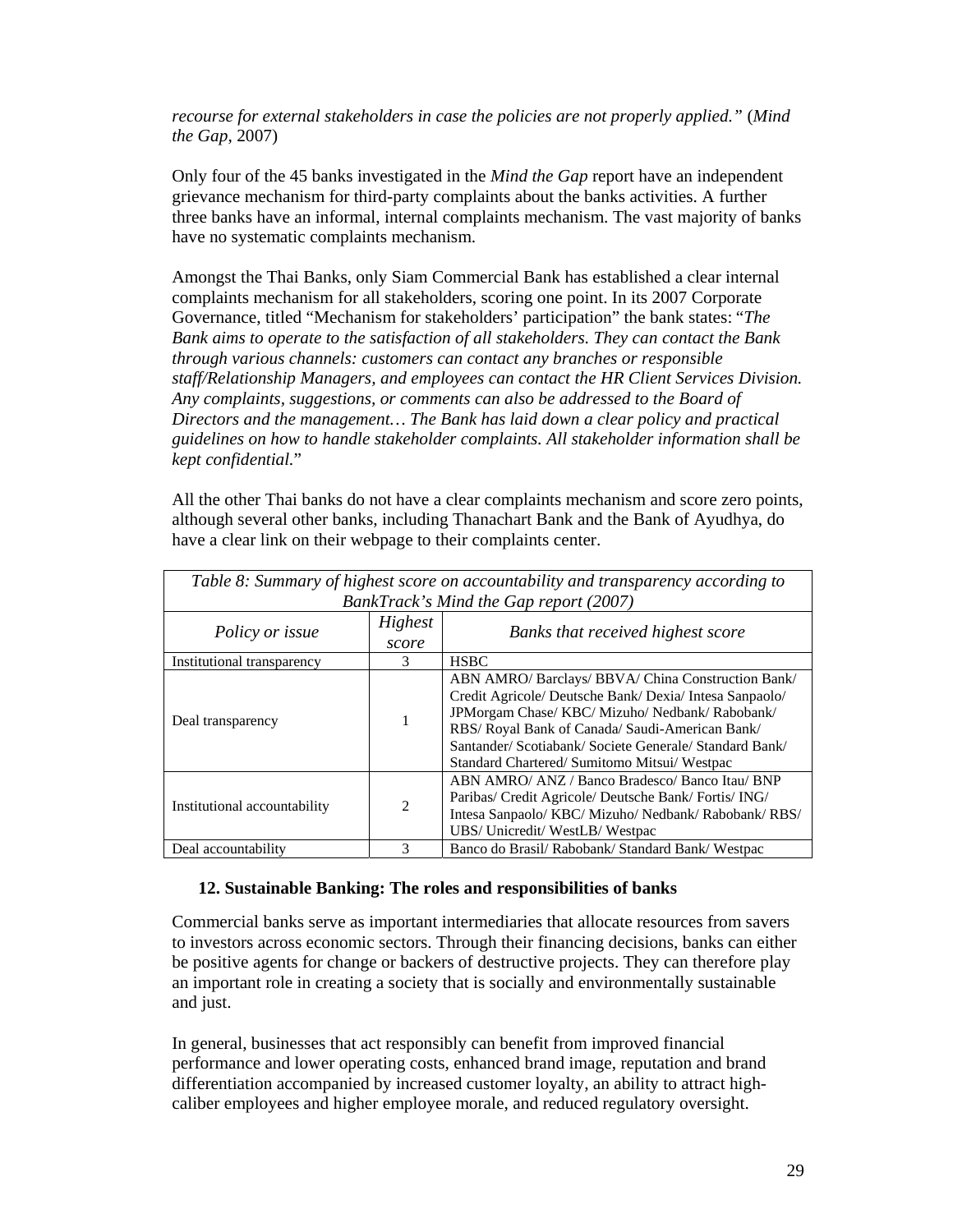To take on a positive role, Thailand's commercials banks need to develop credit policies that cover key areas of operation and that are thoroughly integrated into the day-to-day decision-making process of the bank. These policies should define the minimum standards that clients should meet before they can receive financial services from the bank. Issues that need to be addressed range from securing human rights and protecting livelihoods, to combating climate change, preventing loss of biodiversity, ensuring healthy rivers and many other sustainability issues. Implementation needs to be further supported by commitments to transparency and accountability.

In considering loans, bankers are called upon to evaluate many types of risk. Typical factors considered as lending risks include the economic viability of the project, the credit-worthiness of the project proponent, and currency and political risks. Increasingly, however, commercial banks are also recognizing the benefits of evaluating risks associated with social and environmental impacts and their mitigation and wider sustainability issues.

Large hydropower dams entail significant areas of risk, for example:

- Failure to address social and environmental issues can result in costly delays as frustrated communities disrupt project construction. Unforeseen costs may also be incurred if affected communities pursue fair compensation or modification of project design through legal proceedings.
- Historical data for river flows and rainfall that dams are designed on are now not relevant due to climate change, with more extreme weather events expected. Drought will reduce the power production of hydropower dams, whilst extreme floods could damage the dam infrastructure itself or require sudden water releases causing damage downstream of the project that would require compensating.
- Corruption is a common problem in large-scale infrastructure projects such as dams

Whilst implementation of standards for risk management and sustainable development would be costly in the short-term, in the long-term it would benefit the business strategies of both banks and their borrowers.

The global economic crisis has also raised public expectations for commercial banks to work in the interest of a sustainable society. Banks that demonstrate a commitment to sustainability will benefit from stronger, greener brand image that will be attractive to new customers. Conversely, those that are linked to destructive projects face increasingly severe reputational risks, especially as consumer-banking is one of the most important growth sectors in Thailand.

Developing green policies is not just about managing risk, however. International lenders have also stated that deepening their understanding of environmental and social issues has enabled them to identify new green investment opportunities before their competitors, resulting in highly profitable investments.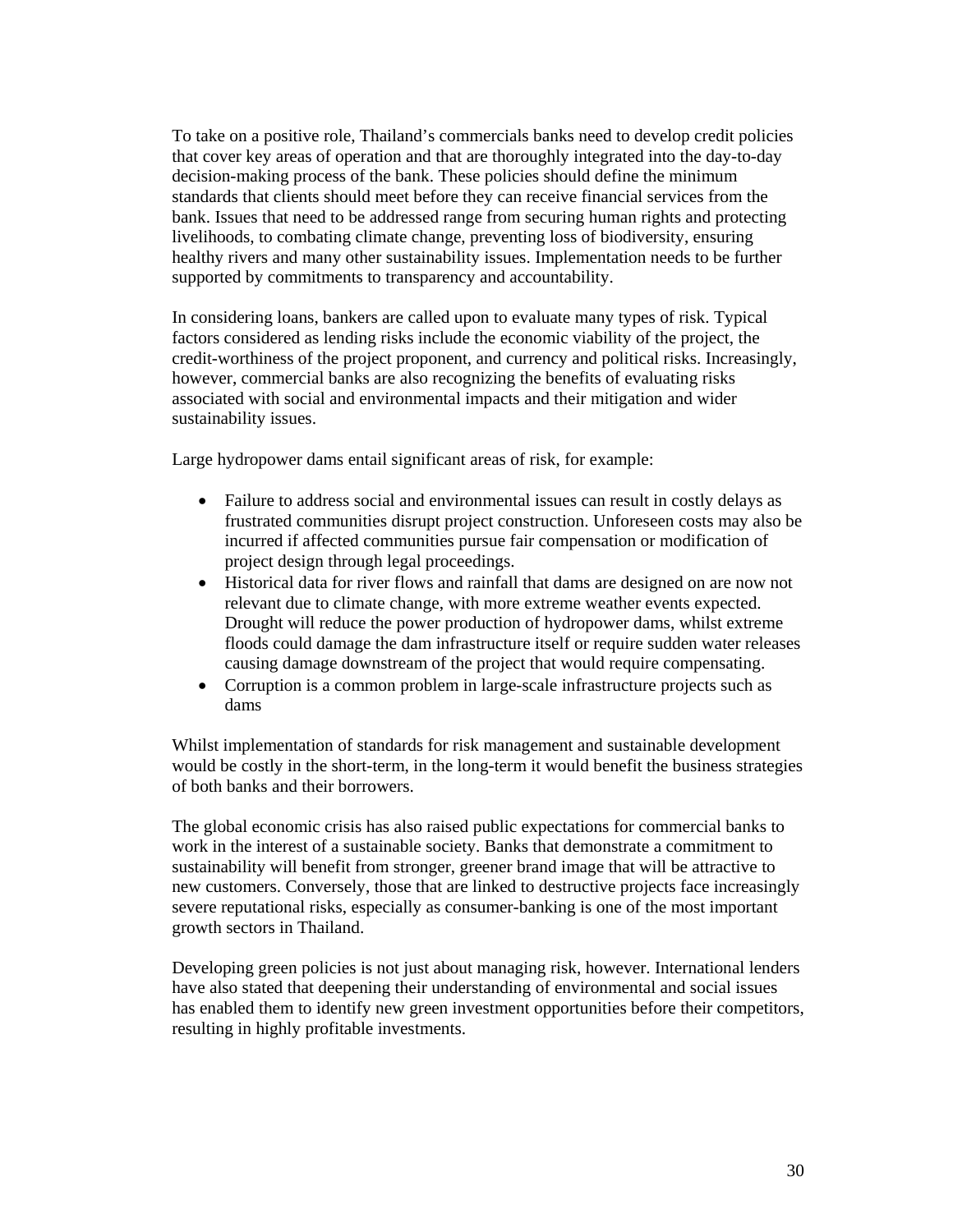#### **13. Sustainable Banking: Taking-Off in China**

Whilst China has seen remarkable economic growth in recent years, this has been accompanied by serious social and environmental costs. In recognition of these impacts, the Chinese government has launched a series of sustainable finance regulations. In July 2007, China's Ministry of Environmental Protection adopted the "Green Credit Policy," prohibiting banks from lending to 38 blacklisted companies. This was followed by a raft of green regulations by China's financial regulators, including green securities and green insurance policies launched in February 2008, and a set of corporate social responsibility guidelines issued by the China Banking Regulatory Commission in December 2007. Several Chinese banks, led by China's Industrial Bank in October 2008, have also adopted the Equator Principles. These have been accompanied by various initiatives by Chinese NGOs, peer international banks, and the International Finance Corporation (IFC) that promote sustainable financing.

In July 2008, for example, the *Economic Observer*, a leading financial newspaper, in cooperation with Chinese NGOs awarded the first annual Green Banking Innovation award to the China Industrial Bank. The judging was based on criteria for Green Banking that put emphasis on minimizing banks' indirect environmental impacts through its financing activities, and exploring new opportunities for environment-related business.

As a result of these efforts, according to a recent report by Friends of the Earth and BankTrack "This combination of forces have dissuaded some banks from lending to *liang gao* (highly polluting and energy intensive) industries and promoted financing for environmentally-friendlier alternatives".<sup>66</sup> The report concludes:

"there has been significant progress in the development of sustainable finance in China, including the creation of influential regulations, internal bank compliance mechanisms, and some public reporting. In the best cases, banks have established deeper credit risk management systems that may enhance the strength of bank lending portfolios, or adopted international best practices. But overall, Chinese banks still lag behind their international peers, especially when it comes to developing comprehensive environmental and social management systems and engaging stakeholders."

These are remarkable and rapid changes in China's banking sector that reflect the growing recognition that sustainable financing can benefit Chinese business, whilst also contributing towards China's sustainable development. Thai and Chinese banks and regulators could initiate a knowledge-sharing dialogue to gain from each other's experience, ultimately informing the development of appropriate policies, regulations, and in-house standards for Thailand's banking sector.

#### **14. Building Sustainable Banks in Thailand**

 $\overline{a}$ 

Through their corporate governance and CSR policies, Thai commercial banks have already made an important initial commitment to a sustainable and just society. There is, however, a clear gap between Thai banks' intentions and commitments to sustainability and actual performance on the ground in affected communities and the environment.

<sup>&</sup>lt;sup>66</sup> Matisoff, A., and Chan, M. (2008) "The Green Evolution: Environmental Policies and Practice in China's Banking Sector" *Published by Friends of the Earth and Bank Track, November 2008.*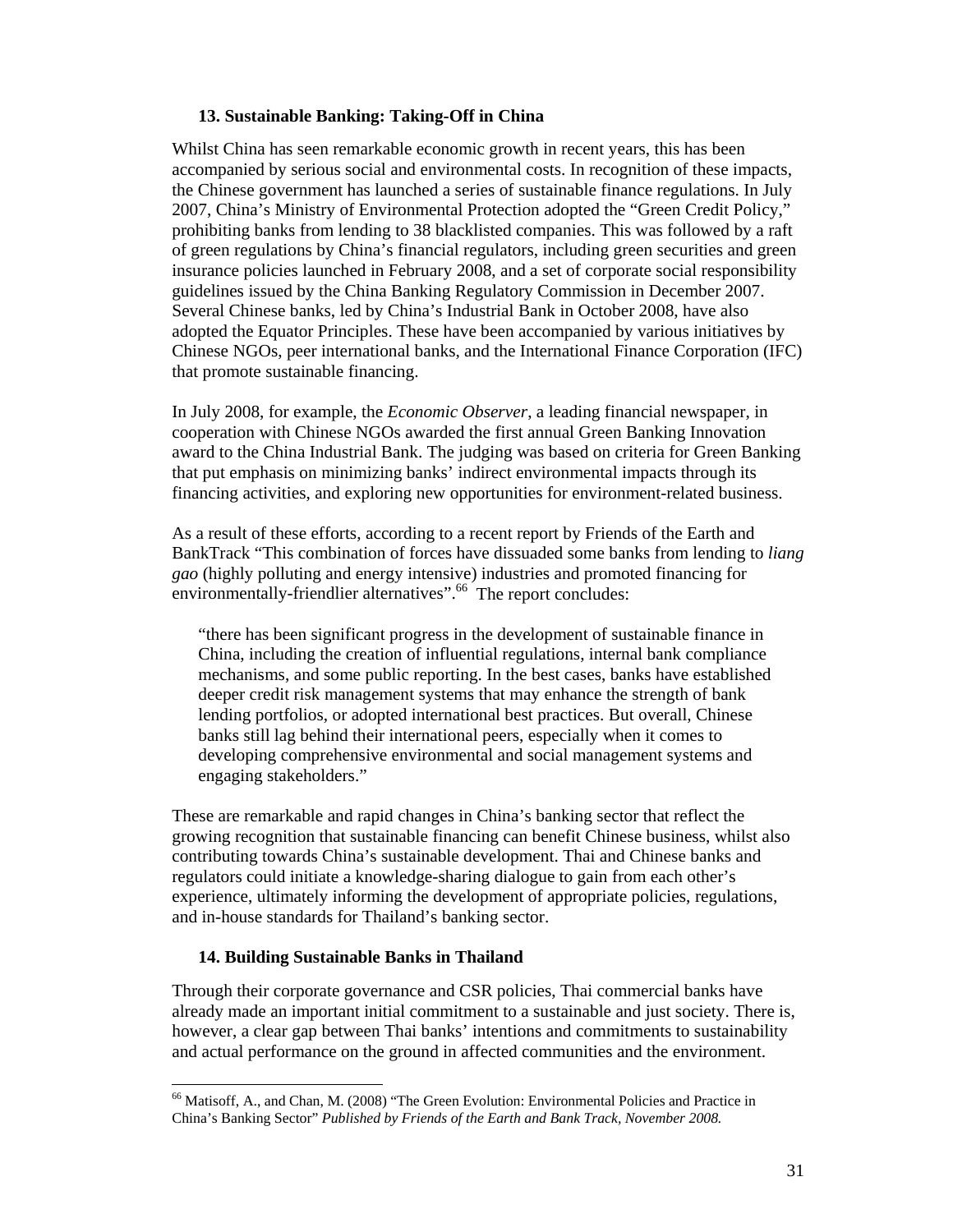Thailand's commercial banks need to develop in-house policies, and integrate social and environmental risk into decision-making processes at an operational level.

The World Commission on Dams report provides specific recommendations for dam project financiers, as follows:

- 1. Use comprehensive options assessments as a risk mitigation tool.
- 2. Incorporate the WCD principles, criteria and guidelines into the environmental and social policies of the financial institution and use the guidelines as minimum screens for evaluating support for, and investment in, individual projects.
- 3. Develop legally-binding environmental and social provisions in the insurance coverage and the debt and equity arrangements of the financial institution.
- 4. Develop criteria for bond-rating systems for use in financing all options, including large dams, in the water resources and electric power sectors.

The Bank of Thailand, as Thailand's financial regulator, should develop a "Green Credit Policy" for domestic and overseas lending and encourage Thai banks to develop their own environmental and social risk management systems.

It is, however, only on the initiative and genuine commitment of the banks themselves that a truly sustainable banking system will be built. A commitment to sustainability and to "do no harm" means redefining each bank's mission and strategy, revising loan portfolios to reflect these, and ultimately transforming the way that the banking business is done.

BankTrack has prepared a useful handbook – *The Dos and Don'ts of Sustainable Banking* - designed to help banks transition to sustainable banking practices.<sup>4</sup>

An important step will be to develop sector-specific policies that reflect best international practices and local context. Training and motivating staff in the application of these standards is also critical. To ensure effective implementation of bank policies, a commitment to transparency and accountability is critical, including establishing a clear complaints mechanism that enables stakeholders to flag with bank decision-makers the impacts of any problem projects.

Through adopting sustainable banking practices Thailand's banks can play an important role in contributing towards a prosperous and peaceful Thailand and Mekong Region for present and future generations. Financing better renewable and decentralized energy solutions rather than destructive large hydropower dams would contribute significantly towards creating a sustainable modern economy without losing the benefits that healthy rivers bring.

 $\overline{a}$ 67 BankTrack (2007) "The Dos and Don'ts of Sustainable Banking" *Published by BankTrack*  http://www.banktrack.org/download/the\_dos\_and\_donts\_of\_sustainable\_banking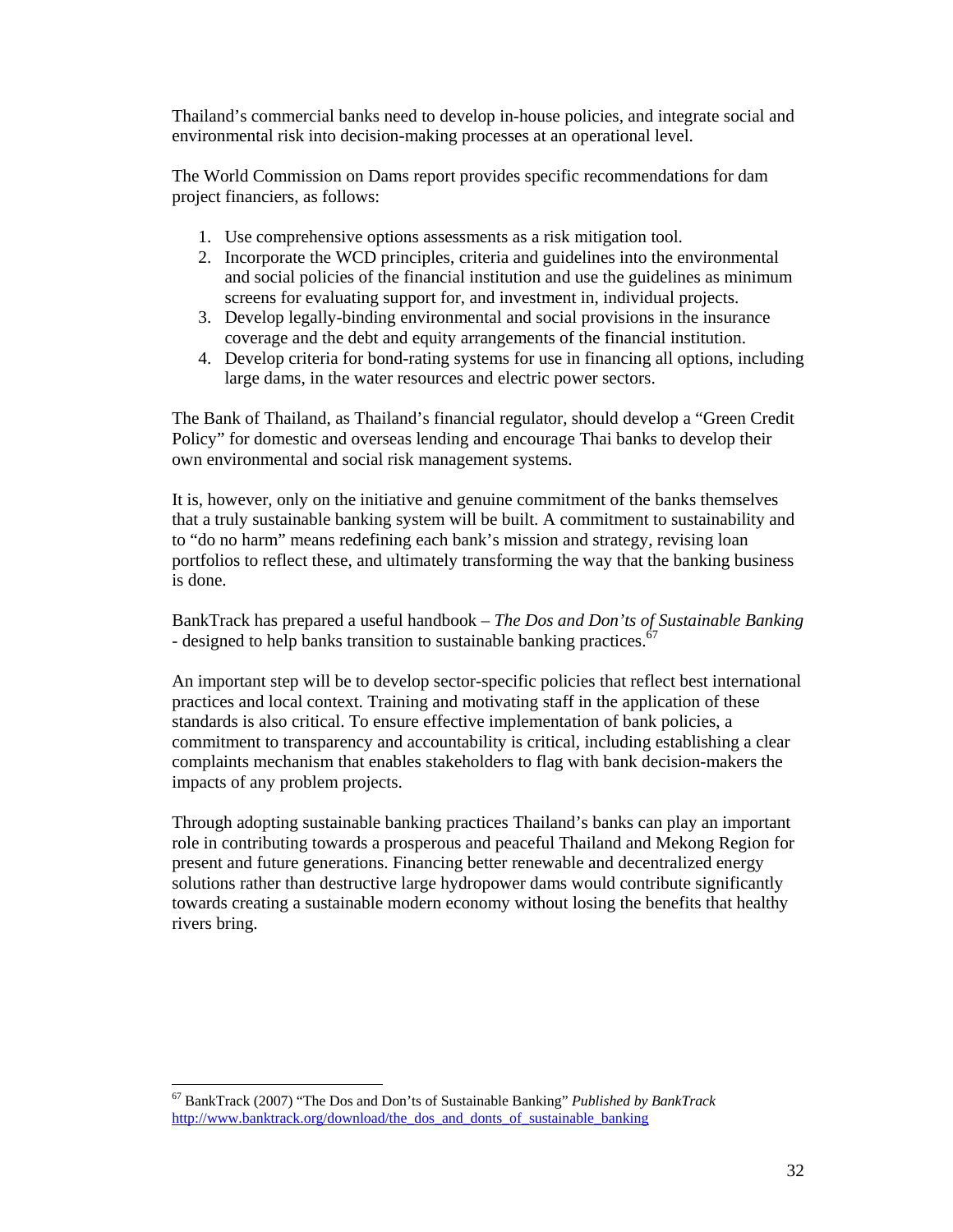| Project                     | Project owners                                                                                                                                                                                                                                                                                            | Thai<br>commercial<br>banks                                                                                                                                        | International<br>commercial<br>banks                                                                                                                                                                                                                                                                | Other financiers/<br>service providers                                                                                                                                                                                                                                                                                                                                                                                                                                                                                                                                                                                                                                                            |
|-----------------------------|-----------------------------------------------------------------------------------------------------------------------------------------------------------------------------------------------------------------------------------------------------------------------------------------------------------|--------------------------------------------------------------------------------------------------------------------------------------------------------------------|-----------------------------------------------------------------------------------------------------------------------------------------------------------------------------------------------------------------------------------------------------------------------------------------------------|---------------------------------------------------------------------------------------------------------------------------------------------------------------------------------------------------------------------------------------------------------------------------------------------------------------------------------------------------------------------------------------------------------------------------------------------------------------------------------------------------------------------------------------------------------------------------------------------------------------------------------------------------------------------------------------------------|
| Nam Theun<br>$\overline{2}$ | Nam Theun 2<br><b>Power Company</b><br>$\bullet$ EDF<br>International<br>(subsidiary of<br>Electrcitie du<br>France) 35%<br>• Lao Holding<br><b>State Enterprises</b><br>(Lao Govt); 25%<br>$\bullet$ EGCO<br>(Thailand); 25%<br>• Ital-Thai<br>Develoment<br>Public Company<br>Limited<br>(Thailand) 15% | • Bangkok Bank<br>• Bank of Ayudhya<br>• Kasikorn Bank<br>• Krung Thai Bank<br>• Siam City Bank<br>$\bullet$ Siam<br>Commercial<br>Bank<br>• Thai Military<br>Bank | • Australia and<br>New Zealand<br><b>Banking Group</b><br>(ANZ)<br>• BNP Paribas<br>(France)<br>• Bank of Tokyo-<br>Mitsubishi<br>• Credit Agricole<br>Indosuez<br>(Calyon)<br>• Fortis Bank<br>$\bullet$ ING<br>• KBC (Belgium)<br>• Societe Generale<br>Asia Ltd. (SG)<br>• Standard<br>Chartered | Political risk<br>guarantees<br>$\bullet$ ADB<br>• World Bank<br>$\bullet$ MIGA<br><b>Export credit</b><br>agencies<br>• COFACE (France)<br>• EKN (Sweden)<br>• GIEK (Norway)<br><u>Multilateral loans</u><br>$\bullet$ ADB<br><b>Bilateral loans</b><br>• Nordic Investment<br>Bank<br>• Agence Francaise<br>de Developpement<br>• PROPARCO<br>(France)<br>• Export-Import<br><b>Bank of Thailand</b><br><b>LHSE Equity</b><br>(US\$112.5 m)<br>• Agence Francaise<br>de Developpement<br>(Euro 5 m grant)<br>$\bullet$ ADB (US\$15.5 m<br>loan)<br>• European<br><b>Investment Bank</b><br>(US\$42.5 m loan)<br>• World Bank IDA<br>(US\$20 m grant)<br>• NTPC project<br>payment (US\$28<br>m) |
| Nam Ngum<br>$\overline{2}$  | Nam Ngum 2<br>Power Company,<br>wholly owned by<br>"South East Asia<br>Energy"<br>consortium, formed<br>of:<br>• Ch. Karnchang<br>(Thai) 28.5%;<br>$\bullet$ EdL (Laos) 25%;<br>• Ratchaburi<br>Generating Co.<br>(Thai) 25%;<br>• Bangkok<br>Expressway PCL                                              | • Krung Thai Bank<br>(lead)<br>• Siam City Bank<br>• Thai Military<br>Bank                                                                                         |                                                                                                                                                                                                                                                                                                     | • Export-Import<br><b>Bank of Thailand</b>                                                                                                                                                                                                                                                                                                                                                                                                                                                                                                                                                                                                                                                        |

## **Appendix 1: Details of hydropower developers and financiers**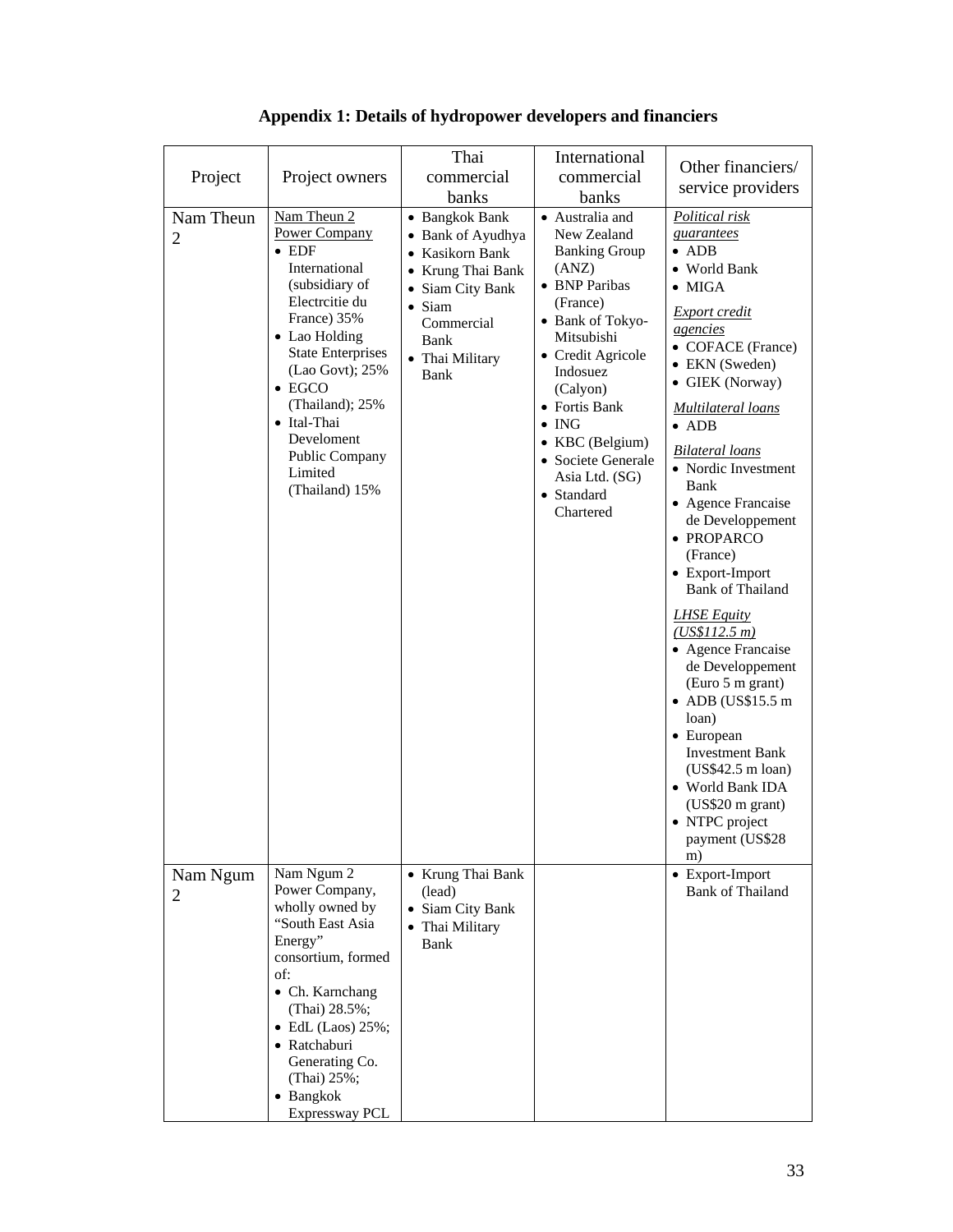|                                                  | (Thai) $12.5\%$ ;<br>• PT Construction<br>& Irrigation Co.,<br>$(Laos) 4\%;$<br>• Shlapak Group<br>$(USA) 4\%;$<br>$\bullet$ TEAM<br>Consulting<br>Engineering and<br>Management Co.<br>(Thai) 1%                        |                                                                                  |                                                   |                                     |
|--------------------------------------------------|--------------------------------------------------------------------------------------------------------------------------------------------------------------------------------------------------------------------------|----------------------------------------------------------------------------------|---------------------------------------------------|-------------------------------------|
| Theun-<br><b>Hinboun</b><br>Expansion<br>Project | Consortium is<br>called "Theun-<br><b>Hinboun Power</b><br>Company"<br>EdL $(Laos)$ 60%<br>$\bullet$<br>• Nordic Group<br>[owned by]<br>Statkfraft)]<br>(Norway) $20\%$<br>$\bullet$ MDX [GMS<br>Power<br>(Thailand) 20% | • Bank of Ayudhya<br>• Kasikorn Bank<br>Siam City Bank<br>٠<br>• Thanachart Bank | $\bullet$ ANZ<br>• BNP Paribas<br>• KBC (Belgium) | • Export-Import<br>Bank of Thailand |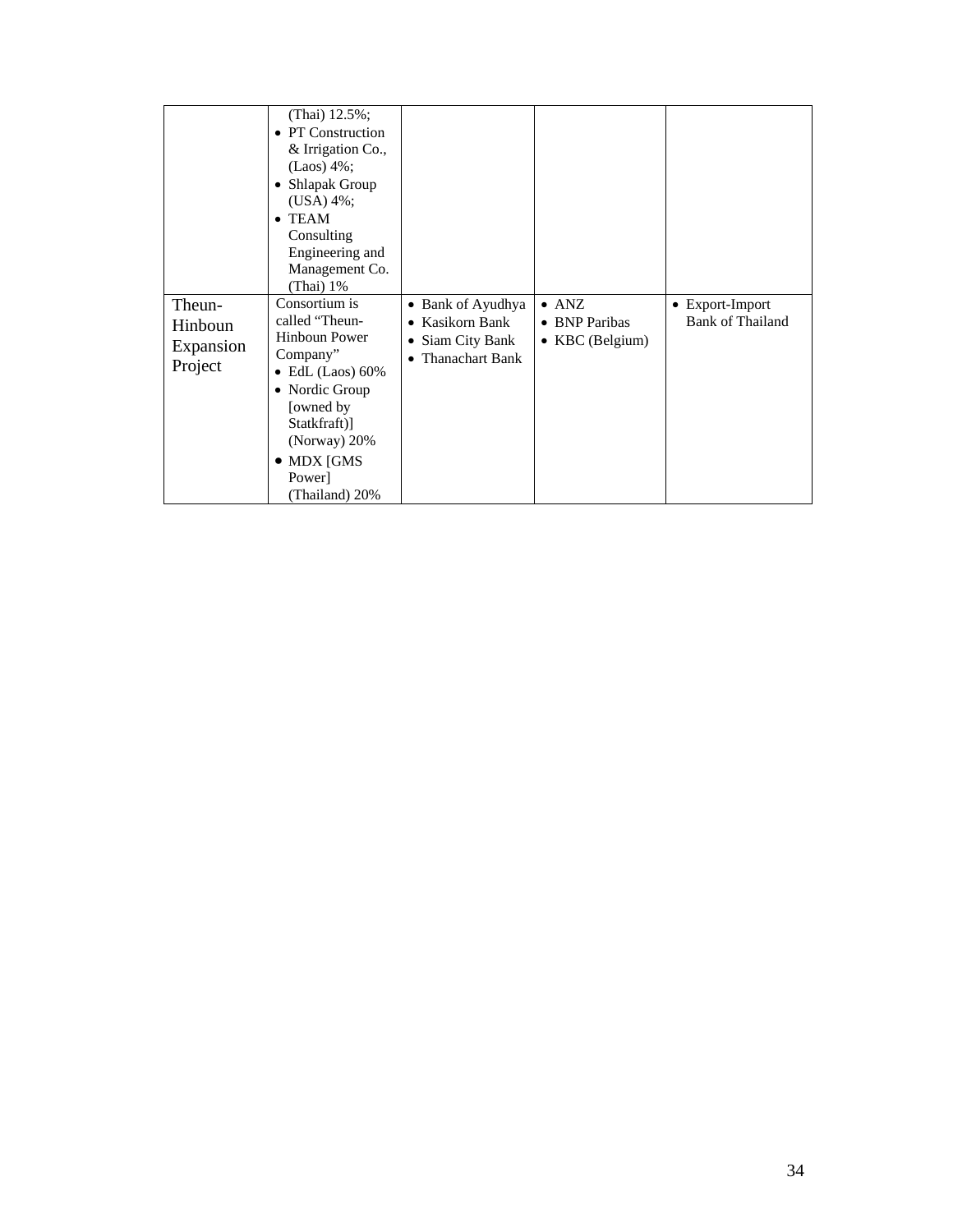| Key:<br>$BAY = Bank of Ayudhya$<br>$SCB = Siam$ Commercial Bank |                                                         | $BBL =$ Bangkok Bank<br>$SCIB = Siam City Bank$     | $KBANK = Kasikorn Bank$<br>$TCAP = Thanachart Capital$ |                   |                | $KTB = Krung Thai Bank$<br>$TMB = Thai Military Bank$ |                                                |                      |                                                        |  |
|-----------------------------------------------------------------|---------------------------------------------------------|-----------------------------------------------------|--------------------------------------------------------|-------------------|----------------|-------------------------------------------------------|------------------------------------------------|----------------------|--------------------------------------------------------|--|
| International<br>Shareholders                                   | Thai banks being<br>invested in as<br>shareholders      | Thai banks being<br>invested through<br><b>NVDR</b> | Equator Principle                                      | Carbon Disclosure | Wolfberg       | UNEP-Financial<br>Initiative                          | UN Principles for<br>Responsible<br>Investment | UN Global<br>Compact | Transparency<br>Extractive<br>Industries<br>Initiative |  |
| AIA (American<br>International<br>Assurance)                    | <b>TCAP</b>                                             | <b>BBL</b>                                          | No                                                     | N <sub>o</sub>    | N <sub>o</sub> | No                                                    | No                                             | N <sub>0</sub>       | No                                                     |  |
| <b>BARCLAYS BANK</b>                                            | <b>SCIB</b>                                             |                                                     | Yes                                                    | Yes               | Yes            | Yes                                                   | No                                             | N <sub>o</sub>       | $\rm No$                                               |  |
| <b>CACEIS BANK</b><br><b>LUXEMBOURG</b>                         | <b>SCB</b>                                              | <b>KTB</b>                                          | N <sub>o</sub>                                         | No                | N <sub>o</sub> | No                                                    | N <sub>0</sub>                                 | N <sub>0</sub>       | N <sub>0</sub>                                         |  |
| <b>CHASE NOMINEES</b>                                           | BAY, BBL, KBANK,<br>SCB, TCAP, KTB,<br><b>SCIB, TMB</b> | BBL, BAY,<br><b>KBANK, SCB</b>                      | Yes                                                    | N <sub>o</sub>    | Yes            | Yes                                                   | Yes                                            | N <sub>o</sub>       | Yes                                                    |  |
| <b>CITIBANK</b>                                                 | <b>BBL</b>                                              | BBL, BAY,<br>KBANK, SCB,<br>TCAP, KTB, SCIB         | Yes                                                    | N <sub>o</sub>    | Yes            | Yes                                                   | N <sub>o</sub>                                 | N <sub>o</sub>       | No                                                     |  |
| <b>CLEARSTREAM</b><br><b>NOMINEES LTD</b>                       | <b>BBL, TCAP</b>                                        |                                                     | N <sub>o</sub>                                         | N <sub>o</sub>    | N <sub>0</sub> | N <sub>0</sub>                                        | No                                             | N <sub>0</sub>       | N <sub>o</sub>                                         |  |
| <b>DBS BANK</b>                                                 | SCB, TCAP, TMB                                          |                                                     | N <sub>o</sub>                                         | No                | N <sub>o</sub> | $\rm No$                                              | No                                             | No                   | N <sub>o</sub>                                         |  |
| Deutsche Bank                                                   | KTB, TMB                                                | <b>KTB</b>                                          | N <sub>o</sub>                                         | Yes               | Yes            | Yes                                                   | Yes                                            | Yes                  | N <sub>o</sub>                                         |  |
| <b>GERLACH &amp; CO</b>                                         | BAY, SCIB, TMB                                          | BBL, BAY, SCB,<br><b>SCIB</b>                       | N <sub>o</sub>                                         | <b>No</b>         | N <sub>o</sub> | N <sub>0</sub>                                        | N <sub>0</sub>                                 | N <sub>0</sub>       | No                                                     |  |
| <b>GOLDMAN SACHS</b><br><b>INTERNATIONAL</b>                    | <b>BBL, SCIB</b>                                        | BBL, BAY,<br>KBANK, TCAP,<br>KTB, SCIB              | N <sub>o</sub>                                         | Yes               | Yes            | No                                                    | Yes                                            | N <sub>o</sub>       | Yes                                                    |  |
| <b>GOVERNMENT OF</b><br><b>SINGAPORE</b>                        | BAY, BBL, SCB                                           |                                                     | N <sub>o</sub>                                         | No                | N <sub>o</sub> | No                                                    | No                                             | N <sub>0</sub>       | No                                                     |  |

## **Appendix 2: Foreign investors owning minority shares or NVDRs in Thai Commercial Banks**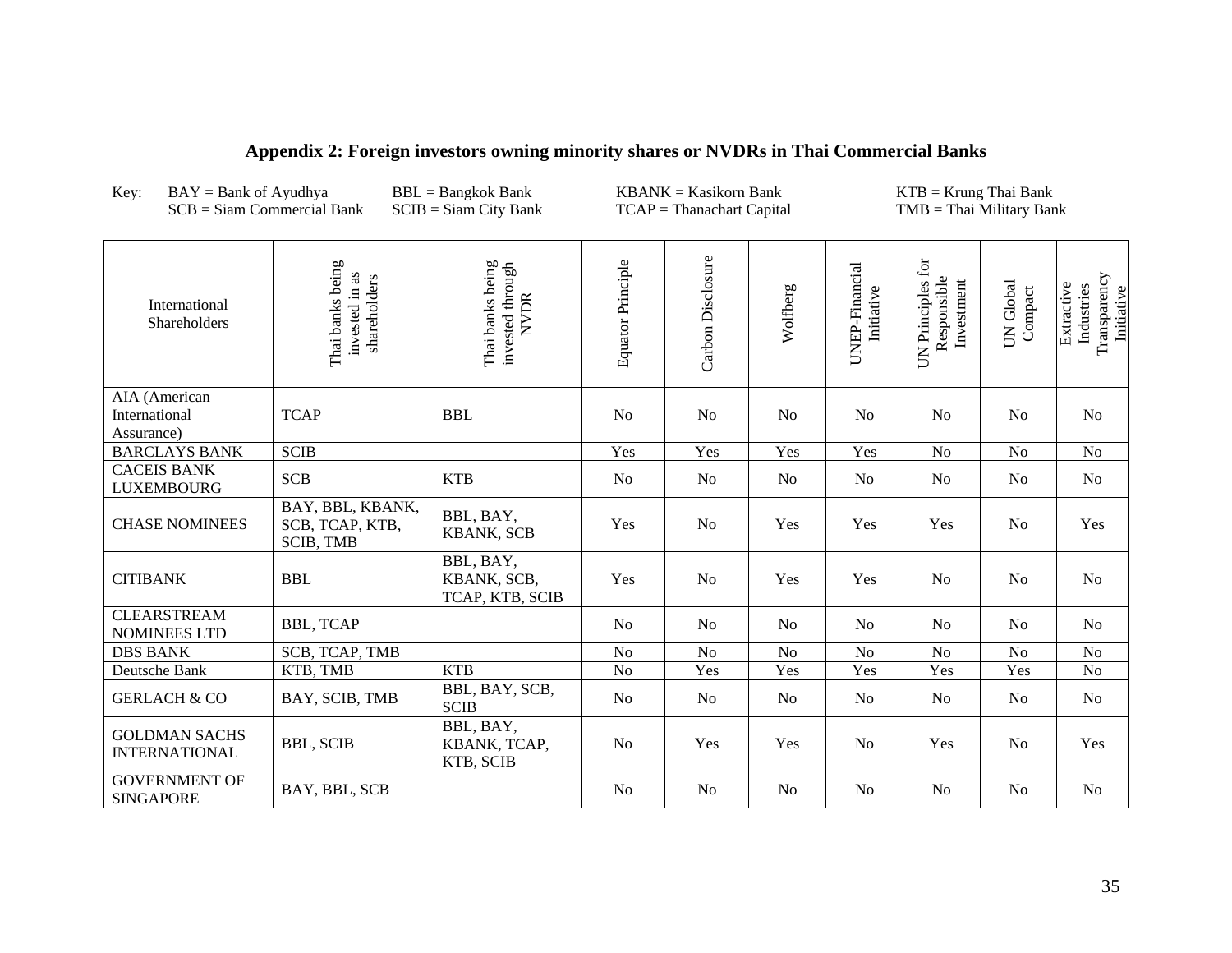| <b>INVESTMENT</b>                                   |                                       |                                                            |                |                |                |                |                |                |                |
|-----------------------------------------------------|---------------------------------------|------------------------------------------------------------|----------------|----------------|----------------|----------------|----------------|----------------|----------------|
| <b>CORPORATION</b>                                  |                                       |                                                            |                |                |                |                |                |                |                |
|                                                     | BAY, BBL, KBANK,                      | BBL, BAY,                                                  |                |                |                |                |                |                |                |
| <b>HSBC</b>                                         | SCB, TCAP, KTB,                       | KBANK, SCB,                                                | Yes            | Yes            | Yes            | Yes            | Yes            | Yes            | Yes            |
|                                                     | <b>SCIB</b>                           | <b>KTB</b>                                                 |                |                |                |                |                |                |                |
| <b>ING</b>                                          | <b>TMB</b>                            | <b>TMB</b>                                                 | Yes            | Yes            | No             | Yes            | Yes            | Yes            | Yes            |
| <b>INVESTORS BANK &amp;</b><br><b>TRUST COMPANY</b> | <b>BBL, KBANK, TCAP</b>               |                                                            | N <sub>o</sub> | No             | N <sub>0</sub> | No             | N <sub>o</sub> | N <sub>0</sub> | Yes            |
| J.P.Morgan                                          | <b>TMB</b>                            | <b>BBL, SCB, KTB</b>                                       | Yes            | Yes            | Yes            | Yes            | Yes            | No             | Yes            |
| <b>LITTLE DOWN</b><br><b>NOMINEES 5</b>             | KBANK, SCB, KTB,<br><b>SCIB</b>       |                                                            | N <sub>o</sub> | N <sub>0</sub> | N <sub>o</sub> | N <sub>o</sub> | N <sub>o</sub> | N <sub>o</sub> | N <sub>o</sub> |
| MELLON BANK, N.A.                                   | BBL, KBANK, SCB,<br>TCAP, KTB         | BBL, BAY,<br>KBANK, SCB,<br>TCAP, KTB, SCIB,<br><b>TMB</b> | N <sub>o</sub> | N <sub>0</sub> | N <sub>0</sub> | N <sub>0</sub> | N <sub>o</sub> | N <sub>0</sub> | N <sub>o</sub> |
| <b>MERILL LYNCH</b>                                 | <b>TCAP</b>                           | BAY, SCB, TCAP,<br><b>KTB</b>                              | N <sub>o</sub> | Yes            | N <sub>0</sub> | Yes            | N <sub>0</sub> | N <sub>0</sub> | Yes            |
| MORGAN STANLEY                                      | BBL, TCAP, TMB                        | BBL, KBANK,<br>SCB, TCAP, KTB,<br><b>SCIB</b>              | N <sub>o</sub> | Yes            | N <sub>0</sub> | No             | <b>No</b>      | N <sub>0</sub> | N <sub>0</sub> |
| N.C.B.Trust Limited                                 | <b>KBANK, SCIB</b>                    | KBANK, SCB,<br><b>TCAP</b>                                 | N <sub>o</sub> | No             | N <sub>o</sub> | No             | No             | N <sub>o</sub> | <b>No</b>      |
| <b>NORTRUST</b><br><b>NOMINEES LTD</b>              | BBL, KBANK, SCB,<br><b>TCAP, SCIB</b> | BBL, BAY,<br>KBANK, SCB,<br>KTB, SCIB, TMB                 | No             | N <sub>o</sub> | No             | N <sub>o</sub> | N <sub>o</sub> | No             | N <sub>o</sub> |
| PICTET & CIE                                        | <b>BBL</b>                            | BBL, SCB, KTB                                              | N <sub>o</sub> | Yes            | N <sub>o</sub> | N <sub>o</sub> | Yes            | N <sub>o</sub> | N <sub>o</sub> |
| Raffles                                             | <b>TCAP</b>                           | <b>BBL, SCIB</b>                                           | No             | No             | No             | No             | No             | N <sub>o</sub> | N <sub>o</sub> |
| The Bank of Nova<br>Scotia<br>(Scotia Bank)         | <b>Thanachart Bank</b>                |                                                            | Yes            | Yes            | <b>No</b>      | Yes            | <b>No</b>      | N <sub>o</sub> | No             |
| <b>SELANGOR</b><br><b>HOLDINGS INC</b>              | <b>BBL</b>                            |                                                            | N <sub>0</sub> | N <sub>0</sub> | N <sub>0</sub> | No             | N <sub>0</sub> | N <sub>0</sub> | N <sub>0</sub> |
| SOMERS(UK) Limited                                  | KBANK, SCB, TCAP                      | BBL, BAY,<br>KBANK, SCB,<br><b>KTB</b>                     | N <sub>o</sub> | N <sub>0</sub> | N <sub>0</sub> | N <sub>o</sub> | N <sub>0</sub> | N <sub>0</sub> | No             |
| <b>STATE STREET</b>                                 | BAY, BBL, KBANK,                      | BBL, BAY,                                                  | N <sub>o</sub> | Yes            | No             | Yes            | N <sub>o</sub> | N <sub>o</sub> | N <sub>o</sub> |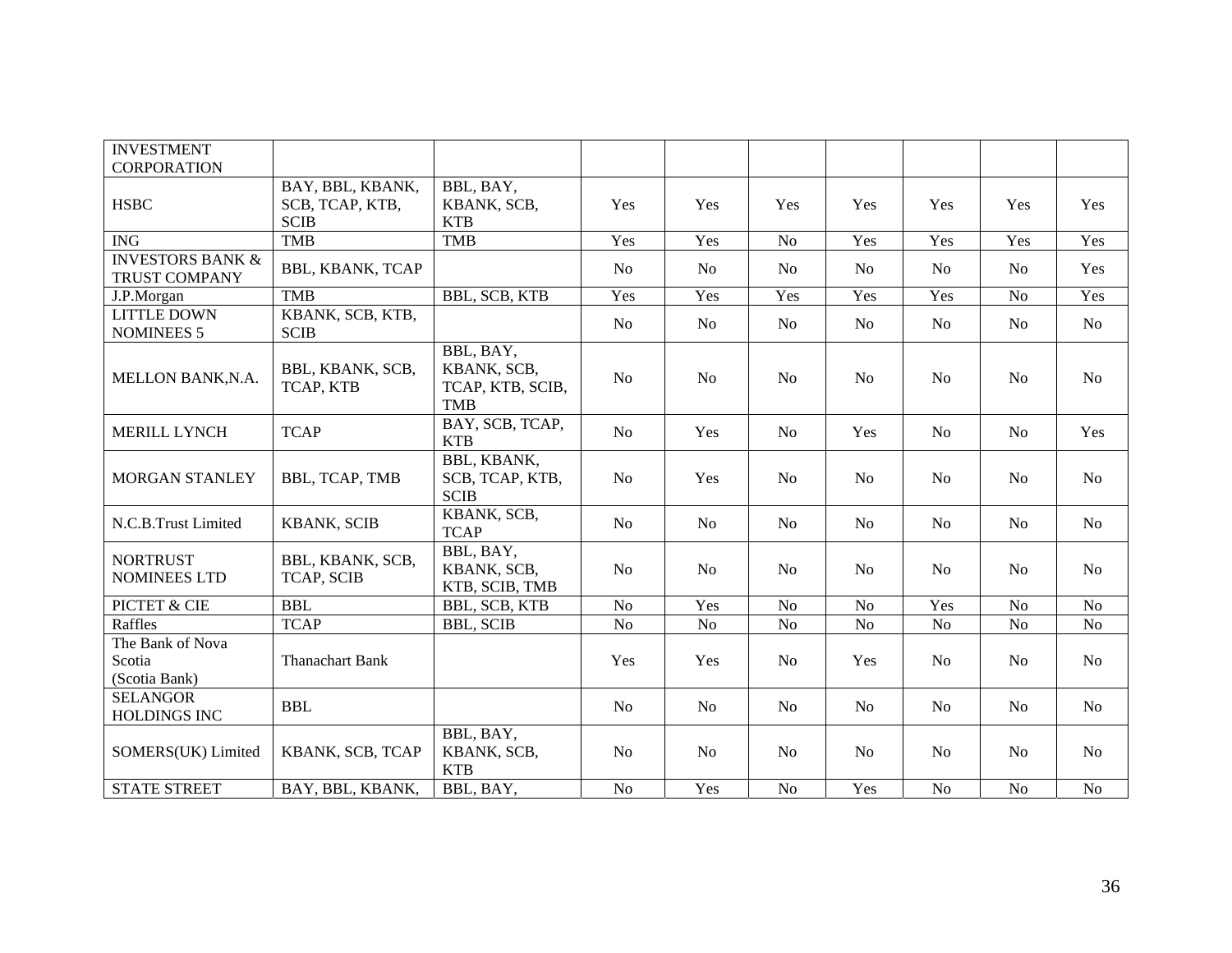| <b>BANK AND TRUST</b><br><b>COMPANY</b> | SCB, TCAP, KTB,<br><b>SCIB, TMB</b> | KBANK, SCB,<br>TCAP, KTB, TMB              |                |                |                |                |                |                |     |
|-----------------------------------------|-------------------------------------|--------------------------------------------|----------------|----------------|----------------|----------------|----------------|----------------|-----|
| THE BANK OF NEW<br><b>YORK</b>          | BBL, KBANK, SCB,<br><b>KTB</b>      | BBL, BAY,<br>KBANK, SCB,<br><b>KTB</b>     | N <sub>0</sub> | N <sub>0</sub> | N <sub>0</sub> | N <sub>o</sub> | No             | No             | No  |
| <b>UBS</b>                              | <b>SCIB</b>                         | BBL, BAY,<br>KBANK, SCB,<br>TCAP, KTB, TMB | N <sub>0</sub> | Yes            | Yes            | Yes            | Yes            | Yes            | Yes |
| <b>UOB</b>                              | <b>BBL, SCIB</b>                    | <b>TMB</b>                                 | N <sub>0</sub> | N <sub>0</sub> | N <sub>0</sub> | N <sub>0</sub> | N <sub>o</sub> | N <sub>o</sub> | No  |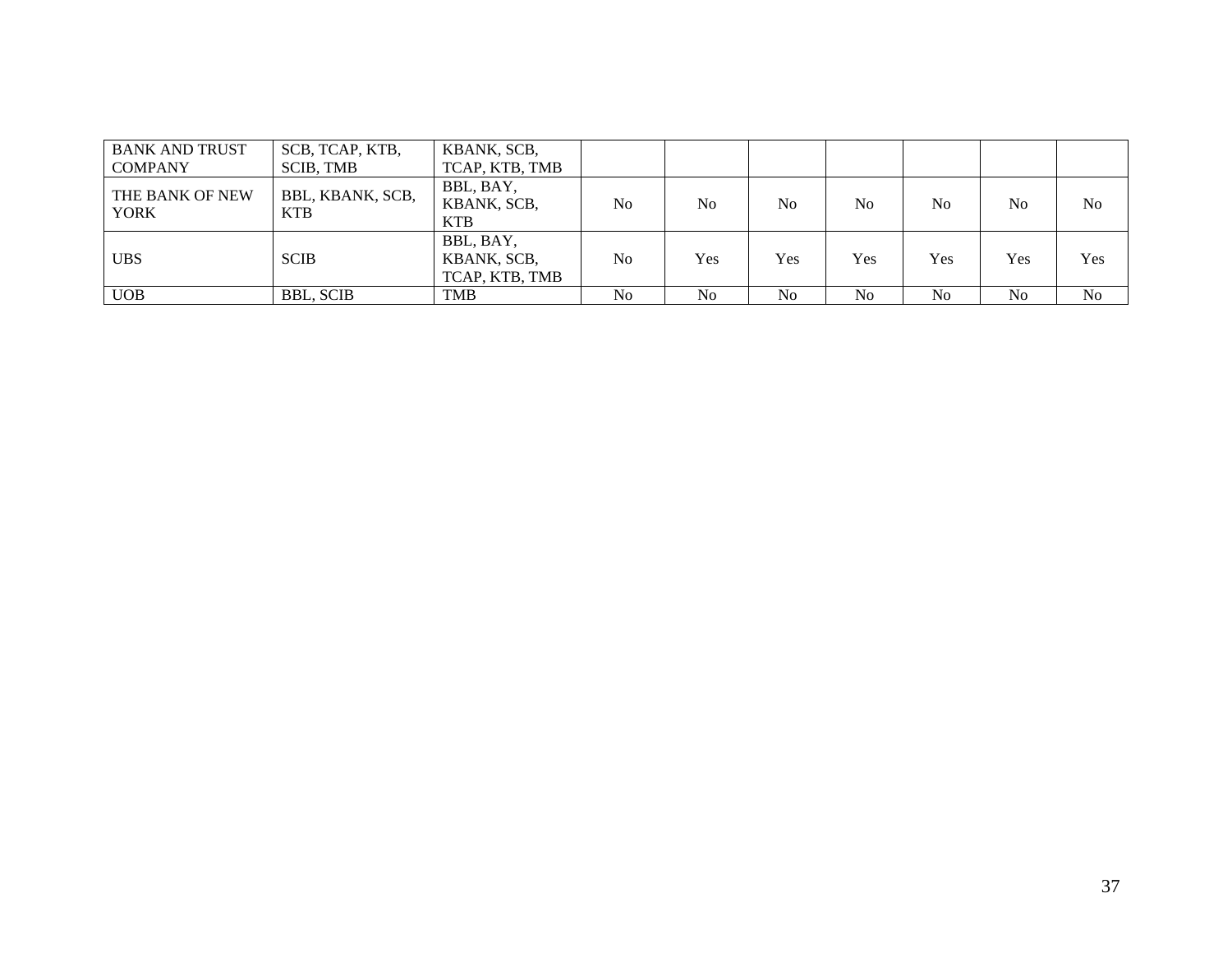|                               | Sectors          |                |                  | <b>Issues</b>  |                                        |                |                  |                |                |                   |                 |                      |          |                |                               |                   |                                 |                     |
|-------------------------------|------------------|----------------|------------------|----------------|----------------------------------------|----------------|------------------|----------------|----------------|-------------------|-----------------|----------------------|----------|----------------|-------------------------------|-------------------|---------------------------------|---------------------|
|                               | Agriculture      | Dams           | Fisheries        | Forestry       | Trade<br>Arms<br>Industry/<br>Military | Mining         | Gas<br>and<br>öi | Biodiversity   | Toxics         | Change<br>Climate | Rights<br>Human | people<br>Indigenous | Labor    | Taxation       | transparency<br>Institutional | Deal transparency | accountability<br>Institutional | Deal accountability |
| <b>BARCLAYS BANK</b>          | $\mathbf{1}$     | $\overline{2}$ |                  |                |                                        |                |                  |                |                |                   |                 |                      |          | $\overline{0}$ | $\overline{2}$                |                   |                                 | $\boldsymbol{0}$    |
| CHASE (Now J.P. Morgan Chase) | $\mathbf{0}$     | 2              | $\theta$         | $\overline{2}$ | $\theta$                               |                |                  | $\overline{2}$ |                | $\overline{2}$    |                 | 3                    |          | $\overline{0}$ |                               |                   | $\Omega$                        | $\boldsymbol{0}$    |
| <b>CITIBANK</b>               | $\overline{0}$   | $\mathfrak{2}$ | $\overline{0}$   | $\overline{2}$ | $\overline{0}$                         |                |                  |                |                |                   |                 |                      | $\Omega$ | $\overline{0}$ | $\overline{2}$                | $\overline{0}$    |                                 | $\overline{0}$      |
| GOLDMAN SACHS INTERNATIONAL   |                  | 0              | $\overline{0}$   | $\overline{2}$ | $\overline{0}$                         |                |                  |                | $\overline{0}$ |                   | $\Omega$        | $\overline{2}$       | 0        | $\overline{0}$ |                               | $\overline{0}$    | $\Omega$                        | $\boldsymbol{0}$    |
| <b>HSBC</b>                   | 1                | 4              | $\overline{0}$   | 3              | $\theta$                               | 3              | $\overline{2}$   | $\overline{2}$ | $\overline{2}$ | $\overline{2}$    |                 | $\overline{2}$       |          | $\Omega$       | 3                             | $\overline{0}$    |                                 | $\boldsymbol{0}$    |
| <b>ING</b>                    | $\overline{2}$   | 2              | $\boldsymbol{0}$ | $\overline{2}$ | $\overline{2}$                         | $\overline{2}$ | $\overline{2}$   | $\overline{2}$ |                |                   |                 | $\overline{2}$       |          | $\overline{0}$ | $\overline{2}$                | $\overline{0}$    | $\overline{2}$                  |                     |
| J.P.Morgan                    | $\boldsymbol{0}$ | $\overline{c}$ | $\boldsymbol{0}$ | $\overline{2}$ | $\overline{0}$                         |                |                  | $\overline{2}$ |                | $\overline{2}$    |                 | 3                    |          | $\theta$       |                               |                   | $\overline{0}$                  | $\boldsymbol{0}$    |
| <b>MERILL LYNCH</b>           | $\mathbf{0}$     | 0              | $\theta$         | $\overline{2}$ | $\theta$                               |                |                  | $\overline{0}$ | 0              |                   | $\Omega$        |                      | $\Omega$ | $\theta$       | $\overline{0}$                | $\overline{0}$    |                                 | $\boldsymbol{0}$    |
| <b>MORGAN STANLEY</b>         | $\mathbf{0}$     | $_{0}$         | $\mathbf{0}$     |                | $\boldsymbol{0}$                       | 0              | 0                |                | 0              | $\overline{2}$    | $\overline{0}$  |                      | 0        | $\overline{0}$ | $\overline{0}$                | $\overline{0}$    | $\boldsymbol{0}$                | $\boldsymbol{0}$    |
| The Bank of Nova Scotia       | $\mathbf{0}$     | $\overline{2}$ | $\theta$         | $\mathbf{0}$   | $\overline{0}$                         |                |                  |                |                |                   | $\Omega$        |                      | $\Omega$ | $\overline{0}$ | $\overline{2}$                |                   |                                 | $\boldsymbol{0}$    |
| <b>UBS</b>                    | $\overline{0}$   |                | 0                | 0              | 0                                      |                |                  |                |                |                   |                 |                      |          | $\theta$       | $\overline{2}$                | $\Omega$          | $\overline{2}$                  | $\boldsymbol{0}$    |

# **Appendix 3: Mind the Gap rating of foreign investors owning minority shares or NVDRs in Thai Commercial Banks**